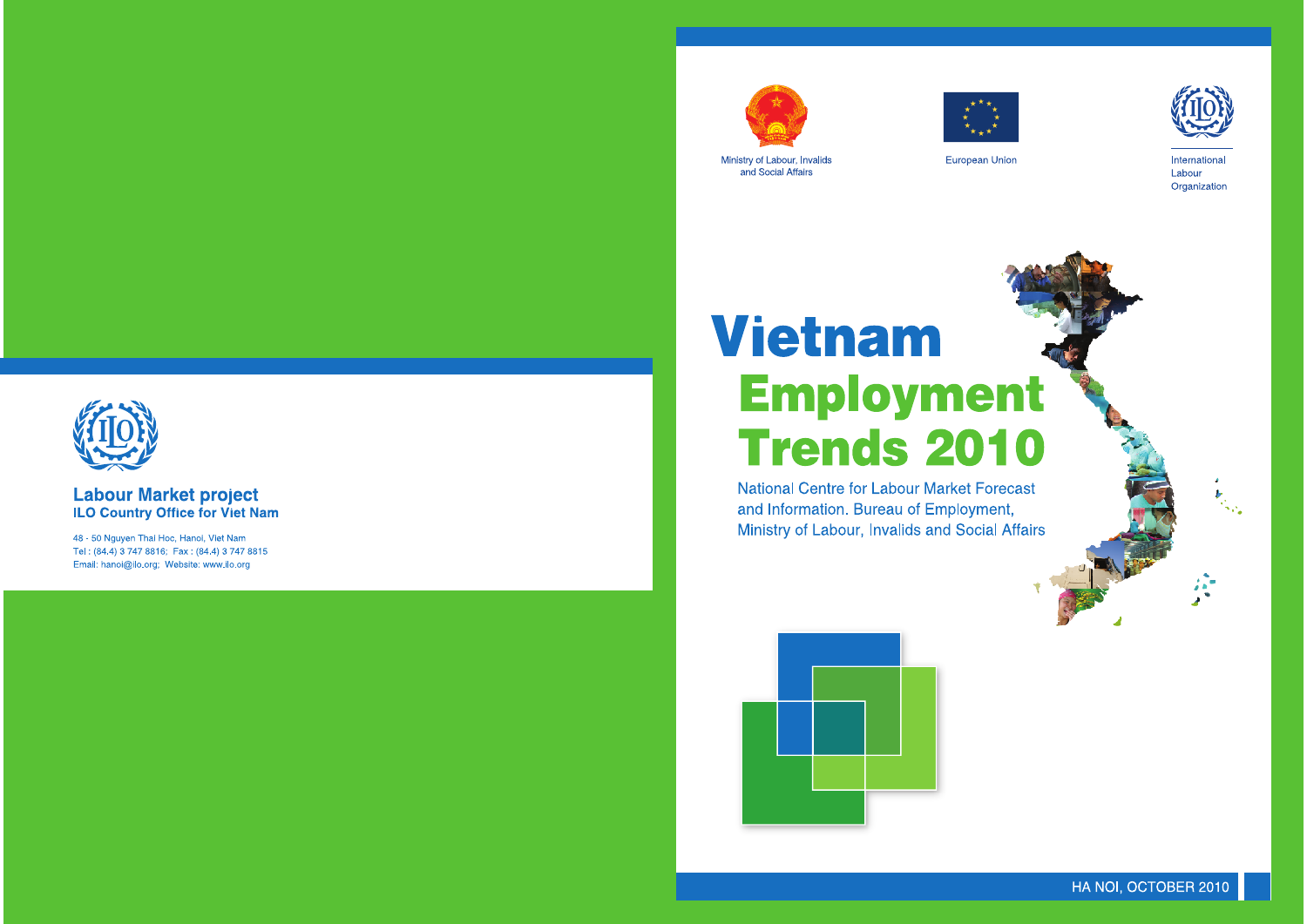

Ministry of Labour, Invalids and Social Affairs



**European Union** 



International Labour Organization

# **Vietnam** Employment<br>Trends 2010

National Centre for Labour Market Forecast and Information Bureau of Employment, Ministry of Labour, Invalids and Social Affairs

HA NOI, OCTOBER 2010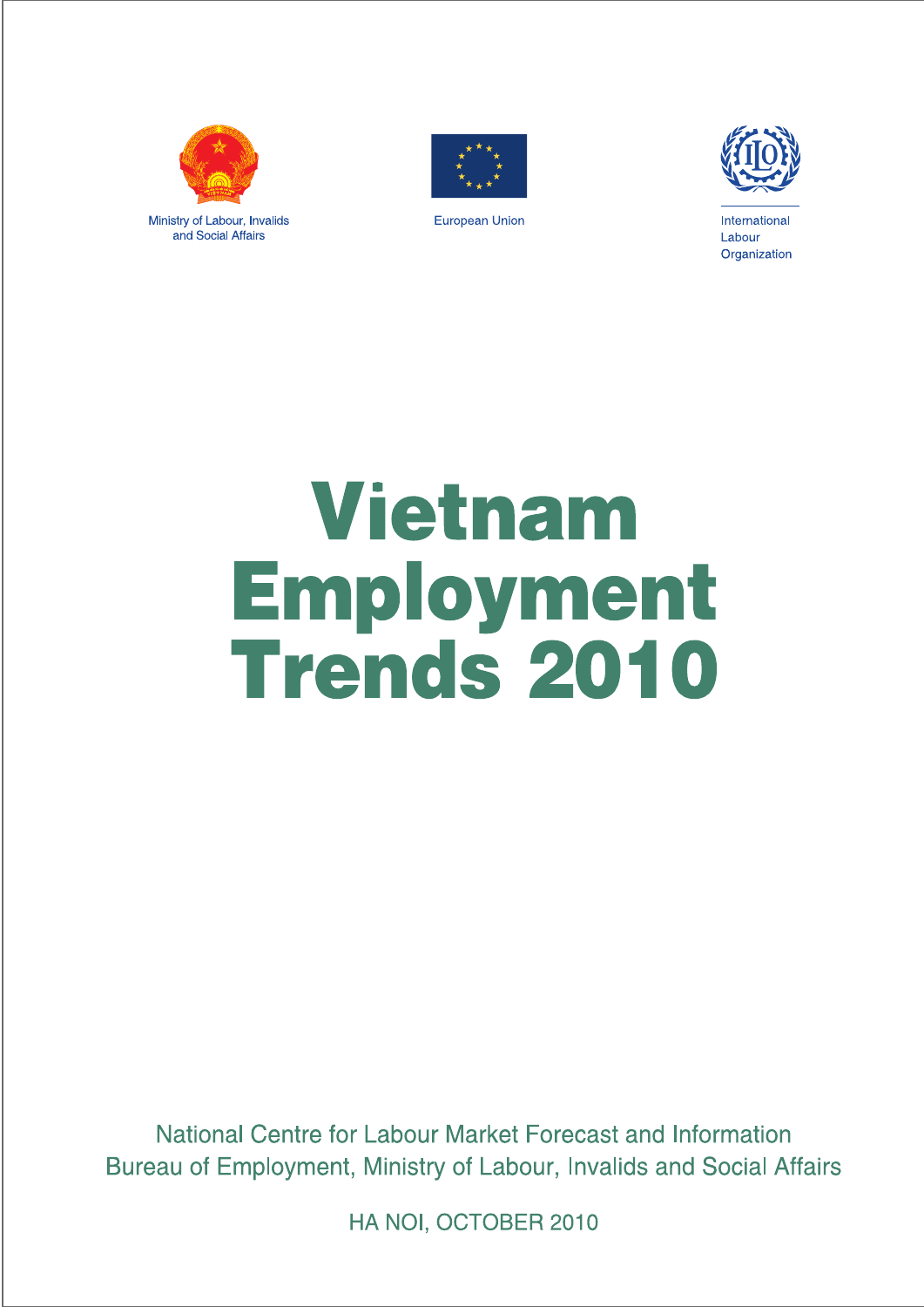*ii*

# Copyright© International LabourOrganization 2011 First published 2011

Publications of the International Labour Office enjoy copyright under Protocol 2 of the Universal Copyright Convention. Nevertheless, short excerpts from them may be reproduced without authorization, on condition that the source is indicated. For rights of reproduction or translation, application should be made to ILO Publications (Rights and Permissions), International Labour Office, CH-1211 Geneva 22, Switzerland, or by email: <u>pubdroit@ilo.org</u>. The International Labour Office welcomes such applications.

National Centre for Labour Market Forecast and Information, Bureau of Employment Vietnam EmploymentTrends 2010 ILOOffice inVietnam, 2011

Libraries, institutions and other users registered with reproduction rights organizations may make copies in accordance with the licences issued to them for this purpose. Visit <u>www.ifrro.org</u> to find the reproduction rights organization in your country.

ISBN: 978-92-2-124619-0(print) 978-92-2-124620-6(web pdf)

ILO publications and electronic products can be obtained through major booksellers or ILO local offices in many countries, or direct from ILO Publications, International Labour Office, CH-1211 Geneva 22, Switzerland. Catalogues or lists of new publications are available free of charge from the above address, or by email: <u>pubvente@ilo.org</u>

Visit our web site: <u>www.ilo.org/publns</u>

Also available inVietnamese: Xu hướngViệc làmViệtNam 2010 ISBN: 978-92-2-824619-3(print) 978-92-2-824620-9(web pdf) ILOOffice inVietnam, 2011

The designations employed in ILO publications, which are in conformity with United Nations practice, and the presentation of material therein do not imply the expression of any opinion whatsoever on the part of the International Labour Office concerning the legal status of any country, area or territory or of its authorities, or concerning the delimitation of itsfrontiers.

The responsibility for opinions expressed in signed articles, studies and other contributions rests solely with their authors, and publication does not constitute an endorsement by the International LabourOffice of the opinions expressed in them.

Reference to names of firms and commercial products and processes does not imply their endorsement by the International Labour Office, and any failure to mention <sup>a</sup> particular firm, commercial product or process is not <sup>a</sup> sign of disapproval.

Printed inVietnam

- -
	-
	-
- -
	-
	-
	-
	-
	-
- 3.3 Employment projections

# Table of Contents

|                         |       |                                                              | iv                               |
|-------------------------|-------|--------------------------------------------------------------|----------------------------------|
|                         |       |                                                              | vii                              |
|                         |       |                                                              | ix                               |
|                         |       |                                                              | xiii                             |
|                         |       |                                                              | XV                               |
|                         |       |                                                              |                                  |
|                         |       |                                                              | $\mathbf{1}$                     |
| 1.1<br>1.2              |       |                                                              | $\overline{2}$<br>$\overline{3}$ |
|                         |       |                                                              |                                  |
| $\overline{\mathbf{2}}$ |       |                                                              | 5                                |
| 2.1                     |       |                                                              | 5                                |
| 2.2                     |       |                                                              | 6                                |
| 2.3                     |       |                                                              | 9                                |
|                         | 2.3.1 |                                                              | 9                                |
|                         | 2.3.2 |                                                              | 15                               |
|                         | 2.3.3 |                                                              | 18                               |
|                         | 2.3.4 | Growth rate of labour productivity (GDP per person employed) | 21                               |
| 3                       |       |                                                              | 23                               |
| 3.1                     |       |                                                              | 23                               |
|                         | 3.1.1 |                                                              | 23                               |
|                         | 3.1.2 |                                                              | 24                               |
|                         | 3.1.3 |                                                              | 24                               |
| 3.2                     |       |                                                              | 26                               |
|                         | 3.2.1 |                                                              | 26                               |
|                         | 3.2.2 |                                                              | 26                               |
|                         | 3.2.3 |                                                              | 28                               |
|                         | 3.2.4 |                                                              | 28                               |
|                         | 3.2.5 |                                                              | 29                               |
|                         | 3.2.6 |                                                              | 30                               |
| 3.3                     |       |                                                              | 30                               |

- 
- 

- 
- 
- -
	-
	-
	-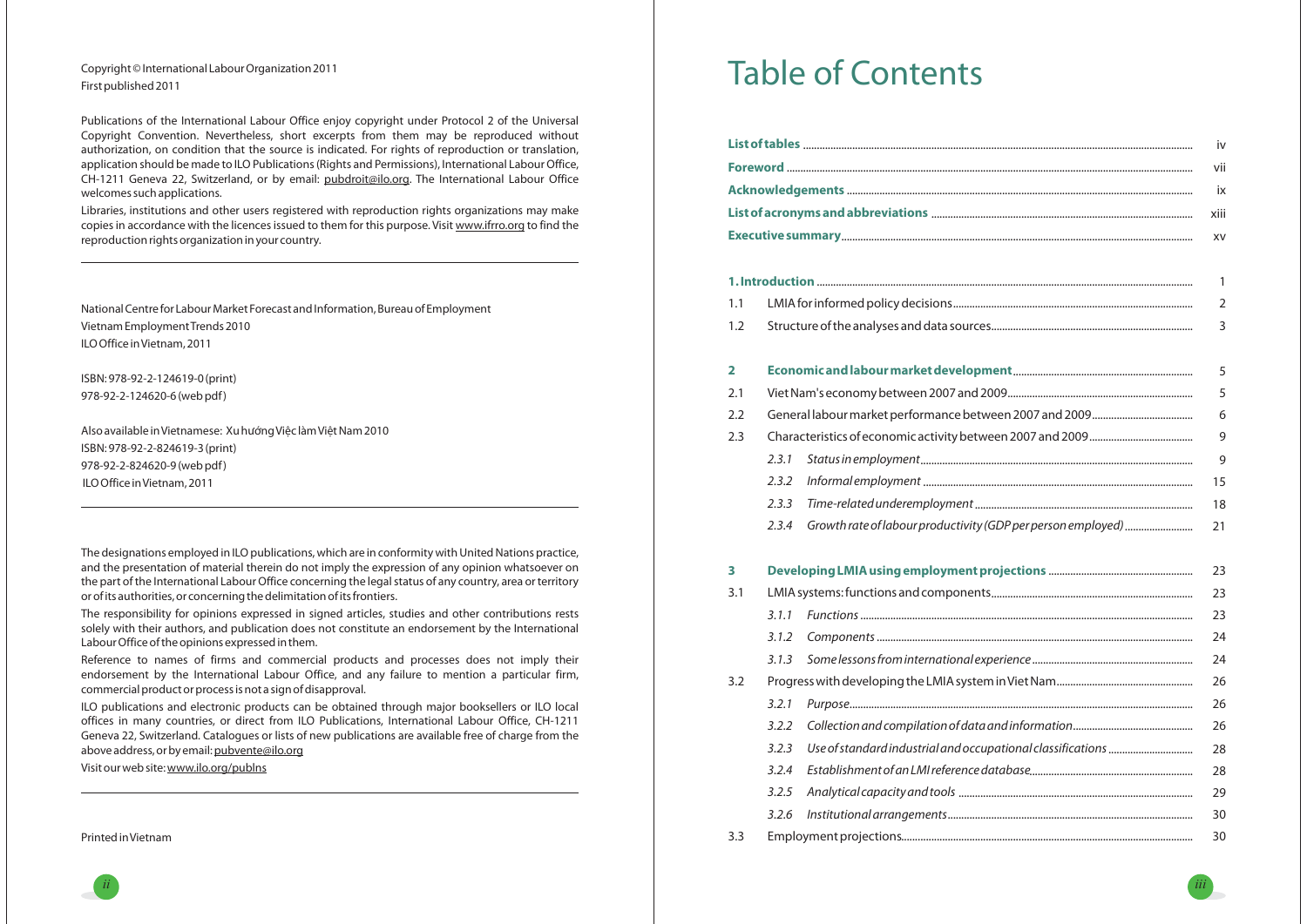*iv*

#### **List of tables**

# **List of figures**

|  | Figure 4 Percentage distribution of <i>male</i> status in employment by aggregated |
|--|------------------------------------------------------------------------------------|
|  | Figure 5 Percentage distribution of wage and salaried workers by type of contract, |
|  |                                                                                    |
|  |                                                                                    |

| Annex table 1  |                                                                          |
|----------------|--------------------------------------------------------------------------|
| Annex table 2  | Labour force participation rate by age groups and sex, 2007 and 2009     |
| Annex table 3  | The labour force status of the civilian population by sex and age group, |
| Annex table 4  | Labour force participation by sex and area, 2007 and 2009                |
| Annex table 5  | Share of vulnerable employment in total employment by aggregated         |
| Annex table 6  | Distribution of employed persons by 1-digit sector of employment in      |
| Annex table 7  | Percentage distribution of employed persons by 1-digit sector of         |
| Annex table 8  | Percentage distribution of employed (15+) by hours of work* and sex,     |
| Annex table 9  | Distribution of wage and salaried workers by mode of payment and         |
| Annex table 10 | Wage and salaried employment by type of contract, 2007 and 2009          |
| Annex table 11 | Unemployment rates by technical education levels, area and sex, 2007     |
| Annex table 12 |                                                                          |

#### List of annex tables

#### **List of boxes**

Box 1 Non-standard forms of economic activity...

|                                                                                      | 8 |
|--------------------------------------------------------------------------------------|---|
| Figure 2 Percentage distribution of status in employment by aggregated economic      |   |
| Figure 3 Percentage distribution of <i>female</i> status in employment by aggregated |   |

| Table 1 | Annual GDP real growth rates by aggregated economic sectors (constant      | 5  |
|---------|----------------------------------------------------------------------------|----|
|         |                                                                            |    |
| Table 2 |                                                                            | 7  |
| Table 3 |                                                                            | 11 |
| Table 4 | Cross tabulation matrix of wage and salaried employment shares by contract | 14 |
| Table 5 | Informal sector employment by 1-digit economic sector, 2009 (000's)        | 16 |
| Table 6 | Time-related underemployment rate by area, age group and sex, 2007 and     | 20 |
| Table 7 | Selected indicators by aggregated sector and annual average growth rates,  | 21 |
| Table 8 | Estimates of employment elasticities by aggregated sector and world region | 22 |
| Table 9 |                                                                            | 32 |
|         |                                                                            | 32 |
|         |                                                                            | 33 |
|         | Table 12 Projected employment by 1-digit economic sector (growth rates)    | 34 |
|         |                                                                            | 35 |
|         |                                                                            | 36 |
|         | Table 15 Vulnerable employment shares, historical and projected (%)        | 37 |

# Viet Nam Employment Trends 2010 National Centre for Labour Market Forecast and Information Viet Nam Employment Trends 2010 National Centre for Labour Market Forecast and Information

|     |  |  | 30 |  |  |  |
|-----|--|--|----|--|--|--|
|     |  |  | 31 |  |  |  |
|     |  |  | 33 |  |  |  |
| 3.4 |  |  | 37 |  |  |  |
|     |  |  |    |  |  |  |
| 4   |  |  | 39 |  |  |  |
|     |  |  |    |  |  |  |
|     |  |  |    |  |  |  |

**Annex II Summary progress assessment LMIA system** .......................................................... 55

| oution of <i>male</i> status in employment by aggregated | 13 |
|----------------------------------------------------------|----|
| ution of wage and salaried workers by type of contract,  | 15 |
|                                                          | 25 |
|                                                          | 34 |

|                                                                      | 45 |
|----------------------------------------------------------------------|----|
| our force participation rate by age groups and sex, 2007 and 2009    | 45 |
| labour force status of the civilian population by sex and age group, | 46 |
| our force participation by sex and area, 2007 and 2009               | 47 |
| re of vulnerable employment in total employment by aggregated        | 48 |
| ribution of employed persons by 1-digit sector of employment in      | 49 |
| centage distribution of employed persons by 1-digit sector of        | 50 |
| centage distribution of employed $(15+)$ by hours of work* and sex,  | 51 |
| ribution of wage and salaried workers by mode of payment and         | 52 |
| je and salaried employment by type of contract, 2007 and 2009        | 53 |
| mployment rates by technical education levels, area and sex, 2007    | 54 |
|                                                                      | 55 |
|                                                                      |    |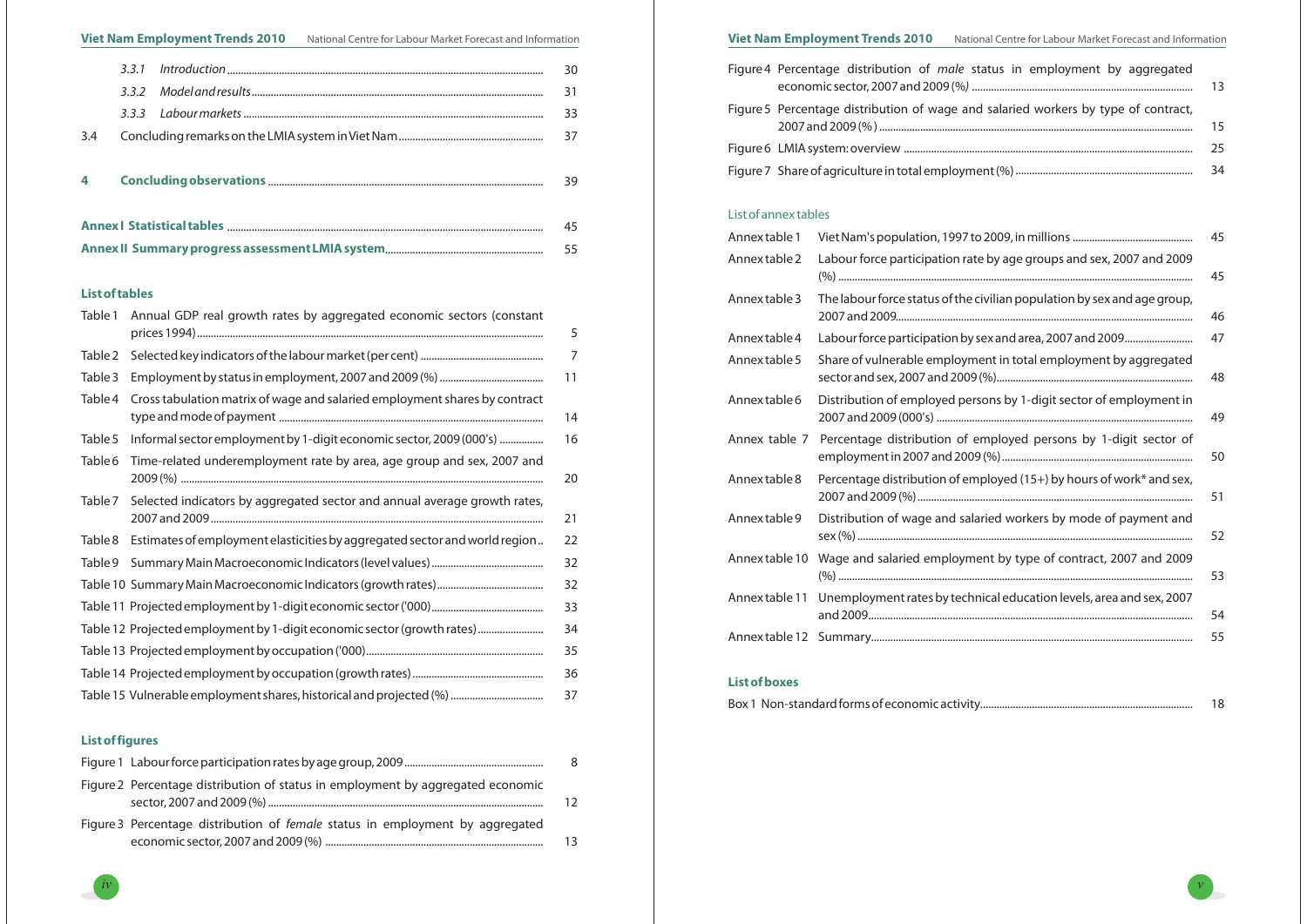*vi*

Following thefirst issue of"Viet Nam EmploymentTrends 2009", the second issue of <sup>a</sup> planned series of MOLISA reports describes the labour market situation in Viet Nam. "Viet Nam Employment Trends 2010" provides an analysis of the latest labour market information with the purpose of assessing the impact of various economic challenges that we had to face in recent years.This includes the impact of the financial crisis on employment, working conditions and labour market trends as well as projections of these trends to 2015 and 2020.

I would like to express my appreciation to all experts who have been involved in the data collection, data processing, drafting and completion of "Viet Nam Employment Trends 2010". In particular, I am grateful for practical support that has been provided to MOLISA by the EU in Viet Nam and the ILO, not only in the preparation of the Viet Nam Employment Trends 2010 but also for bringing experts from prestigious universities in Sweden and the United States to provide consultancy services and training for LMIC's staff in terms of labour market analysis and forecasts.

"Viet Nam Employment Trends 2010" is published by the National Centre of Labour Market Forecast and Information with ILO experts' technical support under the EU/MOLISA/ILO Labour Market Project funded by European Union. I hope that the analysis of Viet Nam Employment Trends 2010 will serve as <sup>a</sup> basis for policy makers, managers and researchers to evaluate and finalize current policies as well as draft new policies.The report will also serve as <sup>a</sup> scientific foundation for preparing national strategies in forthcoming periods, in particular human resource development plans, the socio-economic development planfor 2011-2015 and the socio-economic development strategy until 2020.

I am very much looking forward to the continued collaboration with our national and international partners for the further improvement of labour market analysis in Viet Nam that will, in my view, facilitate the improvement of the labour productivity and decent work the only sustainable way out of poverty.

# Foreword

## **Nguyen Dai Dong**

Director, Bureau of Employment Ministry of Labour, Invalids and Social Affairs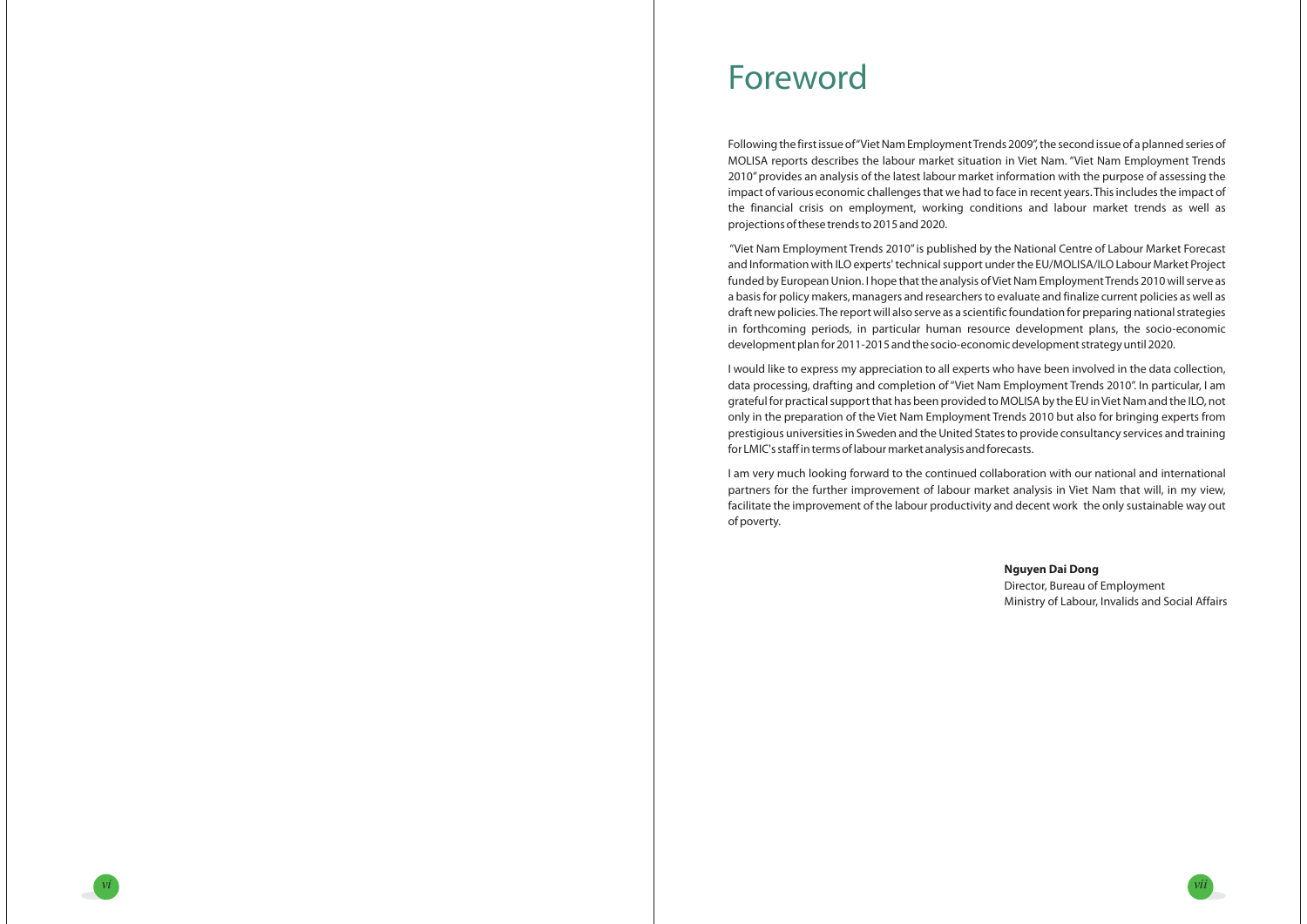In Vietnam, the Ministry of Labour, Invalids and Social Affairs (MOLISA), wishing to meet this demand, has continued to provide current information about general labour market developments between 2007-2009, presented some employment projections until 2020 within the broader framework of <sup>a</sup> LMIA system, assessed progress of Vietnam LMIA and highlighted <sup>a</sup> number of policy areas for future labour market developments through the 2nd issue of Vietnam Employment Trends report. This exercise is <sup>a</sup> part of the Labour Market Project (LMP), with funding from the European Union and management and technical support from the ILO.

What began as <sup>a</sup> crisis in the financial markets rapidly became <sup>a</sup> global job crisis which continues to cause hardship to many working women and men, families and communities around the world. LMIA systems, which provide timely and up-to-date labour market information and analysis to researchers, policy-makers and labour market stakeholders, are in high demand to support informed decisionmaking and help <sup>a</sup> quick recovery of labourmarkets.

ILO is again very proud to be part of this process.The Vietnam EmploymentTrends report 2010, which is drafted based primarily on data directly from GSO latest labour force surveys, represents another concrete example of the direct assistance that is being provided through the LMP to MOLISA and its LMIC in the area of labour market analysis. This report also demonstrates valuable partnership between MoLISA, the data user and GSO, the data producer in Vietnam.

It was prepared by ILO labour market information experts who have been working with the LMIC, Bureau of Employment and producing relevant datafor analysis, not onlyfor the report but alsofor the future utilization of the centre staff. The Vietnam Employment Trends reports are expected to be an analytical guide for LMIC staff and MoLISA policy makers.

# Message from the ILO Country Director

**Rie Vejs-Kjeldgaard** Country Director ILO Office for Vietnam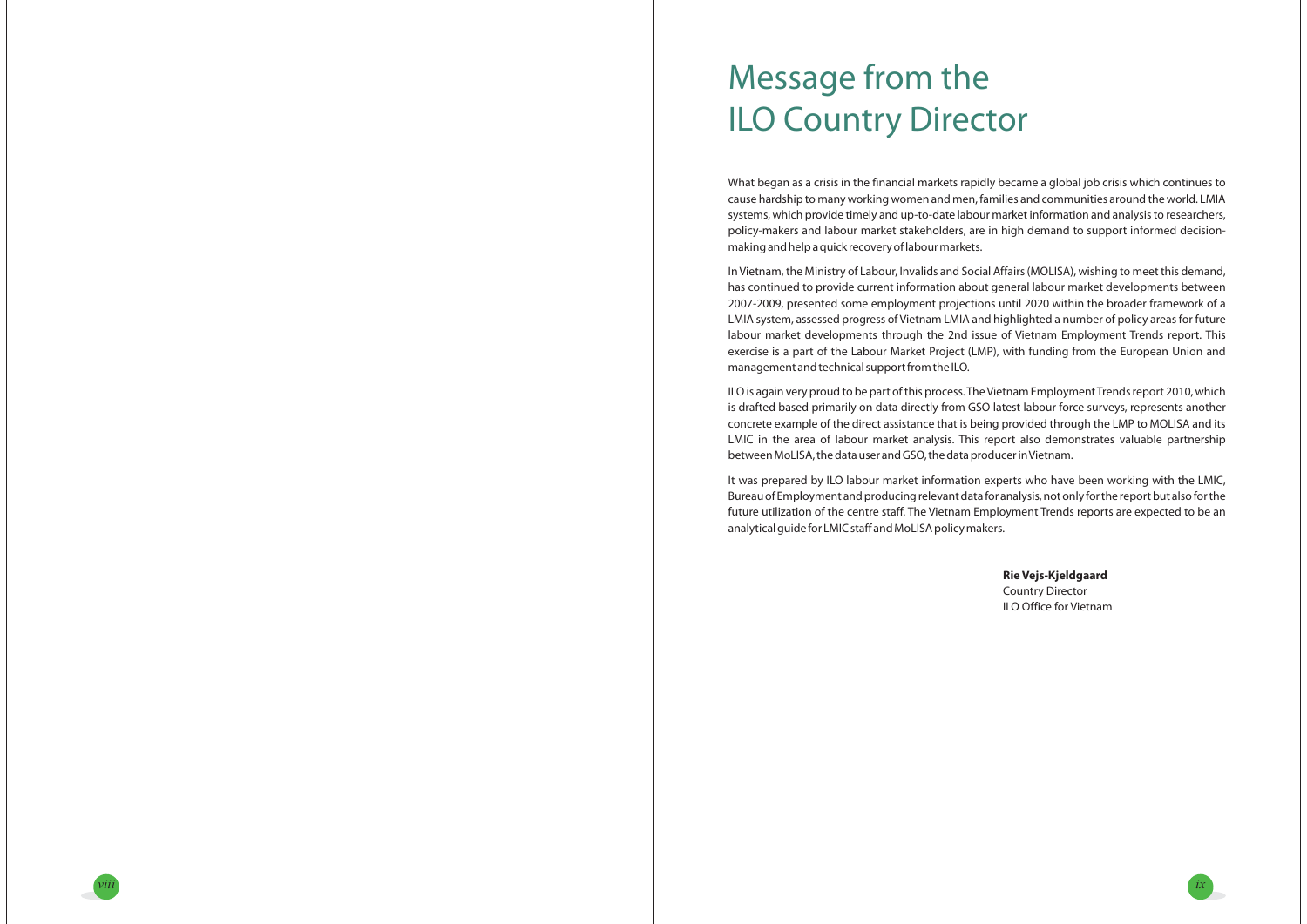The issue of "Viet Nam Employment Trends 2010" particularly focuses on the analysis of Viet Nam labour market developments between 2007 and 2009 in terms of the human resource development, employment, unemployment and other labour market indicators such as status in employment, informal employment, time-related underemployment, labour productivity, etc…with technical supports from the International Labour Organization (ILO) and funding from the European Union (EU).

The report was prepared thanks to valuable contributions from Ms Ina Pietschmann (ILO, Hanoi), Mr Theo Sparreboom (ILO, Geneva), Mr Douglas Meade (University of Maryland, United States of America), and is the result of <sup>a</sup> technical collaboration agreement between the Bureau of Employment, under the leadership of Mr Nguyen Dai Dong; and the ILO Country Office for Viet Nam, under the guidance of the Country Director, Ms Rie Vejs-Kjeldgaard. This publication would not have been possible without technical contributions from Mr Steven Kapsos (ILO, Geneva), Ms Jenny Ikelberg (ILO, Hanoi), Andrea Salvini (ILO, Hanoi), Ms Nguyen Thi Hai Yen (LMP) and others.

In addition, the report benefited greatly efforts of the LMIC working group; including Mr Nguyen The Ha, Mr Tran Quang Chinh, Mr Nguyen Quang Loc, Mr Nguyen Quang Son, Ms Pham Thi Hoa, Ms Pham Thi Thanh Nhan and Ms Trieu Thu Ha.We would like to express our deep gratitude to Mr John Stewart (ILO, Hanoi) and the Développemente, Institutions and Analyses de Long Terme (DIAL) research team in Viet Nam, Mr Francois Roubaud and Ms Mireille Razafindrakoto.

We would also like to express our sincere thanks to colleagues in the General Statistics Office(GSO)for providing the labour market information which is the basis for the analysis and forecast of Viet Nam key labourmarket indicators.

# Acknowledgements

# **Nguyen Thi Hai Van PhD**

- Deputy Director of Bureau of Employment
- Director of National Centre for
- Labour Market Forecast and Information
	-
- Ministry of Labour, Invalids and Social Affairs

Bureau of Employment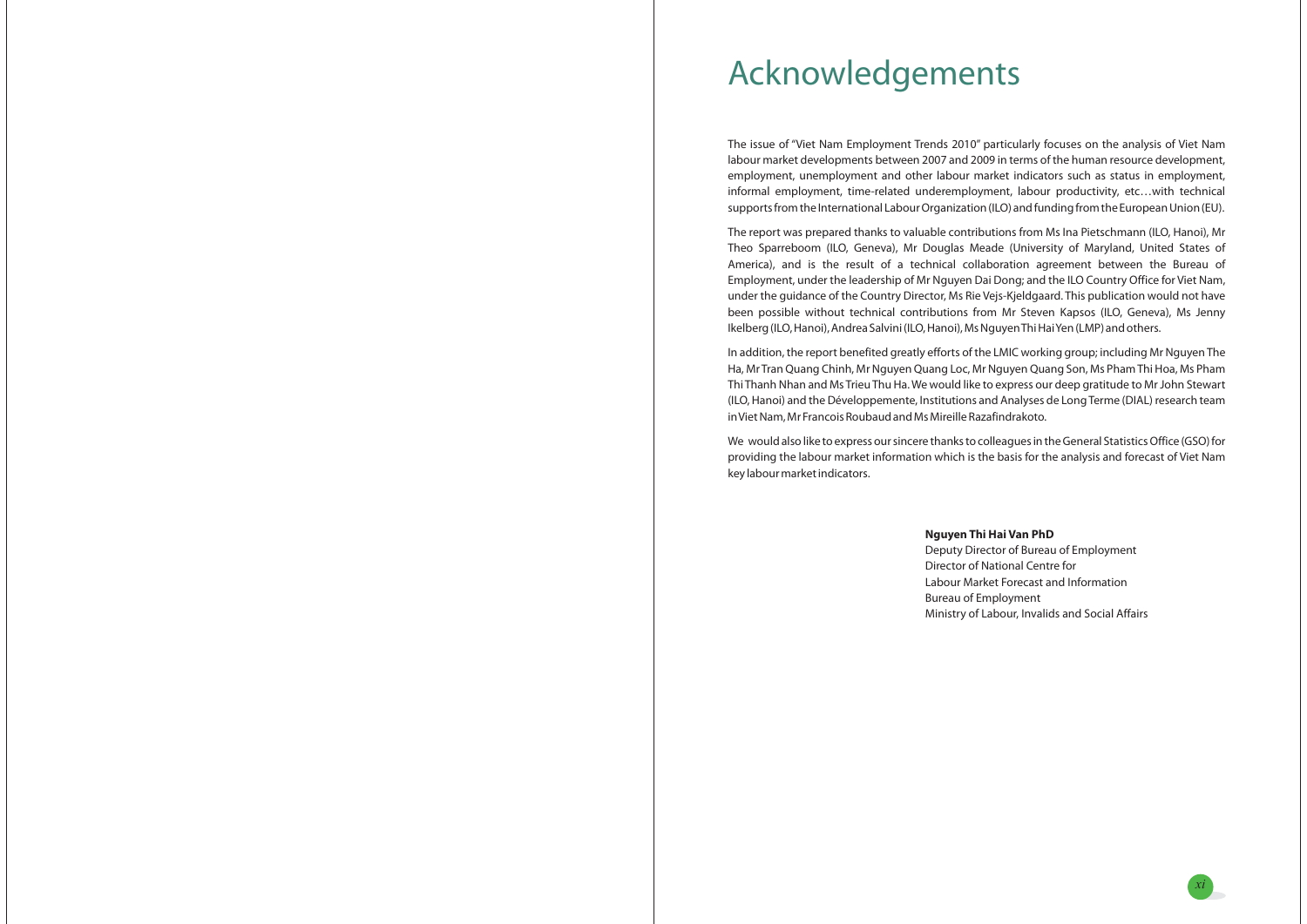lyses de LongTerme cial Affairs (Government of Viet Nam)

of Viet Nam)

Employment

**fOccupations** 

Affairs (Government of Viet Nam)



and Cultural Organization ards Survey cupations tion

| ASEAN         | Association of Southeast Asian Nations             |
|---------------|----------------------------------------------------|
| <b>BoE</b>    | <b>Bureau of Employment</b>                        |
| <b>DIAL</b>   | Développemente, Institutions and Analyses de       |
| <b>DOLISA</b> | Department of Labour, Invalids and Social Affai    |
| <b>DWCF</b>   | Decent Work Country Framework                      |
| <b>DWC</b>    | Decent Work Country Programme                      |
| EC            | <b>European Commission</b>                         |
| EIU           | Economist Intelligence Unit                        |
| EU            | European Union                                     |
| ESC           | <b>Employment Service Centres</b>                  |
| GSO           | General Statistics Office (Government of Viet N    |
| GDP           | <b>Gross Domestic Product</b>                      |
| <b>GNP</b>    | <b>Gross National Product</b>                      |
| HB            | <b>Household Business</b>                          |
| <b>HRD</b>    | Human Resource Development                         |
| <b>ICSE</b>   | International Classification of Status in Employ   |
| ILC           | International Labour Conference                    |
| <b>ILO</b>    | International Labour Organization                  |
| IS            | <b>Informal Sector</b>                             |
| <b>ISCO</b>   | International Standard Classification of Occupa    |
| <b>ISIC</b>   | International Standard Industrial Classification   |
| <b>KILM</b>   | Key Indicators of the Labour Market                |
| LES           | Labour and Employment Survey                       |
| LFS           | Labour Force Survey                                |
| LFPR          | Labour Force Participation Rate                    |
| LMI           | Labour Market Information                          |
| LMIA          | Labour Market Information and Analysis             |
| <b>LMIC</b>   | Labour Market Information Centre                   |
| LMP           | Labour Market Project                              |
| <b>LNA</b>    | Labour Needs Assessment                            |
| <b>MDG</b>    | Millennium Development Goals                       |
| <b>MIS</b>    | Management Information System                      |
| <b>MOLISA</b> | Ministry of Labour, Invalids and Social Affairs (G |
| <b>NSIS</b>   | National Statistical Indicator System              |
| PES           | <b>Public Employment Services</b>                  |
| <b>PPP</b>    | <b>Purchasing Power Parity</b>                     |
| <b>UN</b>     | <b>United Nations</b>                              |
| <b>UNDP</b>   | United Nations Development Programme               |
| <b>UNESCO</b> | United Nations Educational, Scientific and Cult    |
| <b>VHLSS</b>  | Viet Nam Household and Living Standards Sury       |
| <b>VSCO</b>   | Viet Nam Standard Classification of Occupatior     |
| <b>VSIC</b>   | Viet Nam Standard Industrial Classification        |
| <b>VND</b>    | Vietnamese Dong                                    |
| <b>WTO</b>    | World Trade Organization                           |

# List of acronyms and abbreviations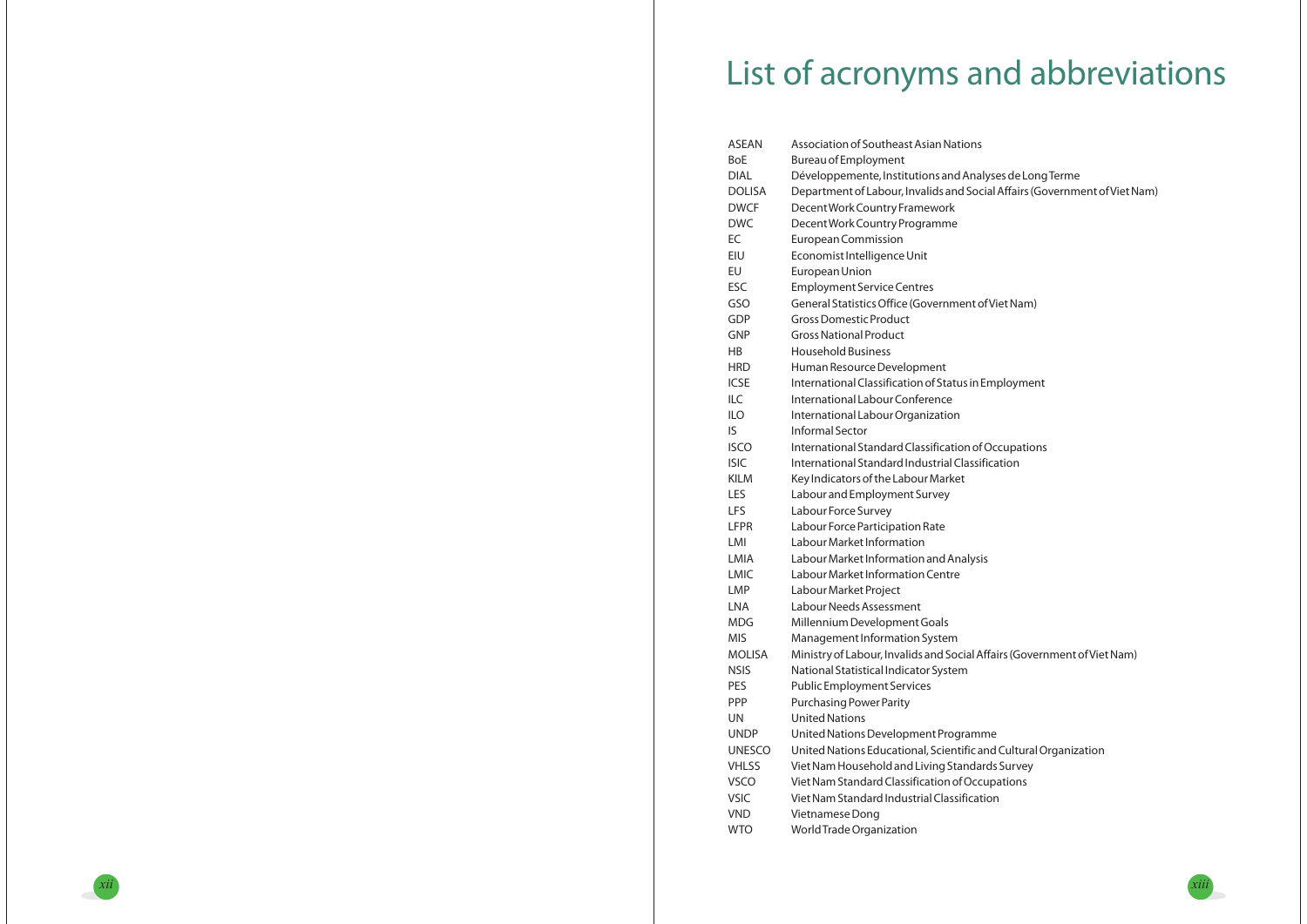*xiv*



# Executive summary

All around the world people perceive change and globalizationmainly through their work.Work is not just about having <sup>a</sup> job; it is about the quality of employment that provides sufficient income to keep workers and their families out of poverty, especially in times of economic instability. It is about basic rights at work and <sup>a</sup> voice in decisions that affect their lives and livelihoods. It is about having security in times of misfortune. All these elements are key ingredients of <sup>a</sup> decent job, which stands for dignity of work and promotes <sup>a</sup> sense of self worth.

In recent years, Viet Nam was challenged by <sup>a</sup> weakened economic climate that had serious effects on the labour market. The key findings of the labour market information and analysis presented in this reportfor the period 2007-09 can be summarized asfollows:

in economically challenging times, participation in the labour market is for many Vietnamese

37.1 per cent in 2007 to 43.8 per cent 2009) suggest that more teenagers leave the educational

vulnerable employment decreased by 4.3 percentage points due to increasing share of wage and salaried employment (2.9 percentage points) and <sup>a</sup> decreasing share of own-account work (8.2 percentage points). However, increasing unpaidfamily work(4.0 percentage points) during

- 1. Labour force participation indicator increased noticeably between 2007 and 2009. Particularly the only way to support themselves and theirfamilies.
- 2. Increasing labour force participation rates for young men and women aged 15-19 years (from system relatively early and seek work tomake <sup>a</sup> living and to support theirfamilies.
- 3. Viet Nam had <sup>a</sup> relatively high employment to population ratio (almost 75 percent for the which thefew wage and salaried jobs that were created tend to go tomen.
- 4. Analyses of labour force survey (LFS) data reveal that between 2007 and 2009 the share of the same period countered the declining trend in vulnerable employment.
- 5. In 2009, 44.7 per cent of all wage and salaried employees worked with verbal contract withfixed-term contract, but there was decrease among workers with permanent contract.
- 6. Analyses of LFS data show that there were seven out of twenty one-digit economic industries serve economic growth and developmentfor the years to come.
- 7. More and more, young people between the ages of 15 and 24 years seem to be engaged in 2009, <sup>a</sup> 2.9 percentage point increase since 2007.
- 8. Industry sectors, which generated the highest sectoral share in gross domestic product(GDP) in

arrangements or no contract. Between 2007 and 2009 there was slight growth among workers

excluding agriculture, forestry and fishery having the rate of informal employment at over 80 per cent in 2009. It should be noted that the formal sector needs to be sustained in order to

second-choice employment activities, either because job opportunities are not available at the levels of education already attained or because they lack the necessary work experience when compared to adult workers.Their rate of time-related underemployment stood at 8.1 per cent in

2009 (42 per cent), experienced zero average annual increase in labour productivity between

population aged 15 and above) in 2009. In addition, the share of workers with <sup>a</sup> wage and salaried job increased more strongly for men than for women (3.1 percentage point between 2007 and 2009 for men, compared to 2.5 percentage points for women), reflecting <sup>a</sup> situation in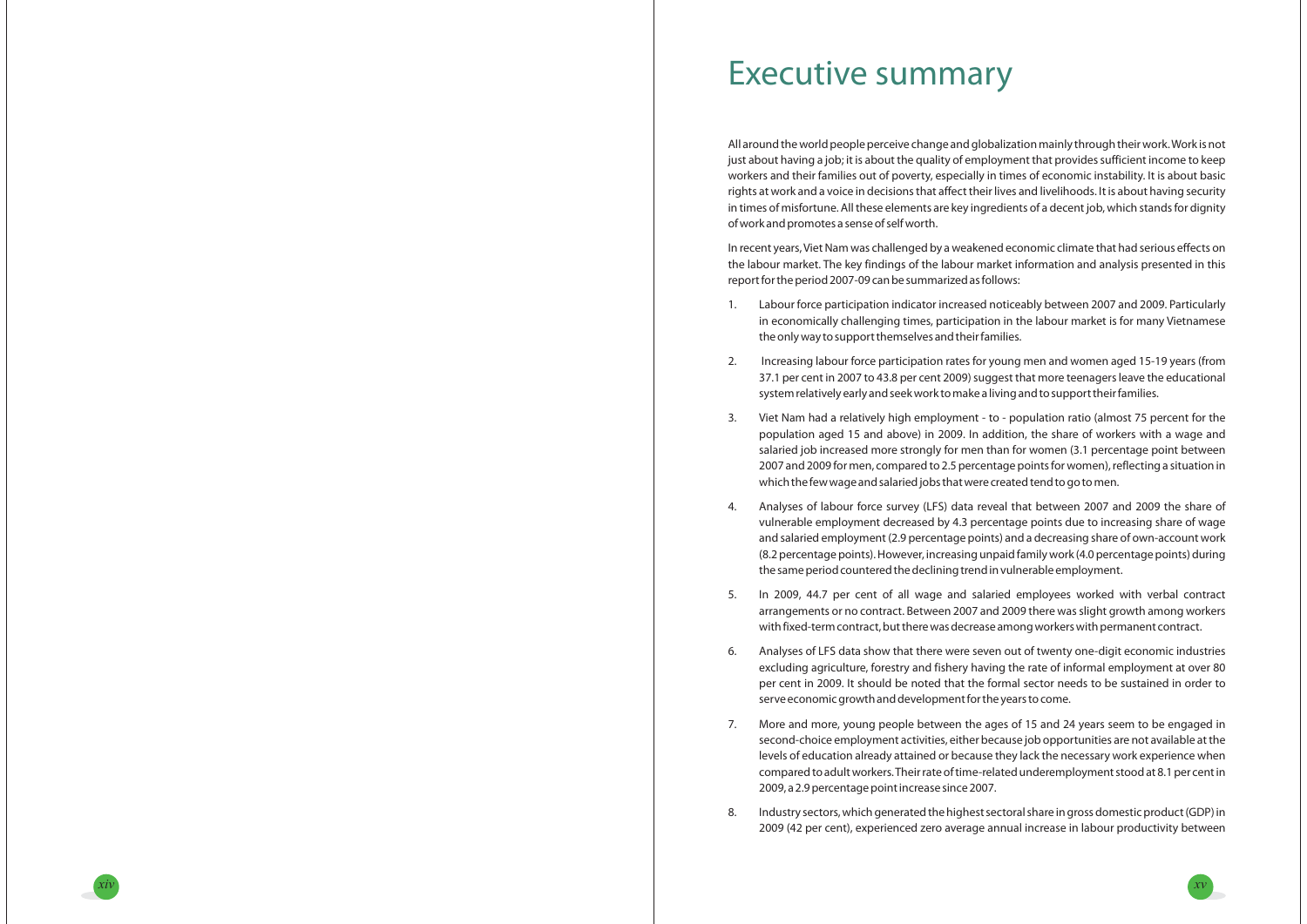*xvi*

 $V$ *iet Nam Employment Trends 2010* analyses the most recent labour market information available for the country in order to assess the impact of various economic challenges that Viet Nam has been facing during the last three years, including effects of the financial crisis and economic recession on jobs and working conditions, and discusses projections of how the labour market situation might evolve in the years ahead.

Those workers who are able to secure the relative comfort of wage and salaried employment are not always better off. Due to the additional challenges faced by Viet Nam since the accession to the WTO and the onset of the global economic crisis, the achievement of decent work has become more challenging as well. For many of those who managed to keep <sup>a</sup> job, conditions of employment deteriorated. The impact of the economic environment can be felt by both men and women, but not necessarily in the same manner.

This report presents projections for selected labour market indicators until the year 2020 in order to illustrate <sup>a</sup> consistent development path of the economy and labour market based on currently available historical data. Furthermore, it proposes ways to better monitor the achievement of full, productive employment and decent work in the years to come, <sup>a</sup> target under the first MDG that is <sup>a</sup> critical for Viet Nam's socio-economic development strategy.

The report reconfirms that people face various constraints in their labour market choices, including with regard to economic sectors and status in employment.Workers are still"over-represented"in the agricultural sector, with almost half of employment found in this sector alone, and "vulnerable employment"still accountsfor <sup>a</sup> large share of workers.

*Viet Nam Employment Trends 2010* is an outcome of the National Cooperation Framework on Decent Work that was signed between the ILO and its constituents in July 2006. The framework sets out <sup>a</sup> strategic plan of action, which the Government, and employers' and workers' organizations agreed upon in order to jointly work towards achieving MDG target 1b on " *full, productive employment and*  $d$ ecent work for all" in Viet Nam as the main route out of poverty. $^2$  In this context, this report informs strategies and policies that will help Viet Nam's transition to <sup>a</sup> socialist market-oriented economy, while ensuring that social and economic advancement occur in tandem.

This second issue of the *Viet Nam Employment Trends* is divided into four broad chapters. Following the introduction in Chapter 1, Chapter 2 summarizes recent economic changes and provides an overview of general labour market developments between 2007 and 2009, based on available labour market information. Chapter 3 presents some employment projections until 2020 with <sup>a</sup> brief explanation of the methodology applied. The employment projections presented are demonstrated in the broader framework of an LMIA system and <sup>a</sup> progress assessment for Viet Nam. Finally, Chapter <sup>4</sup> concludes,

It has been acknowledged in <sup>a</sup> number of internationalforums, including the 2005World Summit, the 2006 UN Economic and Social Council, the UN Chief Executives Board of 2007 and by the UN Commission for Social Development, that making full, productive and decent employment for all <sup>a</sup> central objective of relevant national and international policies and development strategies is the main route out of poverty for the world's poor. The United Nations (UN) system as well as the European Union (EU) have endorsed the ILO's Decent Work Agenda as contributing significantly to the achievement of the MillenniumDevelopmentGoals, and in particularMDG target 1b.



# 1. Introduction

Similar to the first issue of the *Viet Nam Employment Trends* report, this second issue is based on the LMIA system launched by the Ministry of Labour, Invalids and Social Affairs (MOLISA) in 2008, with financial and technical support from the EC/ILO.

2007 and 2009. The lack of productivity growth limits the scope for improvement of working conditions.

9. A review of key labour market indicators for the years 2007 and 2009 highlights persisting gender imbalances in Viet Nam's labour market. Women's productive potential seems to be heavily underutilized, as reflected in the distribution of women by economic sector and status groups.

Besides these critical findings, this report acknowledges weaknesses of available labour market information (LMI) in Viet Nam and the shortcomings in analysing such information. The report highlights areas that need to be addressed by the statistical and research community to enablefurther development of an effective labour market information and analysis (LMIA) system for Viet Nam. Labour market information, as well as the necessary capacity to analyse such information, is fundamental for informed decision-making in the country. Thus, labour market information and analysis is <sup>a</sup> key factor in improving the productivity and decency of employment that is seen as the only sustainable way out of poverty and therefore <sup>a</sup> key target of the Millennium Development Goals (MDGs).

Decent work has been underpinned at almost all the recent world forums, relevant UN sessions and donor meetings and the ILO's Decent Work Agenda $^{\scriptscriptstyle 1}$  contributes to all eight MDGs in the global fight against poverty, and is included explicitly under the first MDG on poverty reduction. Decent work for parents, smooth school-to-work transitions and the elimination of child labour are essential to attain the goal of universal primary education(Goal 2). Achieving Goal 3 on gender equality is <sup>a</sup> conditionfor meeting all the MDGs, whereas gender mainstreaming is embedded in decent work. Social protection contributes directly to the health-related MDGs (Goals 4, 5 and 6), and other aspects of the Decent Work Agenda contribute indirectly.

Decent work refers to opportunities for women and men to obtain work in conditions of freedom, equity, security and human dignity. According to the International Labour Organization (ILO), decent work involves opportunitiesfor work that is productive and delivers <sup>a</sup> fair income, security in the workplace and social protection for families, better prospects for personal development and social integration, freedom for people to express their concerns, organize and participate in the decisions that affect their lives, and equality of opportunity and treatment for all women and men. Therefore, the ILO's DecentWork Agenda is the balanced and integrated programmatic approach to pursue the objectives of full and productive employment and decent workfor all at the global, regional, national, sectoral and local levels. It hasfour pillars: standards and rights at work, employment creation and enterprise development, social protection and social dialogue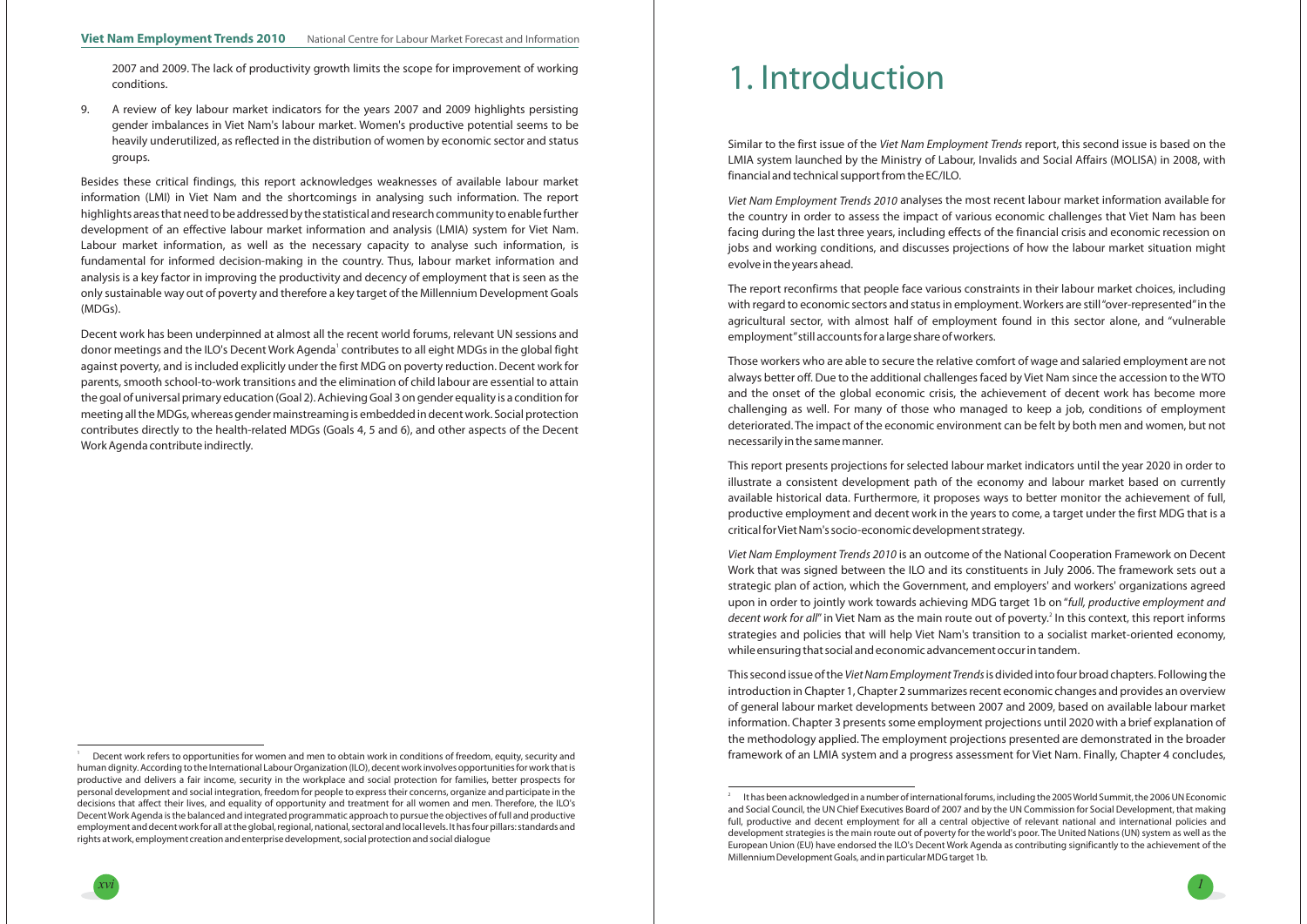and highlights <sup>a</sup> number of policy areas to be considered for future labour market developments. See Annex <sup>1</sup> for tables referred to in this report and Annex 2 for <sup>a</sup> summary progress assessment in establishing an LMIA system for Viet Nam.



Studies of the Vietnamese economy are constrained by the infrequent availability of timely, quality labour market information (LMI) on key labour market indicators. Quality LMI is the precondition for comprehensive and representative LMIA to develop new and evaluate existing policies, and for the design of national development strategies. The importance of improving countries' capacity to produce and use labour market information, including on wage trends, as <sup>a</sup> basis for informed policy decisions, and collect and analyse consistent data to help countries benchmark their progress is also highlighted in the ILO's Global Jobs Pact that is "*putting quality jobs at the heart of crisis recovery*". " Furthermore, the Global Jobs Pact callsfor strengthening country-level diagnostic and policy advisory capacity.

Thus, LMIA is critical to guide the national policy work related to the "Socio-Economic Development Strategy (SEDS) 2011-2020", with its first five year "Socio-Economic Development Plan (SEDP), 2011- 2015", and the Decent Work Country Framework (DWCF) that require comprehensive analysis to reflect the extent to which decent employment objectives are being achieved or not in order to define the right courseforfuture socio-economic developments in the country.

In light of the above, the current LMIA system in Viet Nam needs to be significantly strengthened to progressively achieve better linkages between policy formulation, implementation and monitoring. In this context, <sup>a</sup> number of areas warrant special attention:

- $\bullet$ Further improvement of key sources of labour market information, such as (1) labour force surveys, (2) establishment census/surveys, and (3) administrative records to provide better quality LMI are crucial to develop comprehensive LMIA.
- The definition and legalization of roles and responsibilities of labour market entities such as  $\bullet$ MOLISA, the GSO, and employment service centres (ESCs) in terms of statistical data collection need to be addressed. The current statistical law needs to be brought in line with development and policy requirements.
- The need for the identification or development of labour market indicators that speak not only  $\overline{\phantom{a}}$ to opportunities in employment, such as unemployment, but also to other dimensions of decent work in line with the renewed SEDS/SEDP.These indicators need to be an integrated part of the National Statistical Indicator System (NSIS) and therefore should correspond to standardized definitions and concepts as well as classification schemes.
- Improved institutional arrangements that allow for more transparency and frequent exchange of LMIA between various stakeholders at the national, provincial and district levels to support employment and human resource development (HRD) policy formulation and monitoring.
- In order to sustain and further develop Viet Nam's LMIA system, more needs to be invested in  $\bullet$ capacity-building of staff of the Government of Viet Nam, both at the federal and provincial levels. Qualified staff are crucial to carry out labour market analysis as <sup>a</sup> regular feature in order tomeetfuture labour and employment policy challenges.
- The creation of tools that specifically aim to inform and monitor HRD requirements and policies  $\bullet$ are essential for creating better jobs and developing skills in Viet Nam (box 1).
- female employment in manufacturing.
- $\bullet$ sectors such asmanufacturing would be <sup>a</sup> useful complement to quantitative analysis.

The following chapters look mainly at labour market characteristics as <sup>a</sup> result of various economic changes during 2007 and 2009, and updates general labour market indicators on the labour market situation in Viet Nam. The assessment of these indicators involves the use of <sup>a</sup> number of statistical sources. Unless otherwise cited, LMI was primarily taken from the labour force surveys conducted by the GSO in 2007 and 2009. $^{\rm 4}$ 

#### **1.1 LMIA for informed policy decisions**

Specific mechanisms to analyse labour market segregation by sex in economic sectors, status in employment, and occupation, using statistical as well as qualitative research methods, are required. An example of such <sup>a</sup> mechanism would be <sup>a</sup> qualitative study or assessment of

Informalization of labour markets, in particular the growth of temporary or casual workers, needs to be further monitored. Qualitative studies of working arrangements in particular

It also needs to be highlighted that using LMI for the periods before and after the collapse of the financial markets which began in October 2008, namely the labour force surveys of 2007 and 2009, is not sufficient to isolate its labourmarket impacts. In other words, it would be inappropriate to relate all labour market changes that occurred during this period to the global economic crisis. It is difficult to know what would have changed in Viet Nam's labour market if the global crisis would not have happened.

Unfortunately, no labour force survey was carried out in 2008, and the 2007 and 2009 LFSs applied different survey methodologies, samples, questionnaires and population weights as each of the surveys corresponds to different population censuses. The 2007 LFS matched up to population estimates based on the 1999 population census. Projections based on the 1999 census were overestimations for most recent years, as the new population census, carried out in April 2009, revealed. In view of the fact that the 2009 LFS uses population weights derived from the most recent census, in-depth LMIA is constrained by <sup>a</sup> lack of comparability and availability of data.

Acknowledging the above-mentioned survey discrepancies and comparability issues, this report uses selected labour market indicators that were harmonized to the largest possible extent to allow for <sup>a</sup> meaningful comparison. Therefore, the 2007 LFS data were adjusted to fit with the latest population census results in terms of total population and age structure. The adjustments led to <sup>a</sup> small decrease in the working population that impacts all other calculations, hereafter referred to as author's calculations. However, it needs to be highlighted that survey divergence could not be overcome completely in some areas and is thus highlighted as appropriate.

#### **1.2 Structure of the analyses and data sources**

*This issue of the Viet Nam Employment Trends report examines labour market developments after* 2006. While it is not possible, mainly due to <sup>a</sup> lack of quality data in <sup>a</sup> number of key areas, to monitor and discuss all of Viet Nam's economic and social challenges related to the target of "full and productive employment and decent work for all", the following chapters focus on selected labour market indicators geared towards better understanding the quality of employment in Viet Nam. Together, these indicators provide <sup>a</sup> starting point for better assessing labour underutilization and decent work deficits of the country's labour force.



 $^{\circ}$  See, ILO: *Recovering from the crisis: A Global Jobs Pact,* adopted by the International Labour Conference at its 98th Session, Geneva, 19 June 2009.

<sup>4</sup> Between 1997 and 2007, <sup>a</sup> sample survey of households was conducted by the Ministry of Labour, Invalids and Social Affairs (MOLISA). This survey, known as the Labour and Employment Survey (LES), was initiated in April 1996 and was then conducted continuously in the month of July over the subsequent 11-year period. However, it is important to recognize that the MOLISA surveys have been discontinued, and the GSO Labour Force Surveys became the official source of labour force data. Because the analyses of this reportfocus onmost recent trendsfrom <sup>a</sup> consistent data source, theMOLISA data were not utilized. A comprehensive analysis of LES data can be found in the first issue of the Viet Nam Employment Trends report published in 2009.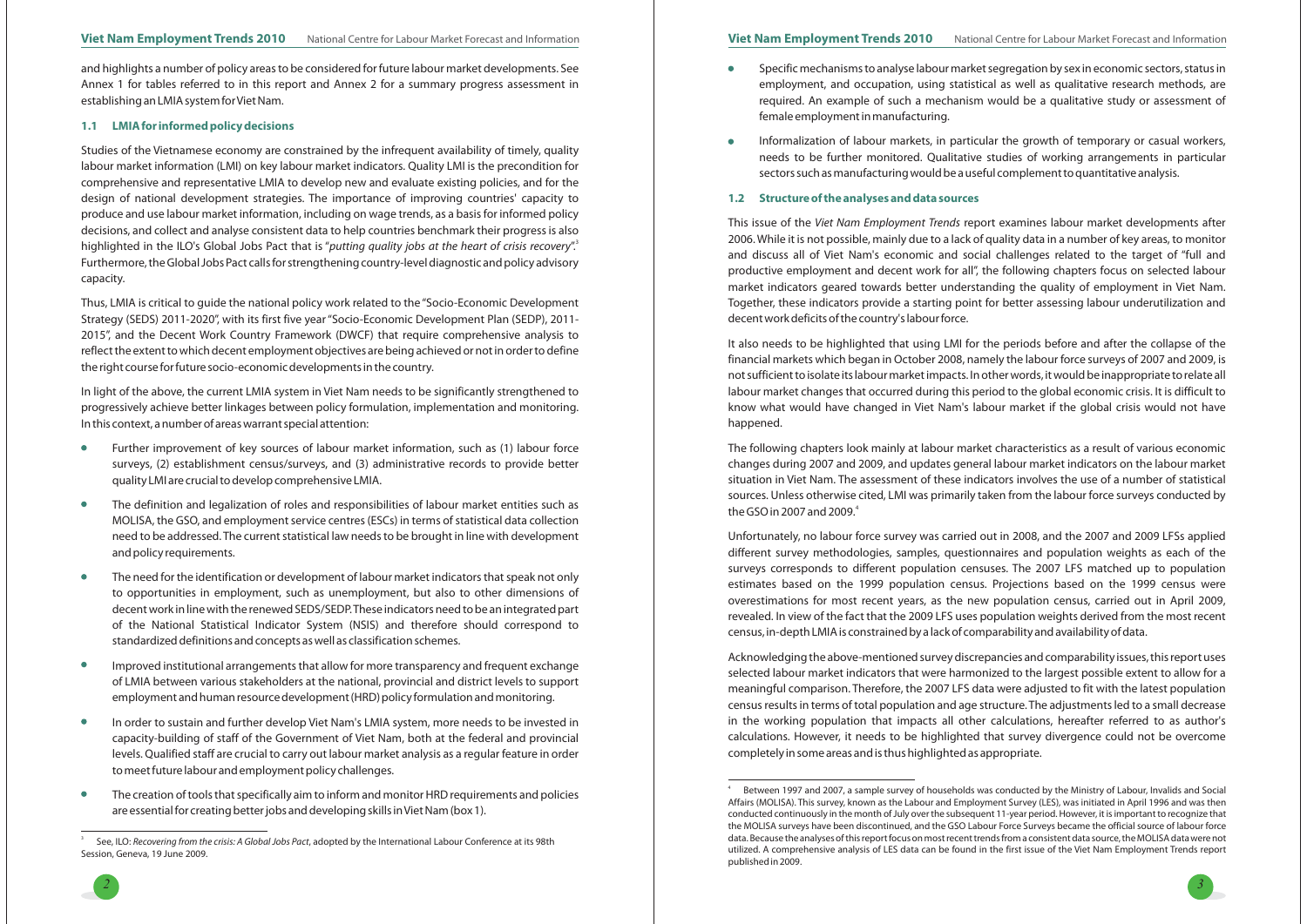*45*

The 2007 LFS was conducted by the GSO for the month of August (a month later than the 2007 MOLISA LES survey) using about 170,000 households with <sup>a</sup> fairly short questionnaire and the limited LMI gathered was, to <sup>a</sup> significant extent, not in accordance with international standards.

The 2009 LFS sample size targeted only 18,000 households since the GSO pilot-tested <sup>a</sup> newly updated questionnaire in accordance with international concepts and definitions. Present plans also call for the resumption of regular labour force surveys on <sup>a</sup> quarterly basis. It has not yet been determined whether these will be for one month in each quarter, probably mid-month, or spread throughout the entire quarter, for 2011 and beyond. This is in recognition of the need for more up-todate and frequent and LMIA for policy-making purposes.

GDP and other national account data were taken from the GSO Statistical Yearbook 2009. Global andregional estimates are from the ILO, Trends Econometric Models, 2010.<sup>5</sup>

#### **2.1 Viet Nam's economy between 2007 and 2009**

Viet Nam has achieved remarkable economic success since the Doi Moi (renovation) process which began in 1986. Doi Moi combined economic planning with free-market incentives and encouraged the establishment of private businesses and foreign investment, including foreign-owned enterprises. By the late 1990s, the economic success due to business and agricultural reforms under  $D$ o*i M*oi was already evident in progressively increasing GDP growth. Between 1997 and 2007, annual realGDP was increasing at an average of around 7.4 per cent(table 1).

#### AnnualGDP real growth rates by aggregated economic sectors(constant prices 1994) **Table 1.**

The global recession further slowed Viet Nam's export-oriented economy as reflected in GDP growth of not more than 5.3 per cent at the end of 2009 (table 1). Nevertheless, Viet Nam's growth is still high when considered from the regional point of view.

# 2. Economic andlabour market development

| Year            | 1999 |      |      | 2000 2001 2002 | 2003 |      |      | 2004 2005 2006 | 2007 |     | 2008 2009 | <b>Average</b><br>annual<br>growth rate<br>between<br><b>1999 and</b><br>2009 |
|-----------------|------|------|------|----------------|------|------|------|----------------|------|-----|-----------|-------------------------------------------------------------------------------|
| GDP             | 4.8  | 6.8  | 6.9  | 7.1            | 7.3  | 7.8  | 8.4  | 8.2            | 8.5  | 6.2 | 5.3       | 7.2                                                                           |
| Agriculture     | 5.2  | 4.6  | 3.0  | 4.2            | 3.6  | 4.4  | 4.0  | 3.7            | 3.8  | 4.1 | 1.8       | 3.7                                                                           |
| Industry*       | 7.7  | 10.1 | 10.4 | 9.5            | 10.5 | 10.2 | 10.7 | 10.4           | 10.2 | 6.1 | 5.5       | 9.3                                                                           |
| (Manufacturing) | 8.0  | 11.7 | 11.3 | 11.6           | 11.5 | 10.9 | 12.9 | 13.4           | 12.4 | 9.9 | 2.8       | 10.8                                                                          |
| Services**      | 2.3  | 5.3  | 6.1  | 6.5            | 6.5  | 7.3  | 8.5  | 8.3            | 8.9  | 7.2 | 6.6       | 7.1                                                                           |

With Viet Nam's accession to the World Trade Organization in November 2006, Viet Nam faced <sup>a</sup> number of new challenges in strengthening its resilience to global fluctuations and maintaining high growth to support continued poverty reduction. Following WTO membership, and the subsequent period of continuous high growth and macroeconomic stability, Viet Nam attracted foreign investors as one of the most lucrative investment destinations. Improvements in foreign relations, along with such economic successes, have also consolidatedVietNam's position in the international arena.

However, after <sup>a</sup> short period of high expectations, Viet Nam had to start worrying about the overall economic situation at the beginning of 2007. Inflationary concerns stemming from continuous credit and public investment expansion, combined with external shocks such as rising energy and rice prices and inappropriateness of the policy responses to a surge in capital inflows in 2007, $\degree$  resulted in macroeconomic turbulence.Apolicypackage toaddressmacroeconomicinstabilitywasimplemented inMarch 2008.

Source:GSONational Accounts.

\*The broad "industry" sector comprises: mining and quarrying; manufacturing; electricity; gas and water supply and construction. \*\*Services sector comprises: wholesale and retail trade; repair of motor vehicles; hotel and restaurants; transport, storage and communications; financial intermediation;science and technology activities; real estate, renting and business activities; public administration and defence; compulsory social security; education health and social work; cultural and sports activities; parties, unions and associations; other community, social work and personal services; private households with employees and other international organizations.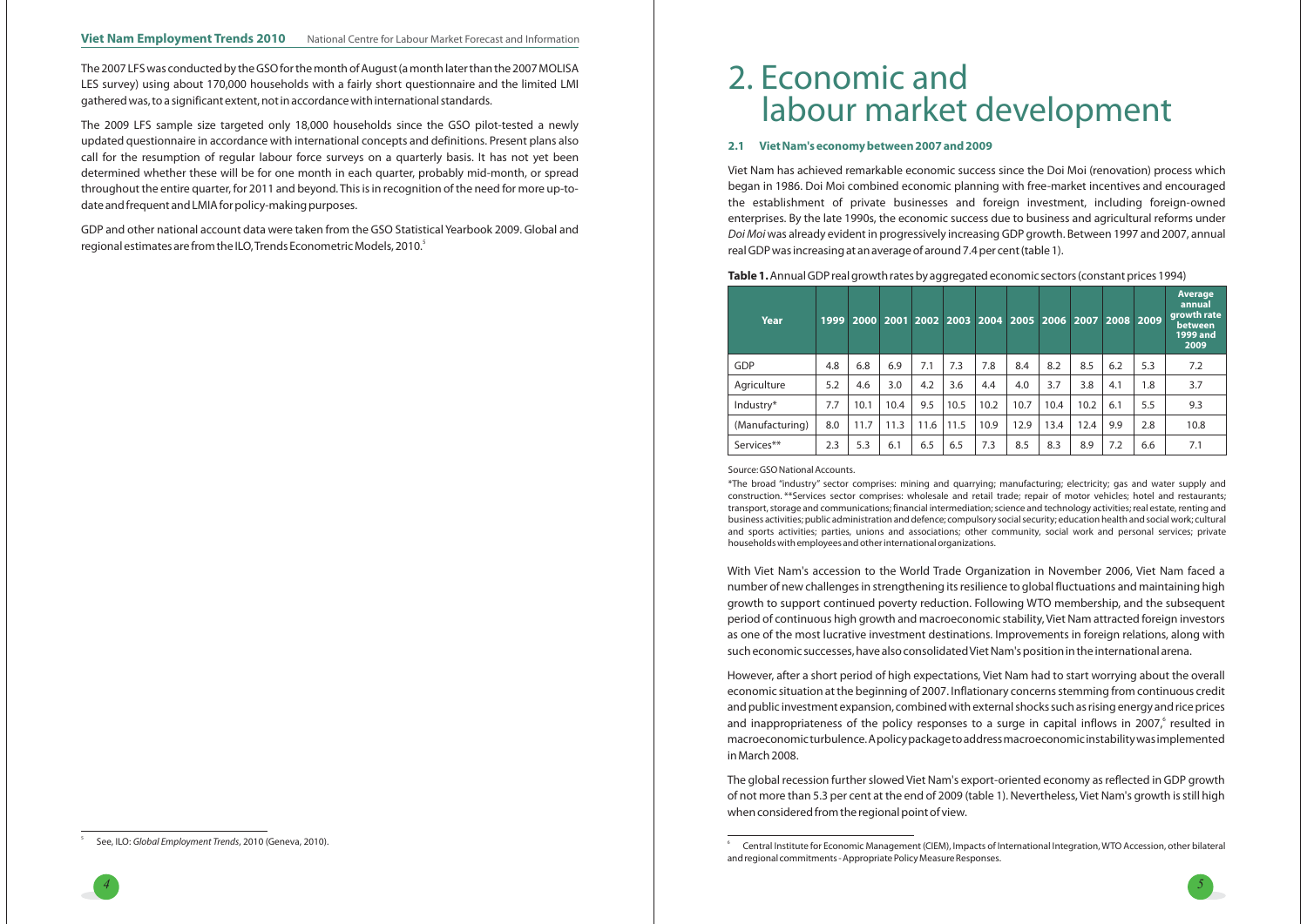\* The broad "industry" sector comprises: mining and quarrying; manufacturing; electricity, gas and water supply and construction.

Themanufacturing sector has been affected the hardest by the recession since 2008.The sector, which had performed remarkably well between 1997 and 2007, experienced its lowest annual growth rate of the past decade with not more than 2.8 per cent value added GDP in 2009.The figure was down by 7.1 percentage points from the previous year. $^7$ 

> \*\* Services sector comprises: wholesale and retail trade; repair of motor vehicles; hotel and restaurants; transport, storage and communications; financial intermediation; science and technology activities; real estate, renting and business activities; public administration and defence; compulsory social security; education health and social work; cultural and sports activities; parties, unions and associations; other community, social work and personal services; private households with employees and other international organizations.

Throughout 2009, exportsfell nearly 10 per cent, prompting the Government to consider adjustments to tariffs to limit trade deficits. Thereafter, the Government used stimulus spending, including <sup>a</sup> subsidized lending programme, to help the economy through the global financial crisis, and foreign donors pledged USD8 billion in new development assistance for 2010. $^{\circ}$  Domestic investment grew 16 per cent in 2009 while committed foreign direct investment fell 70 per cent at the same time, <sup>a</sup> steep reduction following five years of growth. The Vietnamese Dong (VND), faced downward pressure during 2009, leading the Government to devalue it by more than 5 per cent in December 2009. $^{\circ}$ 

\*\*\*Vulnerable employment in the context of this report is defined as the sum of own-account and unpaidfamily workers.



The volatile macroeconomic climate of past years has taken its toll on the labour market. Analyses of most recent labour market changes $^{\text{\tiny{10}}}$  in this section point at opportunities and challenges for Viet Nam that warrant special attention while working towards achieving MDG target 1b of *"full and productive employment and decent work for all"* during the coming years.

The agricultural sector, with <sup>a</sup> relatively large share in total GDP, has declined steadily since 2003 as the sector fell short of the high growth rates in industry and services. Between 2007 and 2008, however, the annual growth rate of value added in agriculture increased again, from 3.8 to 4.1 per cent, to plunge thereafter to its lowest growth rate(1.8 per cent) since the late 1990s(table 1).

Annex table 3 shows the country's labour force increased by 2.4 million to <sup>a</sup> total of 49.3 million persons between 2007 and 2009, <sup>a</sup> number which is largely explained by population growth during this period. However, the labour force participation rate, defined as the ratio of the labour force to the working-age population (aged 15 years and above), also increased by 2.1 percentage points. It stands at 76.5 per cent in 2009, which is high if considered from an international perspective; the global labour force participation rate was 65.1 per cent in 2009.<sup>12</sup>

To summarize, the integration of Viet Nam's economy in the global economy has also created dependency on the global economy and has made the country vulnerable to external shocks. A key challenge for the Government of Viet Nam is the identification of policies that reduce vulnerability, in particular in labourmarkets, while at the same time support the integration process.

Decent work requires in the first place employment prospects for all who are available for and seeking work. Therefore, an essential element of decent work is the extent to which <sup>a</sup> country's population is employed, which will be analyzed in this section. Subsequent sections will discuss indicators that speakmore to the quality of employment.

| Key indicators of the labour market                                                                | 2007 | 2009 | <b>Percentage</b><br>point change |
|----------------------------------------------------------------------------------------------------|------|------|-----------------------------------|
| Labour force participation rate (15+)                                                              |      |      |                                   |
| Both sexes                                                                                         | 74.3 | 76.5 | $+2.2$                            |
| Males                                                                                              | 78.4 | 81.0 | $+2.6$                            |
| Females                                                                                            | 70.5 | 72.3 | $+1.8$                            |
| Employment-to-population ratio (15+)                                                               |      |      |                                   |
| <b>Both sexes</b>                                                                                  | 72.8 | 74.5 | $+1.7$                            |
| Males                                                                                              | 76.8 | 79.0 | $+2.2$                            |
| Females                                                                                            | 69.2 | 70.4 | $+1.2$                            |
| Unemployment rate (15+)                                                                            |      |      |                                   |
| Both sexes                                                                                         | 2.0  | 2.6  | $+0.6$                            |
| Males                                                                                              | 1.9  | 2.5  | $+0.6$                            |
| Females                                                                                            | 2.0  | 2.7  | $+0.7$                            |
| Youth unemployment rate (15-24)                                                                    |      |      |                                   |
| <b>Both sexes</b>                                                                                  | 6.0  | 6.2  | $+0.2$                            |
| <b>Males</b>                                                                                       | 6.2  | 6.3  | $+0.1$                            |
| Females                                                                                            | 5.9  | 6.1  | $+0.2$                            |
| Share of industry in total employment (15+)*                                                       |      |      |                                   |
| Both sexes                                                                                         | 20.4 | 21.8 | $+1.4$                            |
| <b>Males</b>                                                                                       | 24.5 | 26.4 | $+1.9$                            |
| Females                                                                                            | 16.1 | 17.0 | $+0.9$                            |
| Share of agriculture in total employment (15+)                                                     |      |      |                                   |
| Both sexes                                                                                         | 49.3 | 47.6 | $-1.7$                            |
| <b>Males</b>                                                                                       | 47.2 | 45.4 | $-1.8$                            |
| Females                                                                                            | 51.5 | 50.0 | $-1.5$                            |
| Share of services in total employment (15+)**                                                      |      |      |                                   |
| <b>Both sexes</b>                                                                                  | 30.3 | 30.6 | $+0.2$                            |
| Males                                                                                              | 28.3 | 28.2 | $-0.1$                            |
| Females                                                                                            | 32.4 | 33.1 | $+0.7$                            |
| Share of wage and salaried employees (15+)                                                         |      |      |                                   |
| <b>Both sexes</b>                                                                                  | 30.5 | 33.4 | $+2.9$                            |
| Males                                                                                              | 35.8 | 38.9 | $+3.1$                            |
| Females                                                                                            | 25.0 | 27.5 | $+2.5$                            |
| Share of vulnerable employment in total employment (15+)                                           |      |      |                                   |
| <b>Both sexes</b>                                                                                  | 65.8 | 61.5 | $-4.3$                            |
| Males                                                                                              | 59.9 | 54.4 | $-5.5$                            |
| Females                                                                                            | 72.0 | 69.1 | $-2.9$                            |
| Source: GSO Labour Force Surveys, author's calculations based on adjusted sample weights for 2007. |      |      |                                   |

Robust population growth over the last decades has placed enormous pressures on the Vietnamese labour market. With the population increasing across all age groups, many people have been added to the country's labour force. Apart from <sup>a</sup> few large cities, such as Ho Chi Minh City and Hanoi, with estimated populations totalling about 20 million in urban areas, $^{\text{\tiny{11}}}$ Viet Nam has remained mainly rural. However, as cities expand with people constantly moving in from the countryside, the urban population is growing, not only in numbers of people but also in geographic coverage due to sprawling suburbs. Thus, the proportion of the urban population of working age increased by about 1.8million between 2007 and 2009 and is undoubtedly on <sup>a</sup> continuous upward trend(annex table 1).

Table 2 shows that labourforce participation indicator increased significantly between 2007 and 2009. In the latter year the participation rate stood at 75.6 per cent, with the highest rates for the "prime age groups"from 25 to 54 years (figure <sup>1</sup> and annex table 3). The main income-generating asset for many Vietnamese is labour, and participation in the labourmarket is crucialformany to survive. Employment

#### **2.2 General labour market performance between 2007 and 2009**

enables people to earn income tofinance basic needs includingfood, shelter and other requirements.

According to official government statistical practices, an area in Viet Nam is classified as urban if it meets the following criteria: (1) A city is defined as <sup>a</sup> collective or specialized centre within <sup>a</sup> province and has the role to promote economic and social development of the whole country or <sup>a</sup> certain territory;(2)The citymust have <sup>a</sup> population of at least 4,000 persons;(3) At least 65 per cent of the area's labourforcemust be engaged in non-agricultural activities.There are some other criteria that are not easily describable. All other areas are considered rural.

12

#### **Table 2.** Selected key indicators of the labourmarket(per cent)

See: http://go.worldbank.org/5M39Y46XG0.

Analyses of recent labour market trends are based on GSO labour force survey data, 2007 and 2009.

See, GSO: *Statistical Yearbook 2009.*

See, GSO: *Statistical Yearbook 2009.*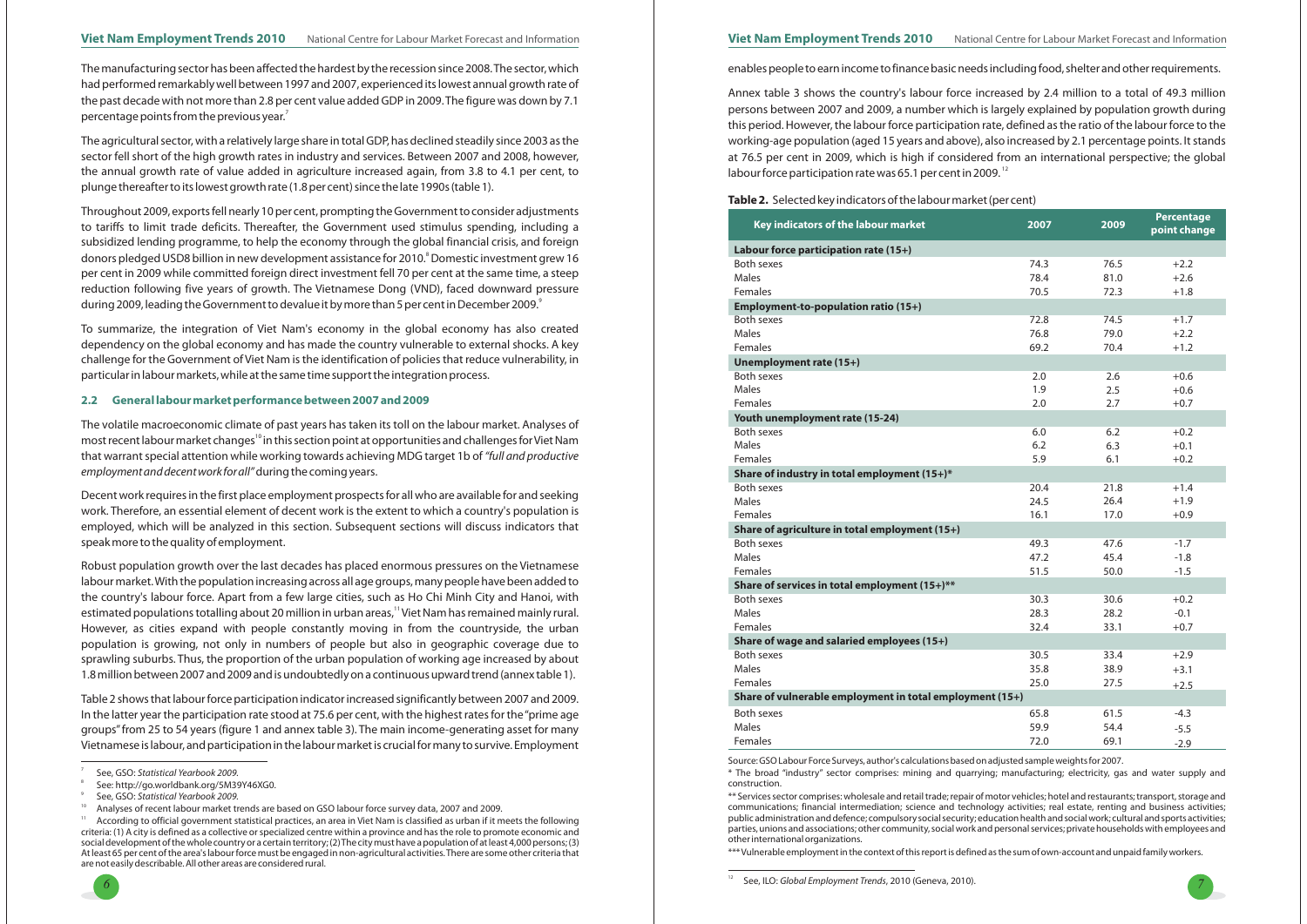

**Figure 1.** Labour force participation rates by age group, 2009 **Unemployment rates for working-age men** (2.5 per cent in 2009) and women (2.7 per cent in 2009) were fairly similar and low when compared to youth (aged 15-24 years) unemployment rates. Young men and women comprise nearly 56 per cent of all unemployed with an unemployment rate of 6.2 in 2009. Higher unemployment rates for youth are common in most countries, and when the ratio between youth and adult unemployment rates is close to 2 it is reasonable to say that unemployment is more or less a challenge for the whole labour force.<sup>16</sup> However, the ratio in Viet Nam (at 3.5) points at the particular challenge that youth arefacing infinding employment.

> Needless to say, the creation of adequate decent and productive jobs for women "is not just right but smart". Every economy should aim for <sup>a</sup> situation where men and women are able to contribute equally to growth and, at the same time, profit from this growth as participants in labour markets, keeping in mind that the one does not automatically follow from the other. $^{\text{\tiny{17}}}$

> After the accession to the WTO, and since *Doi Moi*, Viet Nam's economy and labour market continues to undergo structural changes, although not as pronounced as in the past, as reflected in the increasing shares of industry and services sectors and the decreasing share of agriculture in employment and in GDP(tables 1 and 2).

> An important factor that can either hamper or facilitate structural change in the labour market is human resource development (HRD). As highlighted in the first issue of the *Viet Nam Employments Trends* report, only a minority of workers in Viet Nam (24.0 per cent) had completed secondary education in 2007. The majority of the labour force had no more than primary education. Unfortunately, more recent developments in the educational attainment of Viet Nam's working-age population (aged 15+) cannot be analysed because of lacking information in the 2009 LFS, which hampers effective HRD policies.

> From <sup>a</sup> gender perspective, the review of employment to-population ratios, labourforce participation and unemployment rates for the years 2007 and 2009 highlight increasing imbalances in labour market access as reflected in wideningmale-female gaps in all three indicators(table 2).

> As highlighted in the first issue of the *Viet Nam Employment Trends r*eport, Viet Nam is in great need of interventions to improve the quality of employment in order to sustain economic growth in the country and to prevent poverty increases in the years to come. Nevertheless, the most widely used indicators to monitor labour market changes in Viet Nam are unemployment and employment indicators that were designed with <sup>a</sup> focus on measuring the quantity of jobs rather than the heterogeneity of its quality.

Analysis of status in employment categories can help in understanding both the dynamics of the labour market and the level of development. $^{\text{\tiny{18}}}$  Over the years, and with increasing development of a

In Viet Nam, the unemployment rate measured according to the strict definition is the one most widely quoted. $^{\mathsf{14}}$  In 2009, for the age group 15 years and above, it reached a historical 'high' of 2.6 per cent, <sup>a</sup> 0.6 percentage point increase since 2007 (table 2). In most industrialized countries, the unemployment rate is regarded as an important indicator of overall labour market performance. In developing or low-income countries such as Viet Nam, the unemployment rate is less appropriate for this purpose. In the absence of fully functioning social security schemes, relatively few people can survive lengthy spells of unemployment without family support and the majority of people must accept some form of employment. This is often in informal employment and/or self-employment. <sup>15</sup>

The following sections analyse selected indicators to look at labour market dynamics emerging after 2007 and their implicationsfor productivity and quality of jobs.

# **2.3 Characteristics of economic activity between 2007 and 2009**

#### *2.3.1 Status in employment*

Labour force participation rates give an indication of the quantity of labour supply in the economy and can be used as an important planning instrument in the design of human resource development policies in general and employment and training policies in particular. Considering this, increasing labour force participation rates (from 37.1 per cent in 2007 to 43.8 per cent in 2009) for young men and women, between the ages of 15 and 19, suggest that more and more teenagers leave the educational system relatively early and seek work to make their living and to support their families (annex table 2). $^{\rm 13}$ These developments warrant immediate attention by policy-makers, since early school-leaving is often linked with other indicators of socio-economic disadvantage, such as low-income jobs or high unemployment.



Source: GSO, . *Labour Force Survey 2009*

*8*

Analysis of the employment-to-population ratio, defined as the proportion of the working-age population that is employed, shows related signs. Like the labour force participation rate, the employment-to-population ratio in Viet Nam is, at 74.5 per cent in 2009, rather high.This is no surprise as the employed constitute the major part of the labour force. Furthermore, table 2 shows that employment-to-population ratios for the working-age population (aged 15 years and above) increased by 1.7 percentage point between 2007 and 2009. The increase was slightly less than for the labour force participation rate, which changed by 2.2 percentage points during the same years, pointing towards an increase in unemployment in the country.

 $S$ ee *Global Employment Trends for Youth (Geneva, ILO, 2010).* 

<sup>&</sup>lt;sup>17</sup> See Global Employment Trends for Women (Geneva, ILO, 2008).

<sup>&</sup>lt;sup>18</sup> The method of classifying employment by status is based on the 1993 International Classification by Status in Employment (ICSE), which classifies jobs held by persons at <sup>a</sup> point in time with respect to the type of explicit or implicit employment contract the person has with other persons or organizations. Such status classifications reflect the degree of economic risk, an element of which is the strength of the attachment between the person and the job, and the type of authority over establishments and other workers that the person has or will have. The status in employment indicator generally distinguishes between three core categories of the employed: (a) wage and salaried workers, (b) self-employed workers, and (c) contributing family workers, with each being expressed as <sup>a</sup> proportion of both sexes employed. Category (b) of self-employed workers can be further broken down into: (1) employers, (2) own account workers, and (3) members of producers' cooperatives.

<sup>13</sup>See also, GSO: Statistical Yearbook 2009 (pp. 550-575), that reports decreasing enrolment rates in secondary and tertiary education; and UNESCO (see: <u>http://www.ngocentre.org.vn/content/vietnam-central-region-reports-high-drop-out-rates</u> that reports the number of drop-out students inVietNam has sharply increased nationwide to 1million over the last six years.

<sup>14</sup>The standard definition that is used to measure the number of unemployed is those individuals without work, seeking work in <sup>a</sup> recent past period, and currently availablefor work.

<sup>15</sup>Different types of self-employment are distinguished according to the type of authority workers have over the productive unit that they represent or for which they work: *Employers* engage on a continuous basis one or more persons to work for them as "employees". Own-*account workers* have the same authority over the economic unit as the "employers", but do not engage "employees" on a continuous basis. *Members of producer cooperatives* take part on an equal footing with other members in determining the organization of production, etc.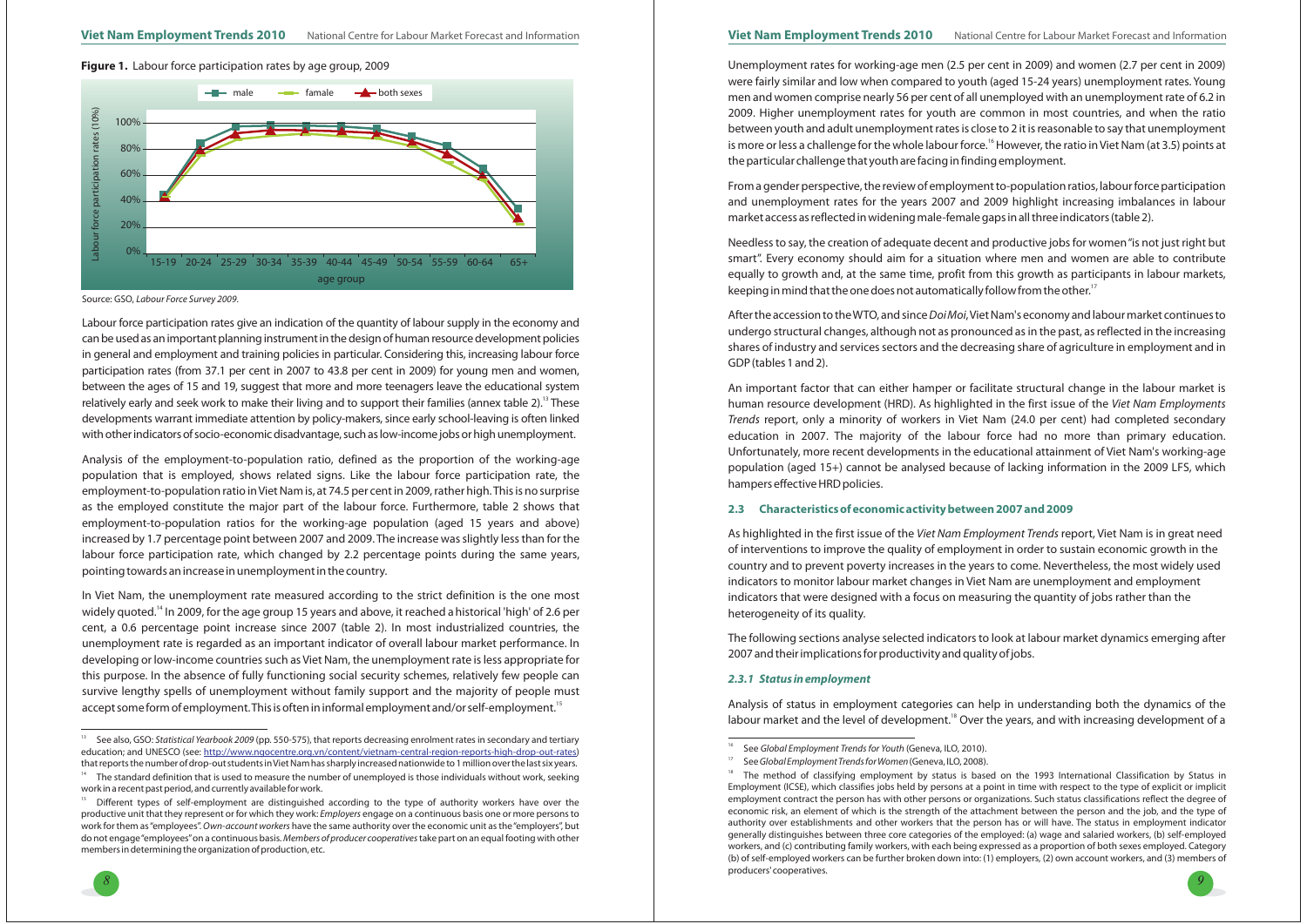



country, one would typically expect to see shifts in employment away from agriculture towards the industry and services sectors, with corresponding increases in the proportion of wage and salaried workers and decreases in own-account and unpaid family work, previously employed in the agricultural sector. These patterns of change may improve employment prospects and earnings for some groups of workers, while worsening those for others. Structural change of the labour market has <sup>a</sup> longer-term significance in changing the nature of the labourmarket and the productivity of workers.

Viet Nam has <sup>a</sup> very large proportion of its employment concentrated outside of wage and salaried employment.<sup>20</sup> More specifically, in 2009, taking own-account and unpaid family employment together, six out of ten workers (61.5 per cent of total employment) could be described as in vulnerable employment. Women especially seem to be less likely to have formal work arrangements and are therefore more likely to lack elements associated with decent employment. In 2009, the share of vulnerable employment in total female employment was 69.1 per cent, 14.7 percentage points higher than the share of men (54.4 per cent) (annex table 5).

However, gains in the number of wage and salaried earners, coupled with job growth in the industry and services sectors that are often referred to as <sup>a</sup> positive development, should be treated with caution regarding the extent to which these trends reflect the expansion of full and productive employment and decent work opportunities. In terms of employment quality criteria, this means that wage and salaried employment does not necessarily need to be productive in terms of its ability to produce surplus value, decent worker benefits(e.g. security of tenure) or social protection.

Analyses of LFS data reveal that during 2007 and 2009 the share of vulnerable employment decreased by 4.3 percentage points due to increasing shares in wage and salaried employment (2.9 percentage points) and <sup>a</sup> decreasing share in own-account work (8.3 percentage points). However, increasing unpaid family work (4.0 percentage points) during the same period was countering the declining trend in vulnerable employment (table 3).  $^{21}$ 

On the contrary, the question can be raised as to whether only own-account workers or unpaid family workers should be considered"vulnerable"or at risk of lacking decent work.One needs to bear inmind that vulnerability can be measured in many ways, but it can be assumed that much own-account work and unpaid family work can be characterized by low earnings and low productivity.<sup>19</sup> Analysis of additional information, in particular on incomes from own-account work and earnings and benefits from salaried work, would be necessary to better identify vulnerable workers.

#### **Table 3.** Employment by status in employment, 2007 and 2009(%)

| <b>Status in employment</b>               |         | 2007     | 2009    |          | <b>Change between</b><br>2007 and 2009 |                      |
|-------------------------------------------|---------|----------|---------|----------|----------------------------------------|----------------------|
|                                           | (000's) | Per cent | (000's) | Per cent | (000's)                                | Percentage<br>points |
| <b>Both sexes employment</b>              |         |          |         |          |                                        |                      |
| <b>Both sexes</b>                         | 45,978  | 100.0    | 48,015  | 100.0    | 2,037                                  |                      |
| <b>Males</b>                              | 23,332  | 100.0    | 24,694  | 100.0    | 1,362                                  |                      |
| Females                                   | 22,646  | 100.0    | 23,321  | 100.0    | 674                                    |                      |
| <b>Wage and salaried workers</b>          |         |          |         |          |                                        |                      |
| <b>Both sexes</b>                         | 14,024  | 30.5     | 16,025  | 33.4     | 2,002                                  | $+2.9$               |
| Males                                     | 8,359   | 35.8     | 9,608   | 38.9     | 1,249                                  | $+3.1$               |
| Females                                   | 5,664   | 25.0     | 6,417   | 27.5     | 753                                    | $+2.5$               |
| Self-employed                             |         |          |         |          |                                        |                      |
| <b>Both sexes</b>                         | 25,958  | 56.5     | 23,795  | 49.6     | $-2,163$                               | $-6.9$               |
| Males                                     | 12,173  | 52.2     | 12,099  | 49.0     | $-73$                                  | $-3.2$               |
| Females                                   | 13,785  | 60.9     | 11,696  | 50.2     | $-2,089$                               | $-10.7$              |
| <b>Employers</b>                          |         |          |         |          |                                        |                      |
| <b>Both sexes</b>                         | 1,516   | 3.3      | 2,293   | 4.8      | 777                                    | $+1.5$               |
| Males                                     | 892     | 3.8      | 1,547   | 6.3      | 655                                    | $+2.4$               |
| <b>Females</b>                            | 624     | 2.8      | 747     | 3.2      | 122                                    | $+0.4$               |
| <b>Own-account workers</b>                |         |          |         |          |                                        |                      |
| <b>Both sexes</b>                         | 24,372  | 53.0     | 21,446  | 44.7     | $-2,926$                               | $-8.3$               |
| Males                                     | 11,230  | 48.1     | 10,513  | 42.6     | $-717$                                 | $-5.6$               |
| Females                                   | 13,142  | 58.0     | 10,933  | 46.9     | $-2,209$                               | $-11.2$              |
| <b>Members of producers' cooperatives</b> |         |          |         |          |                                        |                      |
| <b>Both sexes</b>                         | 70      | 0.2      | 56      | 0.1      | $-13$                                  | $+/-0.0$             |
| Males                                     | 51      | 0.2      | 40      | 0.2      | $-11$                                  | $-0.1$               |
| Females                                   | 18      | 0.1      | 16      | 0.1      | $-2$                                   | $+/-0.0$             |
| <b>Unpaid family workers</b>              |         |          |         |          |                                        |                      |
| <b>Both sexes</b>                         | 5,898   | 12.8     | 8,087   | 16.8     | 2,189                                  | $+4.0$               |
| Males                                     | 2,741   | 11.7     | 2,913   | 11.8     | 171                                    | $+0.1$               |
| Females                                   | 3,156   | 13.9     | 5,174   | 22.2     | 2,018                                  | $+8.2$               |
| <b>Others</b>                             |         |          |         |          |                                        |                      |
| <b>Both sexes</b>                         | 99      | 0.2      | 107     | 0.2      | 9                                      | $+0.0$               |
| <b>Males</b>                              | 58      | 0.2      | 74      | 0.3      | 16                                     | $+0.0$               |
| Females                                   | 40      | 0.2      | 33      | 0.1      | $-7$                                   | $-0.1$               |

Source:GSO Labour Force Surveys 2007 and 2009, author's calculations based on adjusted sample weightsfor 2007. Note: Numbers may not sum precisely to totals due to rounding. Total numbers in status in employment have fluctuated heavily between 2007 and 2009 and thus may indicate some problems with estimation or identification procedures applied in the LFS survey that could not be overcome by harmonization of the two surveys.

<sup>19</sup>See, ILO: *Key Indicators of the Labour Market, 6th edition (Geneva, 2009); at <u>http://www.ilo.org/trends</u>.* 

<sup>20</sup> $S$ ee, *Viet Nam Employment Trends 2009;* It can be noted that the use of different sources for the 2009 report and the current report, respectively, resulted in differentes with regard to status in employment. Based on the MOLISA survey, the share of wage and salaried workers in 2007 was 22.6 percent (see VET 2009, table 8), while according to the GSO survey it was 30.5 per cent(see table 3)

<sup>21</sup>Total numbers in status in employment have fluctuated heavily between 2007 and 2009 and thus may indicate some problems with estimation or identification procedures in the LFS survey.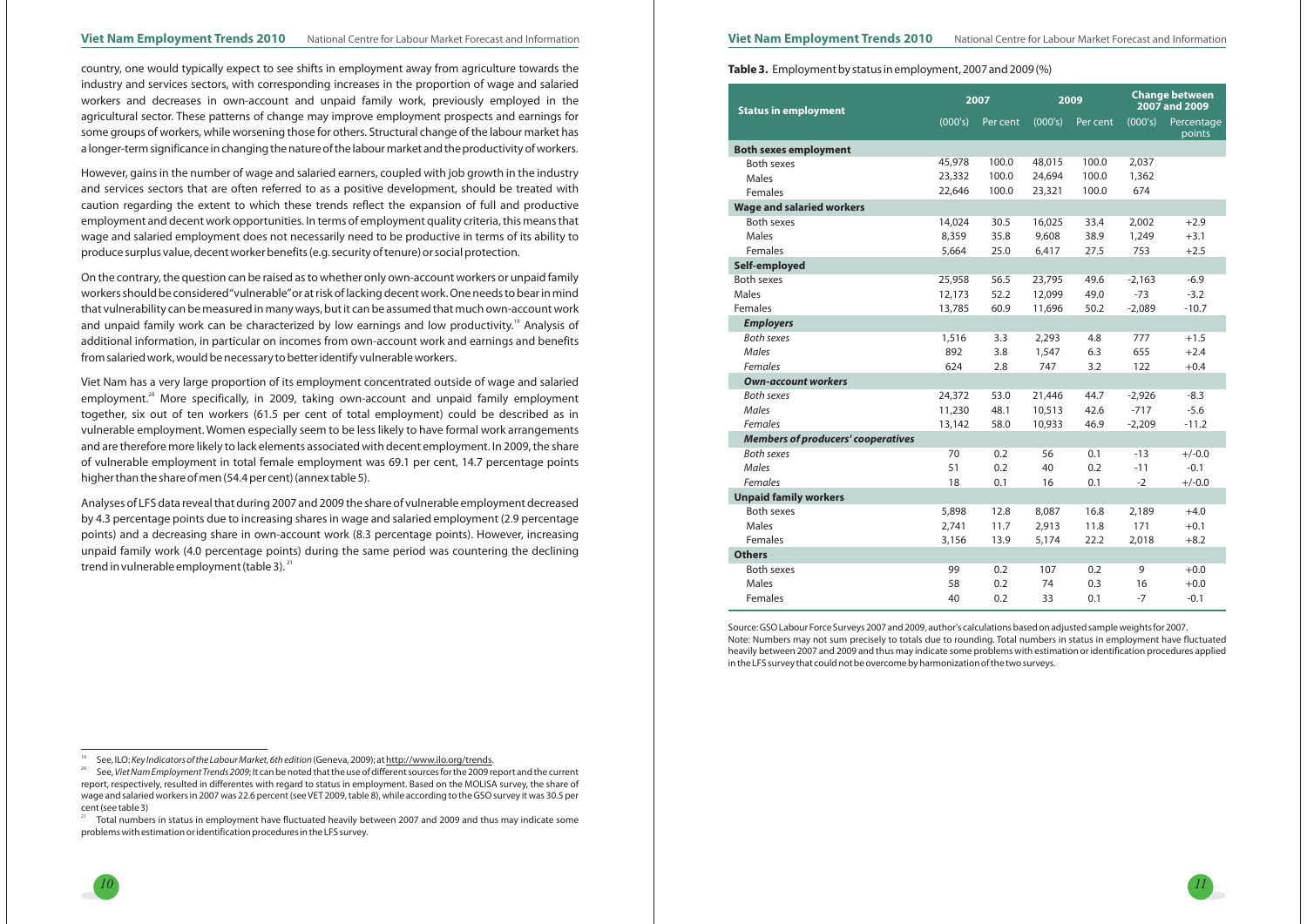

**Figure 2.** Percentage distribution of status in employment by aggregated economic sector, 2007 and 2009(%)



Source:GSO Labour Force Surveys 2007 and 2009, author's calculations based on adjusted sample weightsfor 2007. Note: Numbers may not sum precisely to totals due to rounding. Total numbers in status in employment have fluctuated heavily between 2007 and 2009 and thus may indicate some problems with estimation or identification procedures applied in the LFS survey that could not be overcome by harmonization of the two surveys.

Figure 3 Percentage distribution of *female* status in employment by aggregated economic **sector, 2007 and 2009 (%)**



Considering vulnerable employment by aggregated economic sector (agriculture, industry and services), it can be seen that the share of vulnerable jobs decreased in agriculture from 45.4 per cent in 2007 to 41.8 per cent in 2009 (-3.6 percentage points) and in industry from 5.7 per cent in 2007 to 4.5 per cent in 2009 (-1.2 percentage points). In agriculture, this trend was qualified by an increase in unpaid family work (3.8 percentage points) between 2007 and 2009. In the services sector, vulnerable employment increased slightly (from 14.8 per cent in 2007 to 15.2 per cent in 2009), which is also due to an increasing share of unpaid family workers (0.4 percentage points between 2007 and 2009). The increasing proportion of unpaid family workers in agricultural or service-oriented family businesses points at the need for appropriate policies to create employment opportunities, such as public investment programs and infrastructure development(figure 2 and annex table 5).

Figure 2 also shows that wage and salaried employment in the industry sector increased (from 13.8 per cent in 2007 to 15.9 per cent in 2009) while industrial own-account work declinedfrom 4.7 per cent in 2007 to 3.7 per cent in 2009. Wage and salaried work in the services sector barely increased after 2007(0.3 percentage points).

Source:GSO Labour Force Surveys 2007 and 2009, author's calculations based on adjusted sample weightsfor 2007. Note: Numbers may not sum precisely to totals due to rounding. Total numbers in status in employment have fluctuated heavily between 2007 and 2009 and thus may indicate some problems with estimation or identification procedures applied in the LFS survey that could not be overcome by harmonization of the two surveys.

## **Figure 4.** Percentage distribution of male status in employment by aggregated economic sector, 2007 and 2009(%)



Source:GSO Labour Force Surveys 2007 and 2009, author's calculations based on adjusted sample weightsfor 2007. Note: Numbers may not sum precisely to totals due to rounding. Total numbers in status in employment have fluctuated heavily between 2007 and 2009 and thus may indicate some problems with estimation or identification procedures applied in the LFS survey that could not be overcome by harmonization of the two surveys.

An analysis of status in employment in aggregated economic sectors by sex shows noticeable differences between 2007 and 2009. Figures 3 and <sup>4</sup> demonstrate that, in 2009, significantly more women worked as unpaid family workers, mainly in the agriculture or services sectors (13.9 per cent in 2007 and 22.2 per cent in 2009). Men, on the other hand, continued tofind employment opportunities as wage and salaried workers in the industry sector (17.4 per cent in 2007 and 20.0 per cent in 2009).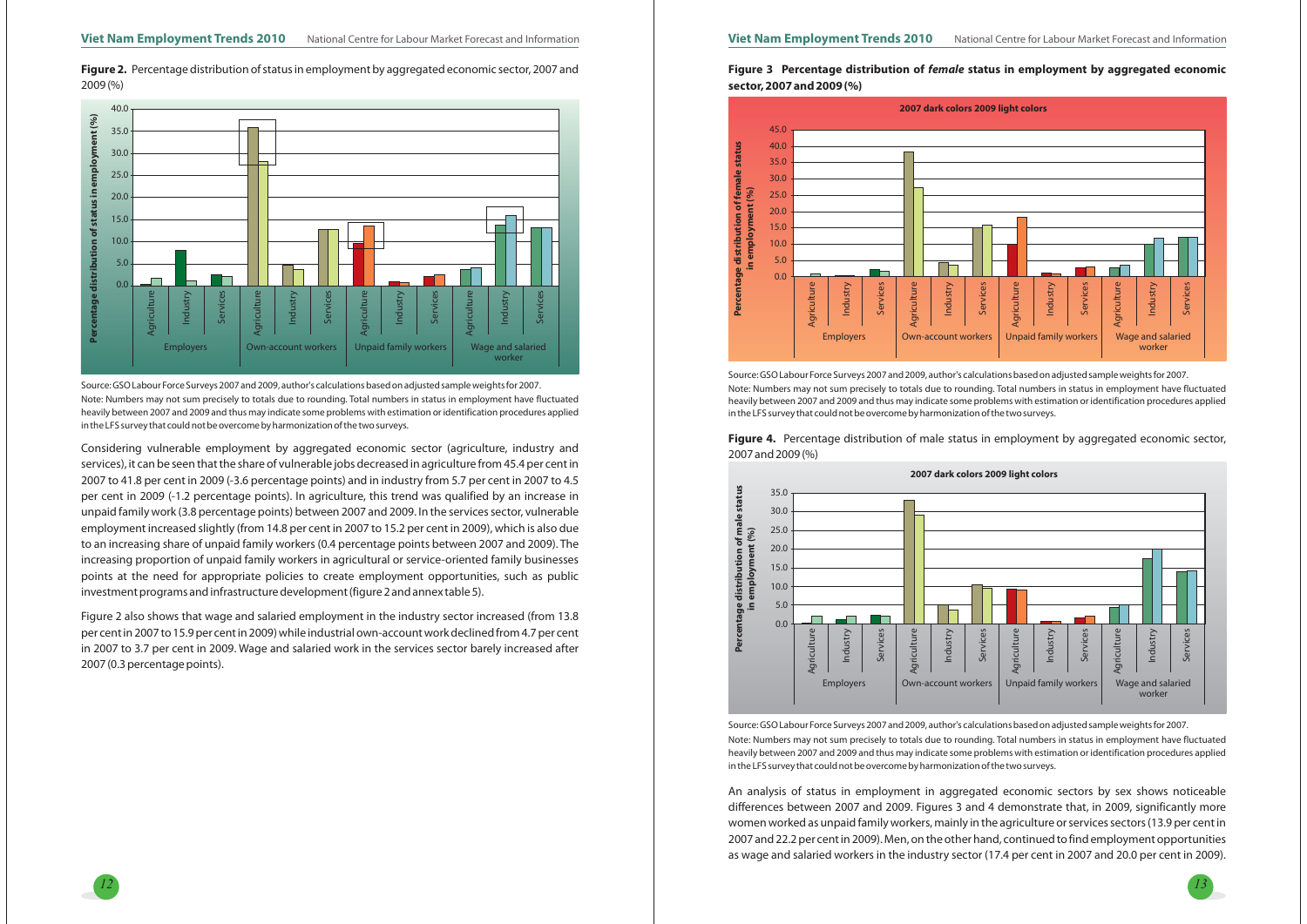

## **Figure 5.** Percentage distribution of wage and salaried workers by type of contract, 2007 and 2009(%)

As noted earlier, wage and salaried employment is not necessarily decent employment.Table <sup>4</sup> shows that in 2009 44.7 per cent of all wage and salaried employees worked with verbal contract arrangements or no contract, which means they had neither permanent nor fixed-term contracts.

**Table 4.** Cross tabulation matrix of wage and salaried employment shares by contract type and mode of payment

These diverging developments suggest increasing gender inequalities.

Table <sup>4</sup> also shows that between 2007 and 2009 there has been <sup>a</sup> slight tendency for the group of fixed-term employees to grow but there has been <sup>a</sup> decrease of workers with permanent contract.The most recent LFS showed <sup>a</sup> small increase of the group of employees with <sup>a</sup> fixed salary as <sup>a</sup> proportion of all employees (from 51.2 per cent in 2007 to 53.5 per cent in 2009), while at the same time the share of employees with a verbal contract arrangement or no contract increased from 42.3 to 44.7 per cent. It seems that many employees have no choice but to take jobs with little security (table 4 and figure 5).

It would be interesting to better understand actual contractual arrangements of workers including those classified as regular paid employees. Such <sup>a</sup> study, which could be supported by data collected through the current LFS, could provide information that could help to find an appropriate balance between labourmarketflexibility and adequate job security.

> A conceptual framework that is closely linked to the status in employment indicator is the informal economy.The ILO's definition of the informal economy encompasses" *all economic activities by workers arrangements"*. In statistical terms, the informal economy comprises employment in the informal sector and other forms of informal employment (i.e. informal employment outside the informal sector). $^{23}$ and economic units that are, in law or in practice, not covered or insufficiently covered by formal

| 2007                                      | <b>Fixed</b><br>salary | Per day/<br>hours | <b>Paid per</b><br>product | Paid on<br>commission,<br>interest or<br>in kind        | <b>Unpaid</b> | <b>Other</b> | <b>Total</b> |
|-------------------------------------------|------------------------|-------------------|----------------------------|---------------------------------------------------------|---------------|--------------|--------------|
| Permanent contract                        | 28.0                   | 1.1               | 3.1                        | 0.2                                                     | 0.0           | 0.2          | 32.6         |
| Fixed-term contract                       | 15.3                   | 3.8               | 5.1                        | 0.3                                                     | 0.0           | 0.1          | 24.7         |
|                                           | 4.3                    | 17.4              | 6.2                        | 0.8                                                     | 0.0           | 0.1          | 28.9         |
| Verbal agreement                          |                        |                   |                            |                                                         |               |              |              |
| No contract<br>Other                      | 3.3<br>0.2             | 6.3<br>0.1        | 2.9<br>0.1                 | 0.6<br>0.0                                              | 0.1<br>0.0    | 0.1<br>0.0   | 13.4<br>0.5  |
|                                           | 51.2                   |                   |                            | 1.9                                                     |               |              | 100.0        |
| Total                                     |                        | 28.7              | 17.4                       |                                                         | 0.2           | 0.5          |              |
| 2009                                      | <b>Fixed</b><br>salary | Per day/<br>hours | <b>Paid per</b><br>product | <b>Paid on</b><br>commission,<br>interest or<br>in kind | <b>Unpaid</b> | <b>Other</b> | <b>Total</b> |
| Permanent contract                        | 26.3                   | 0.4               | 2.6                        | 0.1                                                     | 0.0           | 0.0          | 29.4         |
| Fixed-term contract                       | 17.8                   | 2.2               | 5.6                        | 0.2                                                     | 0.0           | 0.1          | 25.8         |
| Verbal agreement                          | 6.4                    | 20.2              | 6.8                        | 0.3                                                     | 0.0           | 0.0          | 33.7         |
| No contract                               | 3.0                    | 5.3               | 2.4                        | 0.1                                                     | 0.2           | 0.0          | 11.0         |
| Other                                     | 0.0                    | 0.0               | 0.0                        | 0.0                                                     | 0.0           | 0.0          | 0.1          |
| Total                                     | 53.5                   | 28.1              | 17.4                       | 0.7                                                     | 0.3           | 0.1          | 100.0        |
| <b>Percentage point</b><br>change between | <b>Fixed</b><br>salary | Per day/<br>hours | <b>Paid per</b><br>product | <b>Paid on</b><br>commission,                           | <b>Unpaid</b> | <b>Other</b> | <b>Total</b> |
| 2007 and 2009                             |                        |                   |                            | interest or<br>in kind                                  |               |              |              |
| Permanent contract                        | $-1.7$                 | $-0.7$            | $-0.5$                     | $-0.1$                                                  | 0.0           | $-0.2$       | $-3.2$       |
| Fixed-term contract                       | 2.5                    | $-1.6$            | 0.5                        | $-0.2$                                                  | 0.0           | 0.0          | 1.2          |
| Verbal agreement                          | 2.1                    | 2.8               | 0.6                        | $-0.5$                                                  | 0.0           | $-0.1$       | 4.8          |
| No contract                               | $-0.3$                 | $-1.1$            | $-0.5$                     | $-0.5$                                                  | 0.1           | $-0.1$       | $-2.3$       |
| Other                                     | $-0.2$                 | $-0.1$            | $-0.1$                     | 0.0                                                     | 0.0           | 0.0          | $-0.4$       |
| <b>Total</b>                              | 2.4                    | $-0.7$            | $-0.1$                     | $-1.2$                                                  | 0.1           | $-0.5$       | 0.0          |

Source: GSO 2007 and 2009 Labour Force Surveys, author's calculations based on adjusted sample weights for 2007. Note: Numbers may not sum precisely to totals due to rounding.





**Type of contract**



#### *2.3.2 Informal employment*

Often, especially in developing and transition countries, the informal economy plays <sup>a</sup> key role in job creation as well as income generation, and contributes significantly to GDP. At the same time, the informal economy bears numerous challenges for policy-makers when trying to work towards the goal of "full and productive employment and decent work for all", including issues related to employment conditions and legal and social protection of workers. Also, poverty as <sup>a</sup> policy issue overlaps with the informal economy.

Statistics on employment in the informal economy are essential to obtain <sup>a</sup> clear picture of the contribution of all workers to the economy. But measuring employment in the informal economy is not an easy task. Although an international statistical definition was adopted in 2003, there is much variation in operational definitions and many countries face difficulties in adequately capturing the informal economy in their national employment statistics. In particular, the criterion of legal organization of the enterprise is often not used or not used correctly, resulting in an overestimate of employment in the informal economy.

Realizing the importance of better information on the informal economy in Viet Nam, the GSO launched <sup>a</sup> joint research project with the French Institute of Research for Development (IRD-DIAL) in 2006. The major objective was to set up <sup>a</sup> statistical system that would measure Viet Nam's informal sector and informal employment in <sup>a</sup> comprehensive and consistent way, in line with international recommendations.

<sup>23</sup>' See, R. Hussmanns: Measuring the informal economy: From employment in the informal sector to informal employment, (ILO,Geneva, 2004). *Working paper No. 53*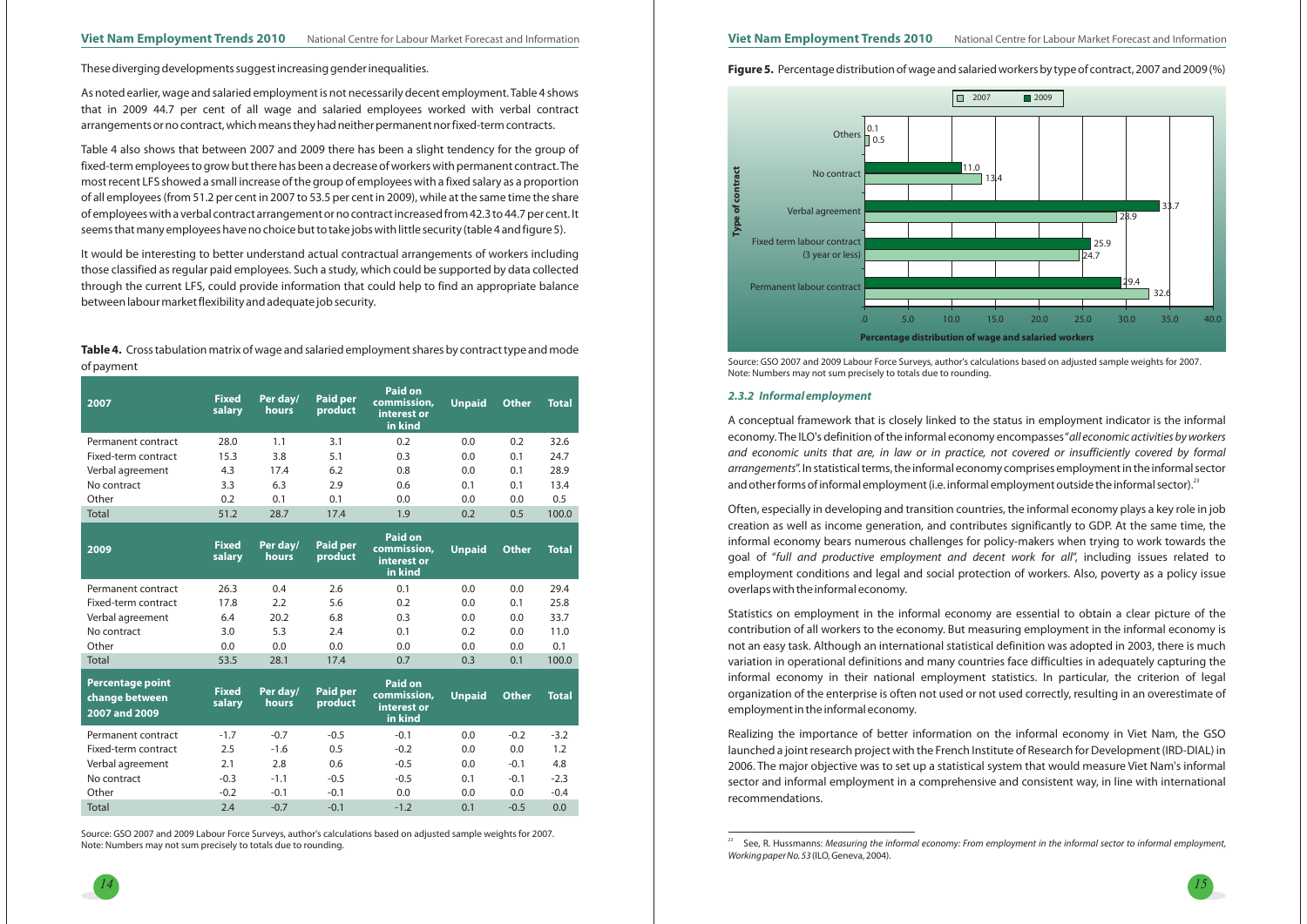

#### Viet Nam Employment Trends 2010 National Centre for Labour Market Forecast and Information Viet Nam Employment Trends 2010 National Centre for Labour Market Forecast and Information

As <sup>a</sup> first step, operational definitions for both the informal sector and informal employment have been adopted by theGSO and were used in the 2007 and 2009 Labour Force Surveys.

- (1) Thus the **informal sector** in Viet Nam is defined as all private unincorporated enterprises that produce at least some of their goods and services for sale or barter, do not have <sup>a</sup> business licence and are engaged in non-agricultural activities. Employment in the informal sector is **referred to as informal sector <code>employment</code>.**
- (2) According to the GSO, **informal employment** is operationally defined as unpaid family work and wage and salaried work without social security in non-agricultural sectors. It therefore comprises employment in the informal sector as well as parts of employment in the formal sector.

The above-mentioned definitions were applied to calculate the rate of informal employment $^{\scriptscriptstyle 24}$  in the LFS. This rate was 71.7% in 2007 and 70.5% in 2009. This means that the rate of informal employment in Vietnam was quite high. Although this rate reduced, the number of informal employment increased by over 1.1 million in two years (from 16.717 millions in 2007 to 17.736 millions in 2009) (Table 5). It might be worthy to note that the informal employment in Vietnam is likely to increase during the economic crisis thus softening its impacts on the country economy.

It needs to be pointed out that both of the concepts are linked to non-agricultural sectors, but do not consider informality in agriculture.

In 2009, the share of employed in agricultural business households without business registration stood at approximately <sup>74</sup> per cent. Regrettably, this issue cannot be further analysed based on LMI available from the 2007 and 2009 LFSs due to the significant survey discrepancies in survey methods and definitions applied.

24Rate of informal employment(%) =Total of informal employment/Total employment in non-agricultural sectors \* 100

#### **Table 5.** Informal employment by 1-digit economic sector, 2009 (000's)

Most of the studies that have tried to assess the impact of the economic downturn tend to conclude that there will be <sup>a</sup> sharp rise in terms of unemployment, but they fail to consider informal employment.<sup>25</sup>

| 13. Professional, scientific and technical 238<br>activities |       | 0.9 | 79  | 34  | 103 | 43.3 |
|--------------------------------------------------------------|-------|-----|-----|-----|-----|------|
| 14. Administrative and support service<br>activities         | 186   | 0.7 | 46  | 67  | 113 | 60.8 |
| 15. Communist party, socio-political 1,135<br>organization   |       | 4.5 | 220 | 8   | 228 | 20.1 |
| 16. Education                                                | 1,663 | 6.6 | 108 | 38  | 146 | 8.8  |
| 17. Human health and social work activities                  | 435   | 1.7 | 52  | 14  | 66  | 15.2 |
| 18. Arts, entertainment and recreation                       | 290   | 1.2 | 42  | 193 | 235 | 81.0 |
| 19. Other services                                           | 737   | 2.9 | 190 | 512 | 702 | 95.3 |
| 20. Active households                                        | 242   | 1.0 | 8   | 232 | 240 | 99.2 |
| 21. Extraterritorial                                         | 5     | 0.0 | 1   | 0   |     | 20.0 |
|                                                              |       |     |     |     |     |      |

Source:GSO Labour Force Surveys 2007 and 2009, author's calculations based on adjusted sample weightsfor 2007. Note:Numbersmay not sum precisely to totals due to rounding. The variable "Informal employment"in the formal sector (column 3) counts only workers who are informally employed with regard to their main job. For this reason, the estimate of the indicator"rate of informal employment"(column 6) is lower than that presented in GSO-IRD, Policy brief Vietnam labour market and informal economy in <sup>a</sup> time of crisis and recovery 2007- 2009,Hanoi 2010.

| Employed (15+)<br>(000's)                                  | <b>Both</b><br>sexes<br>employment<br>(000's) | <b>Share in</b><br>non-<br>agricultural<br>(%) | <b>Informal</b><br>employment<br>in the<br>employment formal sector | <b>Informal</b><br>sector<br>(000's) | <b>Total of</b><br>informal<br>employment employment employment | <b>Rate of</b><br>informal<br>(%) |
|------------------------------------------------------------|-----------------------------------------------|------------------------------------------------|---------------------------------------------------------------------|--------------------------------------|-----------------------------------------------------------------|-----------------------------------|
|                                                            |                                               | $\overline{2}$                                 | 3                                                                   | $\overline{4}$                       | $5 = 3 + 4$                                                     | $6=5/1*100$                       |
| <b>Total</b>                                               | 48,007                                        |                                                | 6,274                                                               | 11,462                               | 17,736                                                          |                                   |
| Non-agricultural                                           | 25,157                                        | 100                                            | 6,274                                                               | 11,462                               | 17,736                                                          | 70.5                              |
| 1. Agriculture, hunting, forestry and<br>fishing           | 22,850                                        |                                                |                                                                     |                                      |                                                                 |                                   |
| Mining and quarrying<br>2.                                 | 226                                           | 0.9                                            | 46                                                                  | 58                                   | 104                                                             | 46.0                              |
| Manufacturing<br>3.                                        | 6,950                                         | 27.6                                           | 1,875                                                               | 2,508                                | 4,383                                                           | 63.1                              |
| Electricity, gas<br>4.                                     | 162                                           | 0.6                                            | 37                                                                  | 5                                    | 42                                                              | 25.9                              |
| Water supply<br>5.                                         | 112                                           | 0.4                                            | 16                                                                  | 26                                   | 42                                                              | 37.5                              |
| 6. Construction                                            | 3,038                                         | 12.1                                           | 366                                                                 | 2,354                                | 2,720                                                           | 89.5                              |
| 7. Wholesale and retail trade, repair of<br>motor vehicles | 5,708                                         | 22.7                                           | 1,994                                                               | 3,308                                | 5,302                                                           | 92.9                              |
| 8. Transportation and storage                              | 1,463                                         | 5.8                                            | 422                                                                 | 770                                  | 1,192                                                           | 81.5                              |
| 9. Accommodation and food service<br>activities            | 1,981                                         | 7.9                                            | 634                                                                 | 1,259                                | 1,893                                                           | 95.6                              |
| 10. Information and communication                          | 255                                           | 1.0                                            | 75                                                                  | 12                                   | 87                                                              | 34.1                              |
| 11. Financial, banking and insurance<br>activities         | 229                                           | 0.9                                            | 49                                                                  | 8                                    | 57                                                              | 24.9                              |
| 12. Real estate, renting and business<br>activities        | 101                                           | 0.4                                            | 23                                                                  | 54                                   | 77                                                              | 76.2                              |

Until now, some types of informalization have remained largely uncounted in the Vietnamese labour force as well as in national income accounts. As <sup>a</sup> result, it is too often statistically overlooked and, despite its importance, not dealt with in national human resource and economic policies. This might have long-term implications if not addressed, especially for women, who are mainly engaged in unpaid and informal jobs.The time spent on these tasks constrains such workers from participating in training and education opportunities and from engaging in formal productive employment and decent work.

Despite these monitoring issues, there is little doubt that Viet Nam's informal economy is continually growing. Simulations undertaken by theDIAL research team inVietNam show that employment in the informal sector will increase in the next few years even without a continuing economic downturn. This occurrence might be due to the limited capacity of the private formal sector to absorb the steadily increasing number of labour market entrants and workers who shift from agricultural activities to nonagricultural ones. Unless more decent employment opportunities in non-agricultural sectors are created, one can expect that informal employment will continue to dominate the country's labour market. Furthermore, recent economic challenges will continue to impact labourmarket dynamics.

Table 5 shows that in 2009 seven out of twenty one-digit economic industries (excluding agriculture, forestry and fishery) having the rate of informal employment at over 80%, including construction (89.5%), wholesale and retail trade, repair of motor vehicles (92.9%), transportation and storage (81.5%) accommodation andfood service activities (95.6%), arts, entertainment and recreation (81%), other services (95.3%) and active households (99.2%). Meanwhile, informal employment of these <sup>7</sup> sectors accounts for 53.5% of non-agricultural employment and 28% of total employment. Given that the informal sector comprises economic activities in private unincorporated enterprises that do not have <sup>a</sup> business registration, it is often not included in the Gross National Product(GNP). It is important that the formal sector needs to be sustained in order to serve the economic growth and development for the years to come.

 $^{25}$  See, J.-P. Cling, M. Razafindrakoto and F. Rouboud: The *informal economy in Viet Nam* (Hanoi, 2010).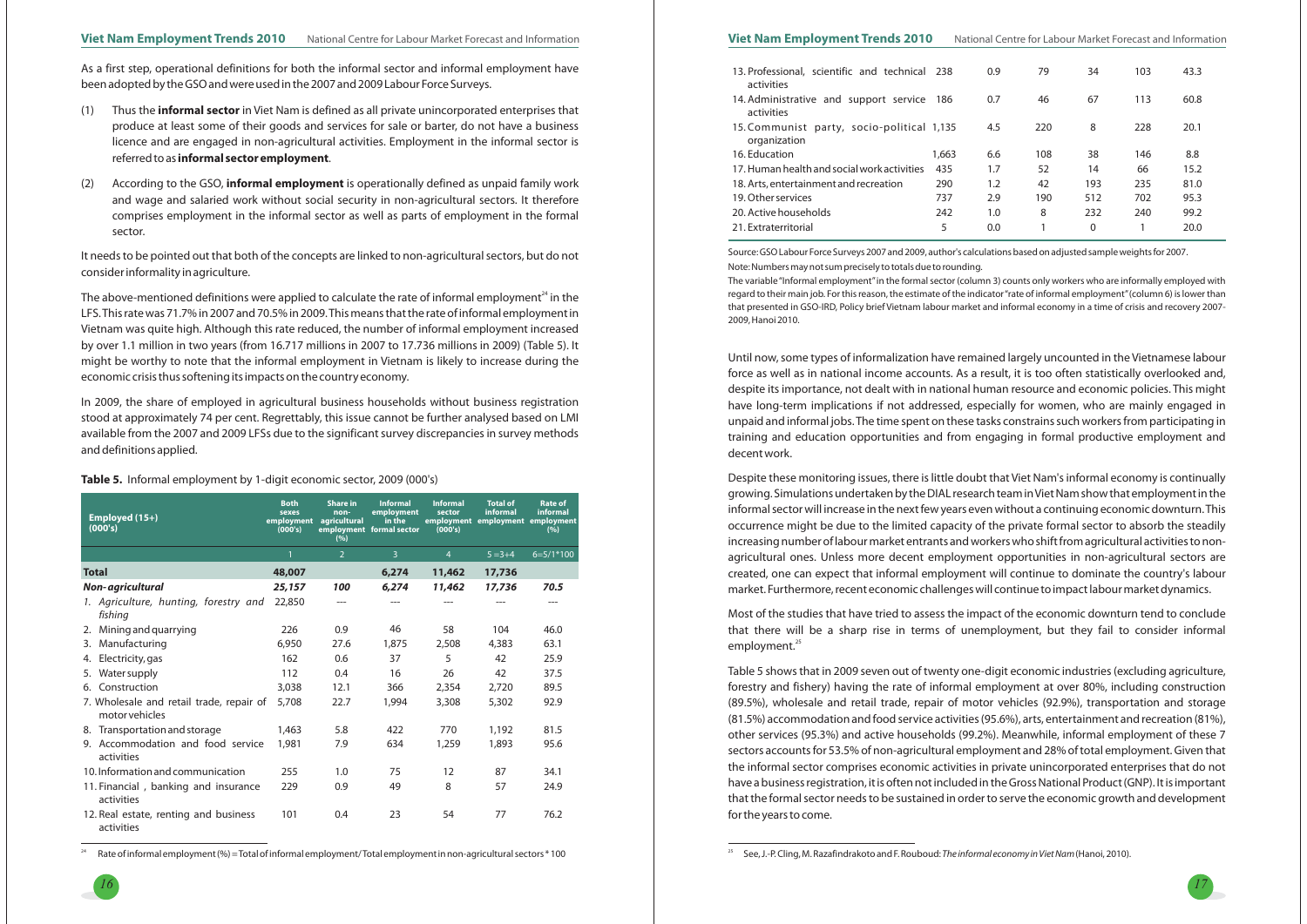#### **Box 1:** Non-standard forms of economic activity

*18*



The analysis of labour utilization and adequacy of employment situations of workers in developing countries is <sup>a</sup> very difficult task, but it is important for <sup>a</sup> number of reasons since productive labour is seen as the key to sustainable economic growth and poverty reduction as it determines income. As in many other countries around the world, labour is also the main source of household income in Viet  $\mathsf{Nam.}^{^{28}}$ 

Although on the rise, the time-related underemployment rate in Viet Nam is, with 6.8 per cent in 2009, still relatively low when compared to other countries in the region. In addition, time-related underemployment seems to remain <sup>a</sup> mainly rural phenomenon. In 2009, 7.7 per cent of all country workers were time-related underemployed, 1.9 percentage points more than in 2007. However, an increasing proportion of urban workers are in employment situations that do not match their desired working time or the working time needed to earn the necessary income to survive. Between 2007 and 2009 the urban rate of time-related underemployment doubled from an estimated 2.0 per cent to 4.0 per cent. Men were significantly more affected by time-related underemployment (7.3 per cent in 2009) when compared to women (6.2 per cent in 2009) (table 6).

Common problems in measuring visible underemployment include the definition of the concept, its measurement and the lack of comprehensive and detailed data. According to the international definition,"persons visibly underemployed comprise all persons in paid or self-employment, whether at work or not at work, involuntarily working less than the normal duration of work determined for the activity, who were seeking or available for additional work".  $^{29}$ These people are also referred to as timerelated underemployed.

Also, increasingly, young people, between the age of 15 and 24, seem to be engaged in second-choice employment activities either because job opportunities are not available at the levels of education already attained or because they lack the necessary work experience when compared to adult workers. Their rate of time-related underemployment stood at 8.1 per cent in 2009, <sup>a</sup> 2.9 percentage point growth since 2007. Young rural men and women seem to be predominantly affected by time-related under employment (8.9 per cent for young rural men and 8.2 per cent for rural women in 2009) (table 6).

Due to methodological limitations in the 2007 and 2009 LFSs, this report analyses the existence of inadequate employment situations of workers by using data regarding the hours of work in the primary job and the readiness of the employed person to work additional hours. $^{\text{30}}$  In 2009, out of the total population employed, 6.8 per cent responded that they worked less than 35 hours per week and were ready to work additional hours, compared to 4.8 per cent of employed in 2007.

There is <sup>a</sup> clear link between these less standard forms of work and income inequality, but to what extent is the growing prevalence of non-standard forms of work <sup>a</sup> reflection of choice or constraint? Since many of these jobs are held byfemales, one might assume that the"new"working arrangements provide <sup>a</sup> means of reconciling work and family responsibilities, at least in developed economies where the economic need is less desperate and females are more willing or able to accept the cost. The following summarizes some of the trends over time with regards to non-standard forms of work:

There has been <sup>a</sup> big increase in part-time employment in developed economies over the last 20 years, with shares much higher for women than men.

Sources: ILO, Gender equality at the heart of decent work, Report VI, International Labour Conference, 98th Session, Geneva, June 2009, pp. 111-117; ILO, *Recovery and growth with decent work*, Report of the Director-General, Report IC, International Labour Conference, 98th Session, Geneva, June 2009, pp. 9-14; ILO, *Surveys of economically active* (Geneva, 1990). *population, employment, unemployment and underemployment*

Source: Box 4 in ILO: Women in labour markets: Measuring progress and identifying challenges (Geneva, 2010).

The main objective of measuring underemployment in this report is to support analysis of employment problems that need to be addressed in short- and long-term policies in Viet Nam while working towards promoting full and productive employment and decent work for all. Especially in developing economies, the impact of economic instabilities is often felt more in shorter working hours and reduced incomes and rising vulnerable employment in an "increasingly crowded"informal economy. Therefore, statistics on underemployment are crucial to complement figures on employment, unemployment and economic inactivity. Overlooking the underemployment issue can be misleading in terms of labour utilization. While not technically unemployed, the underemployed are often competing for available hours of work and jobs on the labour market.<sup>26</sup>

One of the possible explanationsfor increasing time-related underemployment inViet Nam is the lack of sufficient social security programmes. One gets the impression that many workers who found

Recent decades have seen <sup>a</sup> growing trend towards non-standard forms of work, with more part-time and temporary employment in developed economies and more time-related underemployment and informal employment in developing countries. Even formal work is becoming increasingly precarious with many enterprises relying on <sup>a</sup> labour force dominated by workers in atypical relationships (flexible, temporary, contract or home-based).

See, ILO: Surveys of economically active population, employment, unemployment and underemployment: An ILO manual on

Underemployment has particular relevance in developing countries, notably in connection with agriculture, especially in countries with few workers covered by unemployment insurance and public relief schemes. Under these conditions, hardly anyone can afford to be unemployed for any period of time. The majority of the population must engage at all times in economic activity however inadequate or little that might be.

Informal and formal work should not be understood as dichotomous, but as intimately linked and frequently overlapping. The ILC 2009 report on *Gender equality at the heart of decent work* noted that informal and formal work exists along <sup>a</sup> continuum, with informal work lying outside the regulatory framework. The informal economy includes both own-account workers and wage workers and cuts across all sectors.The informal sector has generally higher shares of females, although the lack of regular statistics on the topicmakes it difficult to judge definitively(see section 2.3.2formore information).

Home-based work can be <sup>a</sup> voluntary choice in developed countries. However, it is often <sup>a</sup> survival strategy in developing countries. Women engage in home work out of economic need and are forced to cope with the accompanying long hours, poor pay, limited access to social protection, and associated safety and health problems.With globalization, home work is increasing, especially among women.

#### **Part-time employment**

#### **Time-related underemployment**

#### **The informal economy**

#### **Home work**

#### *2.3.3 Time-related underemployment*

Underemployment is usually defined as an employment situation where workers are employed but not in the capacity they desire, i.e. in terms of compensation, hours of work, skill levels and experience. Generally, one can distinguish between two principal forms of underemployment: (1) visible; and (2) invisible underemployment. Visible underemployment is <sup>a</sup> statistical concept reflecting the insufficiency in the volume of employment and can be measured using labour force survey results. Whereas invisible underemployment is primarily an analytical concept reflecting <sup>a</sup> misallocation of labour resources evidenced by a worker's low income and productivity and underutilization of skills. $^{27}$ 

 $^{30}$   $\;$  The question regarding the "availability to work more hours" was asked to workers that worked less than 35 hours in both, the primary and secondary job, in the Labour Force Survey 2009.

<sup>26</sup>See, ILO: (Geneva, 2010). *Key Indicators of the Labour Market, 6th edition*

<sup>27</sup>, pp. 120-130(Geneva, 1990). *concepts and methods*

<sup>29</sup>See,GSO: Results of the survey on household living standards 2008, pp. 13-15(2010). See, ILO: Surveys of economically active population, employment, unemployment and underemployment: An ILO manual on (Geneva, 2009). *concepts and method*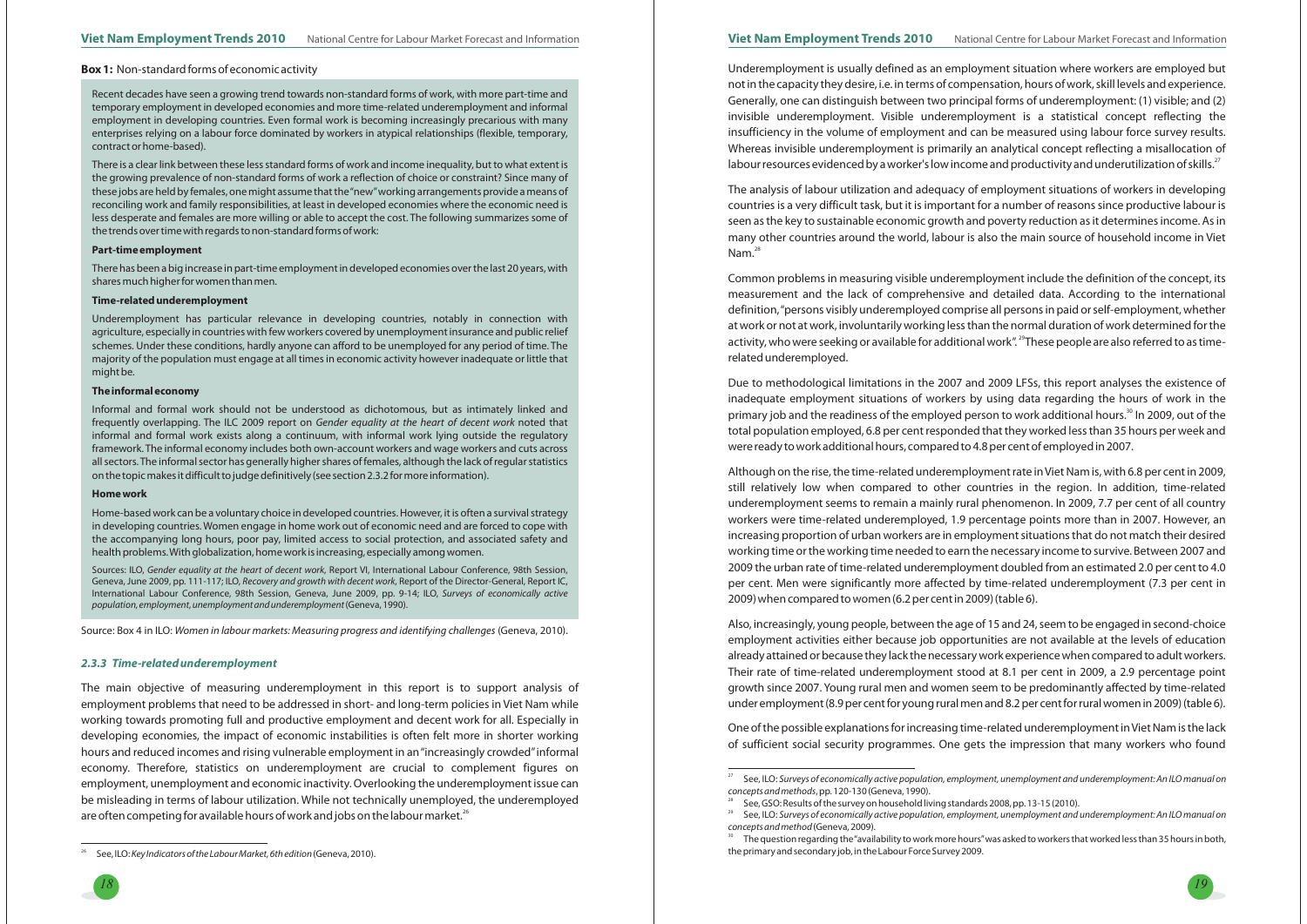

themselves without work after the economic instabilities occurred could not afford to stay in this situation. They had to engage in informal-sector or similar low-productivity activities to survive, even if they were not employed full time or could not generate sufficient income for a decent living.



come. The "demographic dividend" $^{\scriptscriptstyle 31}$  offers Viet Nam a unique opportunity to capitalize on the Since young people especially are the drivers of economic development, ignoring their productive potential is an economic waste and can undermine development and social stability for the years to productive potential of its young labour force. Therefore, it is important to focus on comprehensive and integrated strategies that combine education and training policies with targeted employment policiesfor youth during the next decades.

## *2.3.4 Growth rate of labour productivity (GDP per person employed)*

The growth rate of labour productivity is an indicator for assessing the likelihood that Viet Nam's economy will create and sustain decent jobs with reasonable wages and salaries. The indicator of labour productivity reflects the relationship between output produced and the total number of employed used for generating that output. In other words, it is the ratio of output per person employed. For the purpose of this report, output is measured as GDP (value added across all sectors) and is presented in the national currency (Vietnamese Dong, VND) at constant factor costs, which is the total production value minus the value of intermediate inputs, such as raw materials, semifinished products, services purchased and energy inputs at constant prices.

Source: GSO Labour Force Surveys 2007 and 2009 and GSO StatisticalYearbook 2009 author's calculations based on adjusted sample weights for 2007.

Note: Numbers may not sum precisely to totals due to rounding.

**Table 6.** Time-related underemployment rate by area, age group and sex, 2007 and 2009(%)

| <b>Viet Nam (15+)</b>   | 2007       | 2009 | <b>Change</b><br>2007-09 |
|-------------------------|------------|------|--------------------------|
| <b>Total</b>            |            |      |                          |
| <b>Both Sexes</b>       | 4.8        | 6.8  | $+2.0$                   |
| Male                    | 4.7        | 7.3  | $+2.6$                   |
| Female                  | 4.9        | 6.2  | $+1.3$                   |
| <b>Urban</b>            |            |      |                          |
| <b>Both Sexes</b>       | 2.0        | 4.0  | $+2.0$                   |
| Male                    | 2.2        | 4.6  | $+2.4$                   |
| Female                  | 1.8        | 3.4  | $+1.6$                   |
| <b>Rural</b>            |            |      |                          |
| <b>Both Sexes</b>       | 5.8        | 7.7  | $+1.9$                   |
| Male                    | 5.7        | 8.3  | $+2.6$                   |
| Female                  | 5.9        | 7.2  | $+1.3$                   |
|                         |            |      |                          |
| <b>Viet Nam (15-24)</b> | 2007       | 2009 | <b>Change</b><br>2007-09 |
| <b>Total</b>            |            |      |                          |
| <b>Both Sexes</b>       | 5.2        | 8.1  | $+2.9$                   |
| Male                    | 5.3        | 8.6  | $+3.3$                   |
| Female                  | 5.1        | 7.4  | $+2.3$                   |
| <b>Urban</b>            |            |      |                          |
| <b>Both Sexes</b>       | 2.3        | 5.9  | $+3.6$                   |
| Male                    | 2.9        | 7.5  | $+4.6$                   |
| Female                  | 1.8        | 4.2  | $+2.4$                   |
| <b>Rural</b>            |            |      |                          |
| <b>Both Sexes</b>       | 5.9        | 8.6  | $+2.7$                   |
| Male                    | 5.8<br>5.9 | 8.9  | $+3.1$                   |

Source: GSO Labour Force Surveys 2007 and 2009, author's calculations based on adjusted sample weights for 2007.

Note:Numbersmay not sum precisely to totals due to rounding.

#### **Table 7.** Selected indicators by aggregated sector and annual average growth rates, 2007 and 2009

| Viet Nam $(15+)$                          | 2007    | 2009    | <b>Average annual growth rates</b><br>$(%) (2007-09)$ |
|-------------------------------------------|---------|---------|-------------------------------------------------------|
| <b>GDP (constant 1994 VND (billions))</b> |         |         |                                                       |
| Total                                     | 461,344 | 516,568 | 5.8                                                   |
| Agriculture                               | 82,717  | 88,168  | 3.2                                                   |
| Industry                                  | 192,065 | 214,799 | 5.8                                                   |
| Services                                  | 186,562 | 213,601 | 7.0                                                   |
| <b>Employment (000's)</b>                 |         |         |                                                       |
| Total                                     | 45,966  | 48,007  | 2.2                                                   |
| Agriculture                               | 22,664  | 22,850  | 0.4                                                   |
| Industry                                  | 9,368   | 10,489  | 5.8                                                   |
| <b>Services</b>                           | 13,934  | 14,669  | 2.6                                                   |
| <b>Labour Productivity (000's)</b>        |         |         |                                                       |
| Total                                     | 10,037  | 10,760  | 3.5                                                   |
| Agriculture                               | 3,650   | 3,859   | 2.8                                                   |
| Industry                                  | 20,502  | 20,479  | $-0.1$                                                |
| <b>Services</b>                           | 13,389  | 14,562  | 4.3                                                   |

As reflected in table 7, between 2007 and 2009, labour productivity in Viet Nam increased from VND10.0 million to VND10.8 million. This means an average annual growth rate of 3.5 per cent in line with economic growth (5.8 per cent per year, on average), and at <sup>a</sup> higher rate than employment growth during this period (average annual growth of 2.2 per cent). These developments suggest that part of the changes in labour productivity were driven by <sup>a</sup> labour market restructuring process with shifts away from relatively low-productivity and labour-intensive agricultural jobs towards higher value-added and more technology and capital-intensive industrial or services sector jobs. In general, these shifts require better qualified workers, and with higher labour productivity in the industry and services sectors one could also expect improved wages and working conditions. To continue this process and to sustain Viet Nam's economic growth in the years to come it is necessary to ensure the availability of skilled workers and investments in appropriate technologies. Without the adequate education and skills of the labour force, Viet Nam might get caught in the low productivity trap that will also hamper its competitiveness in <sup>a</sup> very crowded global market. The upgrading and enhancement of skills as well as improved access to training for both women and men, regardless of their age, are <sup>a</sup> necessity to ensure higher productivity, decency of jobs with increasing incomes, and economic development in the short and long run.

<sup>31</sup> Viet Nam is entering an era called the "demographic dividend", meaning that there are two or more persons of working age (15-60 years) for every person of dependent age (under 15 or over 60 years).This is likely to last about 30 years, from 2010 to 2040 (UN 2007; UNFPA 2009). For the next ten years, 2011-20, on average, the number of working-age people will increase by approximately <sup>1</sup> million per year. This era presents both opportunities and challenges for national socio-economic development. To have "abundant human resources" is favourable for economic development; however, it also creates challenges in terms of employment creation, education and social security.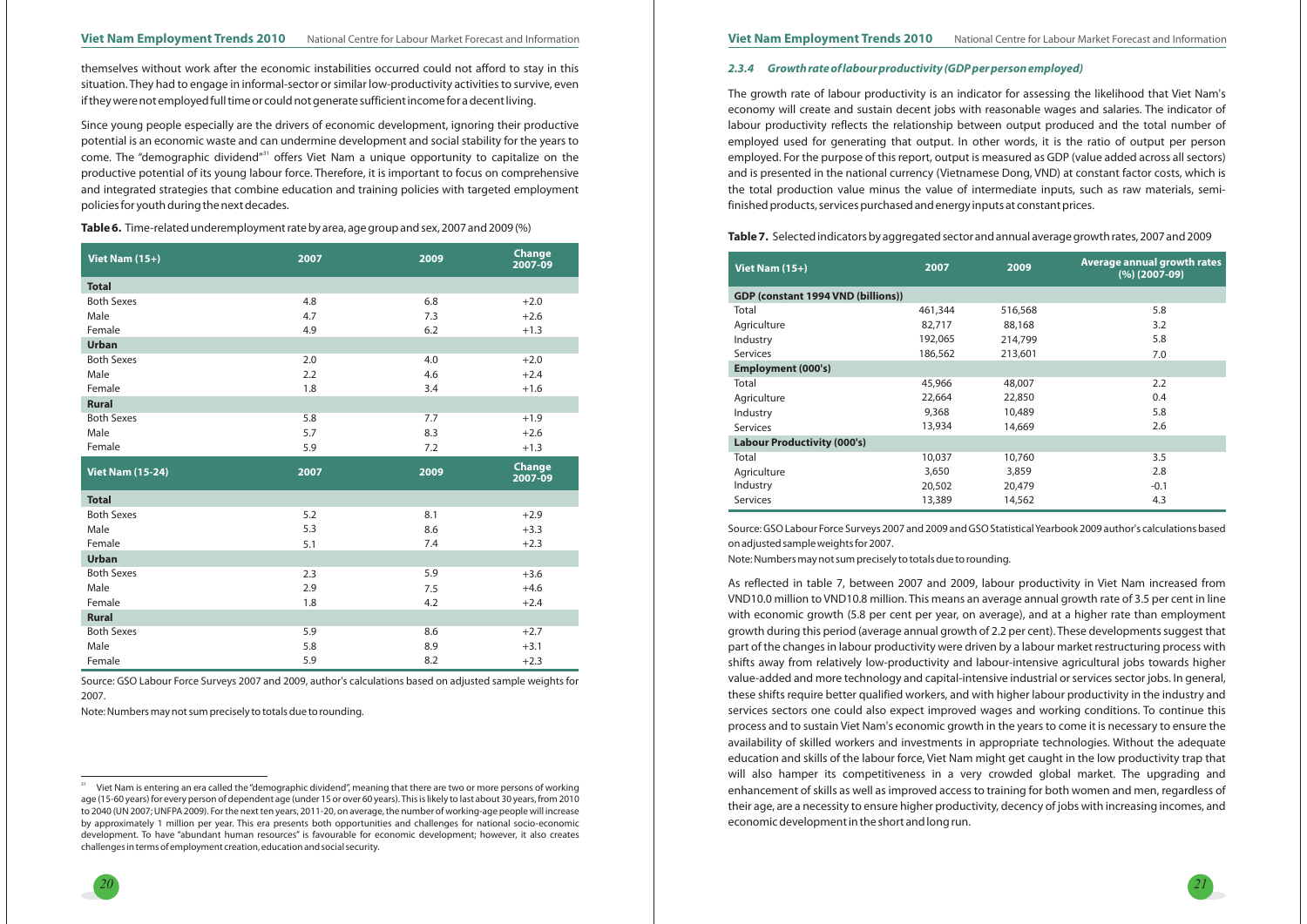



The employment elasticity with respect to economic growth, at 0.4, is in line with the regional average in South-East Asia and the Pacific (table 8). $^{\text{32}}$  However, the volatile economic situation during 2007 and 2009 should be borne in mind when interpreting employment elasticities for Viet Nam. For example, table <sup>7</sup> shows that the industry sector, which generates the highest sectoral share in GDP, experienced <sup>a</sup> 0.1 percentage point average annual decrease in labour productivity but the highest average annual employment growth (5.8 per cent) of all economic sectors during 2007 and 2009. This trend can mainly be attributed to the adverse global economic situation.

Estimates of employment elasticities by aggregated sector and world region **Table 8.**

Labour market information and analysis (LMIA) contributes to <sup>a</sup> reduction of transaction costs in labour markets as it helps overcome incomplete information of labour market agents. LMIA also provides an essential basis for effective employment and labour policies, and can inform the design, monitoring and evaluation of policies that are better focused and targeted. Given the public good nature of information, <sup>a</sup> strong role of the government in LMIA has been accepted inmost countries.

The first function (F1) is purely analytical, and as such is usually undertaken, at least to some extent, by academic and research institutions, which may or may not have <sup>a</sup> focus on labour markets. However, the main purpose of LMIA systems that have been established outside academia is the production of information and analysis for policy-makers and other labour market stakeholders. For example, the functions of the European Employment Observatory are stated as follows:

on employment policies and labour market trends in the countries covered by the EEO. $^{\text{34}}$ The European Employment Observatory (EEO) contributes to the development of the European Employment Strategy through the provision of information, comparative research and evaluation

When considering the establishment or improvement of an LMIA system, it is important to keep in mind that such systems may perform various functions, serve various target groups, and may employ an array of methods. This chapter therefore first sets out the functions and components of LMIA systems in general, and highlights selected international experiences focusing on institutional, capacity and data aspects of LMIA systems (section 3.1). Section 3.2 reviews progress with developing the LMIA system in Viet Nam, which is summarized in Annex II. Section 3.3 takes <sup>a</sup> closer look at the set of employment projections that has been produced in the context of the LMP and the relationship with the development of the LMIA system. Section 3.4 provides some remarks on LMIA system development inVietNam.

Note:World and regional estimates are from the ILOTrends Econometric Models published in the Key Indicators of the Labour Market (KILM), 6th edition, box 19b.

A distinction can be made between at least three broad functions of labour market information andanalysis systems:

- (F1) The LMIA system is responsiblefor labourmarket analysis.
- (F2) The LMIA system is responsible for monitoring and reporting on employment and labour policies.
- (F3) The LMIA system provides <sup>a</sup> mechanism to exchange information or coordinate different actors and institutions that produce and utilize labourmarket information and analysis.

 $^{\prime}$  See box 19a in ILO: *Key Indicators of the Labour Market, 6th edition (Geneva, 2009). It should be emphasized that the* elasticities for Viet Nam refer to <sup>a</sup> relatively short period characterized by <sup>a</sup> volatile economic environment.

Therefore, it is important that institutional arrangements are established to make the information and analysis widely available to the target groups, and to provide an opportunity for labour market stakeholders to influence the agenda of the LMIA system. The LMIA system can also be directly involved in monitoring and reporting on employment and labour policies (the second function, F2, listed above), which may include policy analysis and evaluations.

## **3.1 LMIA systems: Functions and components**<sup>33</sup>

#### *3.1.1 Functions*

| <b>Viet Nam</b>                        | <b>Employment elasticities</b><br>$(2007-09)$ | <b>Average annual GDP growth</b><br>$(2007-09)$ |
|----------------------------------------|-----------------------------------------------|-------------------------------------------------|
| <b>Total</b>                           | 0.4                                           | 5.8                                             |
| Agriculture                            | 0.1                                           | 3.2                                             |
| Industry                               | 1.0                                           | 5.8                                             |
| <b>Services</b>                        | 0.4                                           | 7.0                                             |
|                                        | <b>Employment elasticities</b><br>$(2004-08)$ | <b>Average annual GDP growth</b><br>$(2004-08)$ |
| World                                  | 0.3                                           | 4.4                                             |
| <b>East Asia</b>                       | 0.1                                           | 9.3                                             |
| <b>South-East Asia and the Pacific</b> | 0.4                                           | 5.8                                             |

Source: GSO Labour Force Surveys 2007 and 2009 and GSO *Statistical Yearbook 2009,* author's calculations based on adjusted sample weights for 2007.

Even though labour productivity in the services sector looks more impressive (4.3 per cent annual growth), and given an employment elasticity of 0.4, these numbers should be seen in the context of high shares in informal sector employment (table 5) and small increases in wage and salaried jobs as discussed in earlier sections.

Finally, it is presently very difficult to measure labour productivity growth by disaggregated economic sectors, mainly due to some inconsistencies in the available data, but also because of the different classification schemes of industries applied in national accounts and household surveys.Thus, in order to provide <sup>a</sup> more accurate picture of labour productivity trends, as well as the skills required to boost such productivity in specific pockets of the economy, the GSO and MOLISA need to work jointly on improvements of the data over time and its analysis as an integrated part of an LMIA system for Viet Nam.

# 3. Developing LMIA using employment projections

 $^{33}$  This section is based on a forthcoming Guide on LMIA systems by EMP/TRENDS (ILO, Geneva).

<sup>&</sup>lt;sup>34</sup> See: http://www.eu-employment-observatory.net/.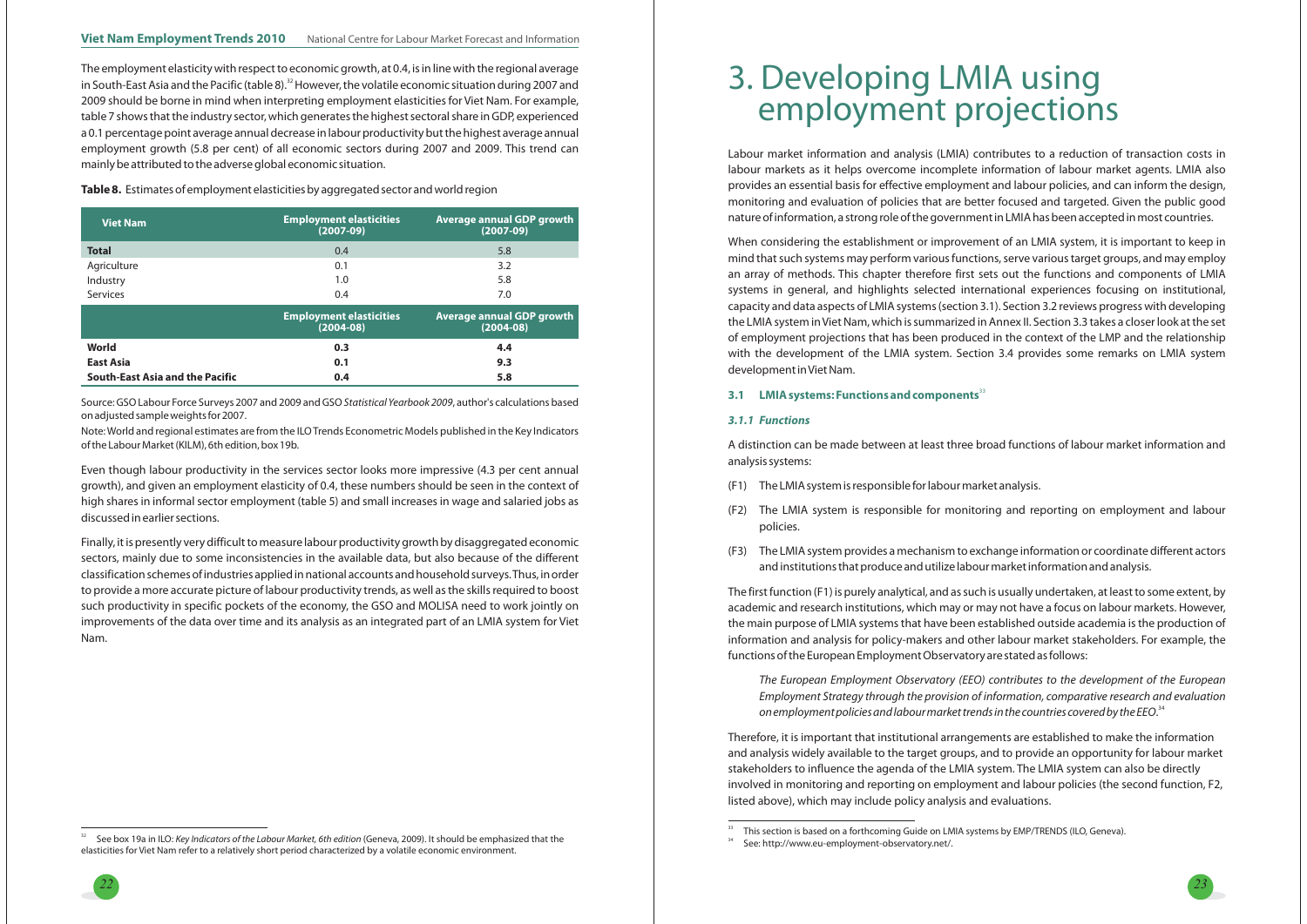

For a discussion of a series of methods in the context of labour market analysis focusing on skills development, see T.



Both at the national and the international level, the institutional role of the LMIA system can be broadened to include a third function (F3), that is the exchange of information or coordination of LMIA activities of labour market stakeholders, including statistical agencies, research agencies and agencies involved in policy formulation and implementation, such as employers' and workers' organizations. This function may range from the dissemination of information on concepts, definitions and standards, to the allocation of resources regarding data collection or specific analytical activities(e.g. evaluations or econometricmodels).

LMIA systems consist of threemain components:

(C1) collection and compilation of data and information;

(C2) analytical capacity and tools; and

(C3) institutional arrangements and networks.

Ad (C1). As LMIA systems aim to provide analysis of labour markets in their economic context, data collection consists not only of data on labour markets, but also on the linkages with the broader economy. The main sources of *labour statistics* consist of:

(S1) household surveys and population censuses;

(S2) establishment surveys; and

(S3) administrative records.

Labourforce surveys can be designed to cover virtually the entire population of <sup>a</sup> country, all branches of economic activity, all sectors of the economy, and all categories of workers, including own-account workers, unpaid family workers and persons engaged in casual work or marginal economic activity. For this reason, household-based labour force surveys offer <sup>a</sup> unique advantage for obtaining information on the labour market of <sup>a</sup> country and its structure. Other sources, such as population censuses, multi-purpose household surveys, establishment surveys (e.g. employment and earnings surveys), or administrative records (e.g. educational enrolment data) differ in scope, coverage, units of measurement or methods of data collection. Each source has advantages and limitations in terms of the cost, quality and type of information gained, and effective LMIA systems draw on all sources.

Ad (C2). LMIA systems embody the analytical capacity to identify and interpret labour market developments and trends, and to relate these trends to policies or other factors influencing labour market outcomes. In terms of analytical capacity, LMIA systems can be developed at three levels. The  $\epsilon$  or first level LMIA system consists of monitoring or tracking of a set of indicators. Examples of widely used sets of indicators are the ILO's Key Indicators of the Labour Market (KILM) or <sup>a</sup> selection thereof,<sup>35</sup> or a comprehensive set of decent work indicators. The current set of decent work indicators that is being discussed in the ILO covers not only access to full and productive employment, but also rights at work, social protection and social dialogue. $^{36}$  Activities that need to be undertaken to establish <sup>a</sup> core LMIA system, such as the compilation of data, establishment of appropriate databases, and production of regular labour market reports, can be carried out by an LMIA unit in <sup>a</sup> government department, in collaboration with labour market stakeholders, statistical agencies and research institutions. The unit should be staffed by labour market analysts, statisticians and staff dealing with processing of data and information technology.

Monitoring of indicators not only results in signals on the state of the labour market, but also provides <sup>a</sup> starting point for <sup>a</sup> range of additional analytical activities and studies, focusing on relationships in

#### *3.1.2 Components*

the labour market and between the labour market and the broader economy ( *second level LMIA*system).<sup>37</sup> In all cases, these methods draw on or need to be complemented by a first level LMIA system tracking labourmarket indicators.

*The third and most advanced level of LMIA systems involves the use of comprehensive econometric* models, building on second level analysis. Econometric models represent an analytical approach that allows for the generation of economy-wide, detailed, and consistent projections of labour market developments. Econometric models are however demanding in terms of all components of LMIA systems (C1, C2 and C3), and are therefore costly to develop and maintain.

Ad (C3). Institutional arrangements are needed to enable labour market actors to use information and analysis, and to create networks of users and producers, including government departments, employers' and workers' organizations, statistical agencies and research organizations. These arrangements are needed for the LMIA system to effectively perform its analytical function (F1), for example in terms of access to data (from statistical agencies and administrative sources) and in terms of dissemination of information and analysis in such <sup>a</sup> way that beneficiaries are reached. An example of <sup>a</sup> straightforward institutional arrangement is the establishment of an LMIA advisory panel joining policy-makers, the statistical agency and worker's and employers' organizations.

If the LMIA system carries out activities relating to policies (F2) and coordination (F3) as set out above, <sup>a</sup> broader forum may be considered in which institutions involved in the implementation of policies are represented, alongside, for example, sectoral bodies and institutions representing other labour market stakeholders(e.g. community groups, informal sector associations, etc.).

#### **Figure 6.** Gives an overview of LMIA systems in terms of functions, components and levels.



Sparreboom and M. Powell: *Labour market information and analysis for skills development,* Employment Working Paper No. 27 (ILO,Geneva, 2009).

<sup>35</sup>See, ILO: Key Indicators of the Labour Market, 6th edition (Geneva, 2009); at http://www.ilo.org/trends.

On the measurement of decent work and the set of decent work indicators, see:

http://www.ilo.org/integration/themes/mdw/lang--en/index.htm.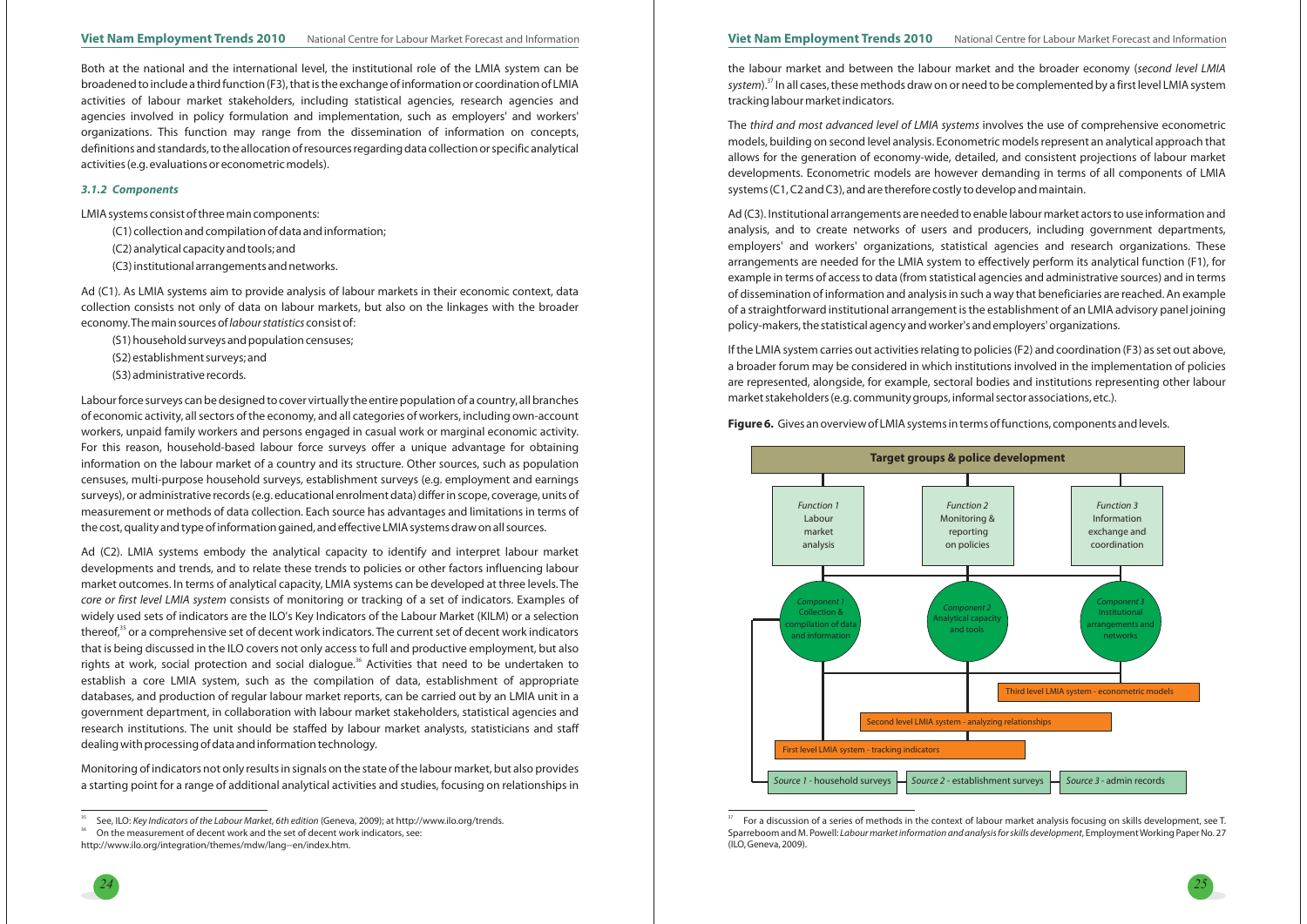#### *3.1.3 Some lessons from international experience*

#### *3.2.1 Purpose*

#### *3.2.2 Collection and compilation of data and information*

#### **3.2 Progress with developing the LMIA system inViet Nam**

In general, LMIA systems become more effective if data availability and quality improves across all three sources (S1, S2 and S3), and analytical capacity in the system advances, often in accordance with the level of development of <sup>a</sup> country and the resources that are made available to the LMIA system. This process can be supported by international agencies in terms of resources and technical assistance, but international support is no substitute for the need for sustained investment in all components of the system at the national level.

Function(s), target groups, analytical methods, data availability and the economic and policy context all shape the activities that are carried out in the LMIA system, the institutional arrangements that are most appropriate, the location of the LMIA unit that constitutes the heart of the system, as well as the organizational structure and staffing of the unit. In view of the large number of factors that shape decisions on an LMIA system, including the further development once it has been established, much international experience points to the need for consultation. The objective of consultation is to foster or consolidate agreement among stakeholders on the functions, target groups, main activities, organization and resources of the LMIA system.

In 2007, the GSO started conducting labour force surveys (LFSs), and the MOLISA surveys were discontinued. The project supported the development of <sup>a</sup> new labour force survey questionnaire that was introduced in 2009. Up to 2009, Viet Nam's labour force survey was an annual household

Country examples of the functions and progressive development of LMIA systems have been described in Sparreboom and Powell (2009).<sup>38</sup> For example, in Pakistan the LMIA system was established focusing on the analytical function (F1), while in South Africa the information system was designed with <sup>a</sup> strong focus on monitoring and reporting on employment policies (F2) alongside an analytical function. In both countries, the LMIA systems were developed from <sup>a</sup> core system ("monitoring indicators") to second level analytical activities ("relationships") and, in the case of South Africa, third level activities ("econometric models"). Institutional arrangements become more complex if activities of LMIA systems are outsourced to specialized agencies. In many developed economies, including Ireland, Singapore and Hong Kong (China), LMIA activities are linked in <sup>a</sup> wellcoordinated web of LMIA institutions that has been built up over many years.

A workshop conducted in December 2008 identified and prioritized <sup>a</sup> set of labour market indicators forViet Nam, including some of the ILO's Key Indicators of the Labour Market and indicators relating to decent work as part of the national statistical indicator system (NSIS). The NSIS is used for developing the national statistical survey programme and serves as the main statistical database for policy development.<sup>39</sup>

The LMIA system in Viet Nam was established with an analytical function and as <sup>a</sup> mechanism to exchange information on labour markets. It also has <sup>a</sup> function with regard to reporting on employment service activities and unemployment insurance, based on administrative records.

A review of data sources in Viet Nam, undertaken in 2008 and 2009, shows that most labour market data are generated from sample surveys of households that were conducted by MOLISA, with the assistance of the General Statistics Office (GSO) of Viet Nam. This annual survey, known as the Labour and Employment Survey (LES), was initiated in 1996 and was conducted over the subsequent 11-year period, from 1997 to 2007. It is not known to what extent data collection was in accordance with international statistical standards as metadata were not included in the published reports. Furthermore, the surveys did not provide sufficient detail in relation to current policies.

survey, but there are plans to expand the sample and start conducting quarterly surveys from 2011 onward, which would allow for more disaggregated results. The Labour Market Project (LMP) facilitated statistical assistance, through the ILO Department of Statistics in October 2010, to the Population and Labour Department of the GSO to support in the design of <sup>a</sup> quarterly LFS for Viet Nam.

The increase in the sample and survey frequency brings <sup>a</sup> number of challenges for both the producers and the users of LMI. Accordingly, the project organized <sup>a</sup> study tour to Thailand that sought to improve the capacity of both the GSO and MOLISA. The study tour covered the use of modern survey organization and information technology (e.g. the use of optical readers in data processing). Furthermore, the study tour facilitated strengthening of the collaboration between the GSO and MOLISA, in particular with regard to policy development (e.g. the socio-economic development strategy and the DecentWork Country Framework (DWCF)).

A major Labour Needs Assessment (LNA) was designed and conducted by MOLISA with the technical and financial support of the LMP in the second half of 2009 to assess labour demand inViet Nam as well as constraints to decent job creation. The nationwide establishment-level data is hoped to allow for tracking of changes in the business environment and labour/skill needs over time, and in this way facilitate impact assessment of reforms which will stimulate dialogue on reform opportunities.

The project reviewed the capturing of labour needs information and administrative data from employment services in 2009. Two consultancies were conducted that reviewed employment service centre (ESC) practices and resulted in recommendations for improved administrative data collection and compilation. The consultancy built on earlier work carried out under the international assistance project "United States Viet Nam Employment Services" to establish <sup>a</sup> management information system (MIS) for 15 DOLISA-operated ESCs, $\rm{^{40}}$  five of which were within the ambit of the LMP. The MIS compiles administrative data from the ESCs which complement other labour market data and will be used, inter alia, for ESC performance appraisal and planning.

To further support the collection of administrative data, the project aims to strengthen the analytical capacity of the DOLISA ESCs in the provinces including the preparation of short-term labour market forecasts. For this purpose, <sup>a</sup> service contract was signed with Sweden's Public Employment Service (PES) to provide technical assistance for MOLISA in labour market forecasting using establishmentbased demand inquiries at provincial level.This work commenced in March 2010.

The project, in collaboration with the World Bank, also provided technical support to the GSO in revising the employment section of theViet Nam Household Living Standards Survey (VHLSS) in order to harmonize it with the LFS questionnaire.

In light of the need to better understand the drivers of formality and informality in Viet Nam, the GSO, in partnership with IRD-DIAL, conducted the LFS in August 2007 on <sup>a</sup> nationally representative sample of 170,176 households, in which it classified labour by institutional sector, formal and informal per ILO definitions. Based on international recommendations, <sup>a</sup> specific survey was grafted onto the LFS to



<sup>38</sup><sup>8</sup> See, T. Sparreboom and M. Powell: Labour market information and analysis for skills development, Employment Working Paper No. 27 (ILO, Geneva, 2009).

<sup>40</sup> Each province of Viet Nam usually has only one ESC operated by DOLISA. However there are other ESCs operated by For further information, see: <u>http://www.gso.gov.vn/default\_en.aspx?tabid=510&idmid=6&ItemID=3994</u>. various ministries and organizations such as the Youth Union, Women's Union, etc.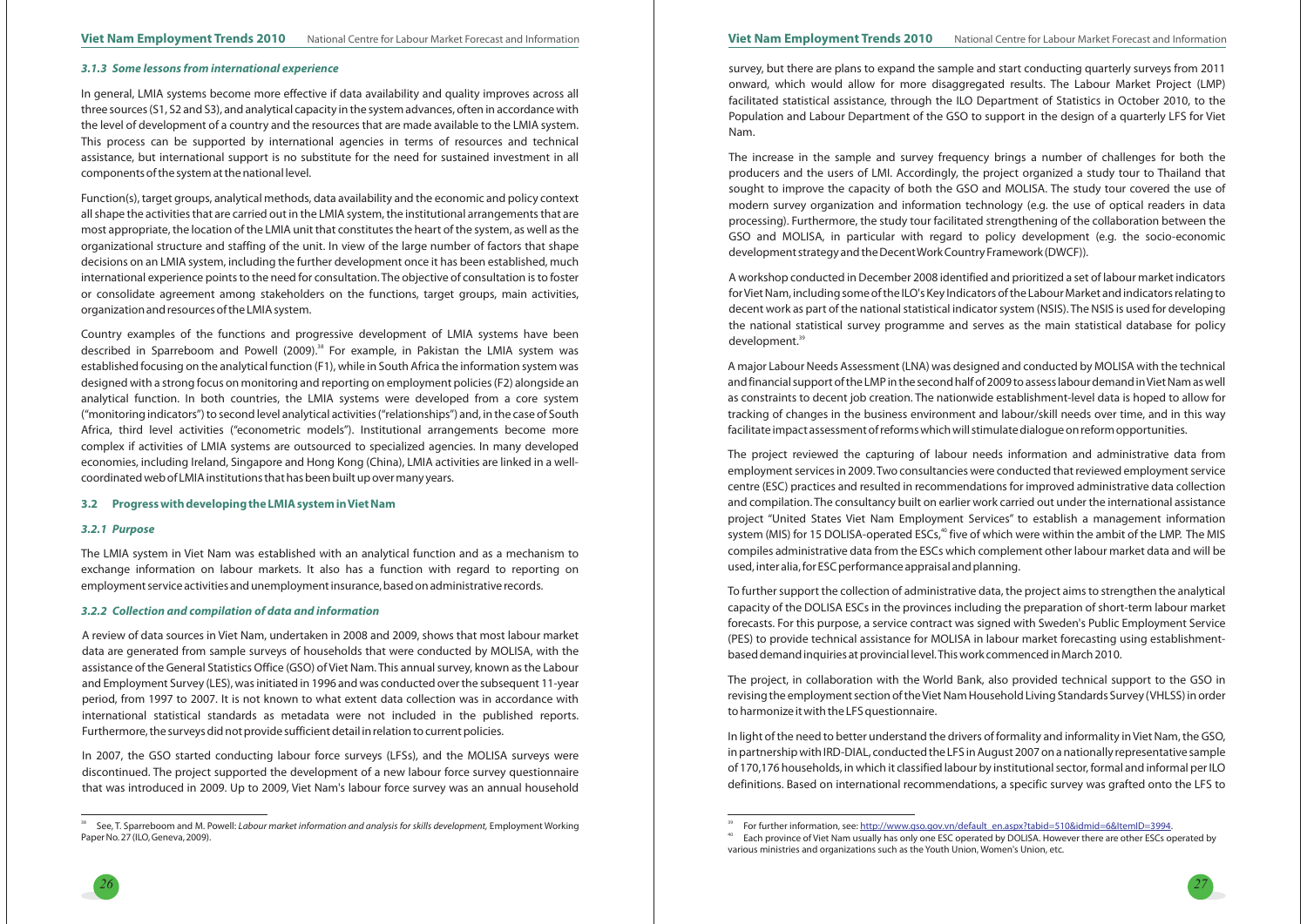

collect data on the characteristics of household businesses (HBs) in general and the informal economy in particular in <sup>a</sup> representative HB and informal sector (IS) study for 2007 and 2009. The project supported the analyses of these data which point at the importance of the informal economy, the difficult working conditions and the policy challenges it presents. The results were an important input for the International Conference on the Informal Economy in May 2010 in Hanoi and will feed Viet Nam's National Employment Strategy 2011-20.

The project facilitated the use of international standard classifications in the surveys, assessments and studies mentioned above.

The most recent Viet Nam Standard Industrial Classification (VSIC 2007) was developed on the basis of the International Standard Industrial Classification (ISIC) revision 4 and the ASEAN Common Industrial Classification. VSIC 2007 has been applied at <sup>a</sup> 4-digit level throughout all surveys for collecting statistical data by industries since 2007 by the GSO and MOLISA.

The Viet Nam 1999 census classified occupations using the Viet Nam Standard Classification of Occupations (VSCO) that is related to the International Standard Classification of Occupations (ISCO) 1988. It has been recommended to update theVSCO according to the latest version of ISCO (2008).

- (3) Tables with other information that is relevant for the understanding of labour markets in Viet Nam. Examples are:
- Population and labour force numbers Ш
- GDP growth  $\Box$
- GDP by sector  $\Box$

All surveys have been designed or redesigned to use the International Classification of Status in Employment (ICSE).

The tables of Key Indicators of the Labour Market were produced using LES and LFS data from surveys conducted by MOLISA and the GSO, respectively. The mechanism for collecting, processing and disseminating labour market information at central, province/city and district levels in Viet Nam is detailed in "Project Document - Developing Labour, Employment Database" (MOLISA, Hanoi, 2007). Installation of equipment, through the LMP, was started in April 2010 and will cover 15 selected provinces.  $^{41}$ 

There has been significant design activity since September 2008 to establish <sup>a</sup> reference database for LMI within MOLISA's Labour Market Information Centre (LMIC). Currently, the database covers selected key labour market indicators and some other LMI that is relevant from the LES and LFS for the years 1999-2007. LMI has been stored in Excel format.

There are currently three groups of Excel tables available:

- (1) Tables with (limited) meta information describing the data.
- (2) Tables of 10 Key Indicators of the Labour Market calculated in accordance with international standards for the years available:
	- KILM 1. Labour force participation rate
	- KILM 2. Employment-to-population rate
	- KILM 3. Status in employment
	- KILM 4. Employment by sector
	- KILM 5. Part-time workers
	- KILM 6. Hours of work
	- KILM 8. Unemployment
	- KILM 9. Youth unemployment
	- KILM 11. Unemployment by educational attainment
	- KILM 13. Inactivity rate

Each table has been designed in line with the description of the indicators, and with appropriate breakdowns according to area, sex and age. Each table also contains <sup>a</sup> repository code, linking the data to the tables with meta information.

## Viet Nam Employment Trends 2010 National Centre for Labour Market Forecast and Information Viet Nam Employment Trends 2010 National Centre for Labour Market Forecast and Information

## *3.2.3 Use of standard industrial and occupational classifications*

#### *3.2.4 Establishment of an LMI reference database*

The current LMIA system in Viet Nam functions mostly at level <sup>1</sup> (monitoring and tracking of <sup>a</sup> core set of indicators). There are several issues that hamper an improvement of analytical capacity to higher levels, such as difficulties in recruiting qualified and experienced personnel and the development of adequate institutional arrangements.

Nevertheless, support is provided to build the capacity of the LMIC, DOLISAs and ESCs to analyse labour markets in their macroeconomic context (level 2) and to develop econometric models for longterm and short-term forecast (level 3) with <sup>a</sup> view to employment targeting in the near future.

Activities towards the development of analytical capacity in MOLISA's BoE include on-the-job and offthe-job training. These modalities have distinct advantages and disadvantages, and it was deemed most effective to employ both.

Training has been provided to the LMIC since March 2009 on LMIA concepts, key labour market indicators and decent work indicators, as well as on preparation of analytical reports. A training manual has been developed and PowerPoint presentations have been made available in hard and soft copy, in English andVietnamese.

SPSS software was installed at the LMIC and training is ongoing on how to use this software to store, process, update and disseminate LMI. The National Economics University was contracted to deliver advanced training in the use of SPSS. This training further strengthened the links between the LMIC and the University. The LMIC has indicated that it will offer internships to undergraduates over the coming years.

As proposed in the project document, the cadre of trained LMIC staff is expected to, in turn, train ESC staff as part of the provincial LMIA system. However, if ESC staff do not obtain <sup>a</sup> sufficient level of competence, the National University may be contracted again for this purpose.

Sweden's PES is providing on-the-job training activities to strengthen the capacity of the ESCs in the provinces to carrying out short-term labour market demand forecast as <sup>a</sup> critical part of the LMIA system (level 3).

## *On-the-job training*

## *3.2.5 Analytical capacity and tools*

<sup>41</sup> In the North: Hanoi, Hai Duong, Phu Tho, Bac Ninh, Ninh Binh; in the Centre: Ha Tinh, Da Nang, Lam Dong, Dak Lak, Quang Ngai; and in the South: CanTho, Dong Nai, Long An, Ho Chi Minh City, BenTre.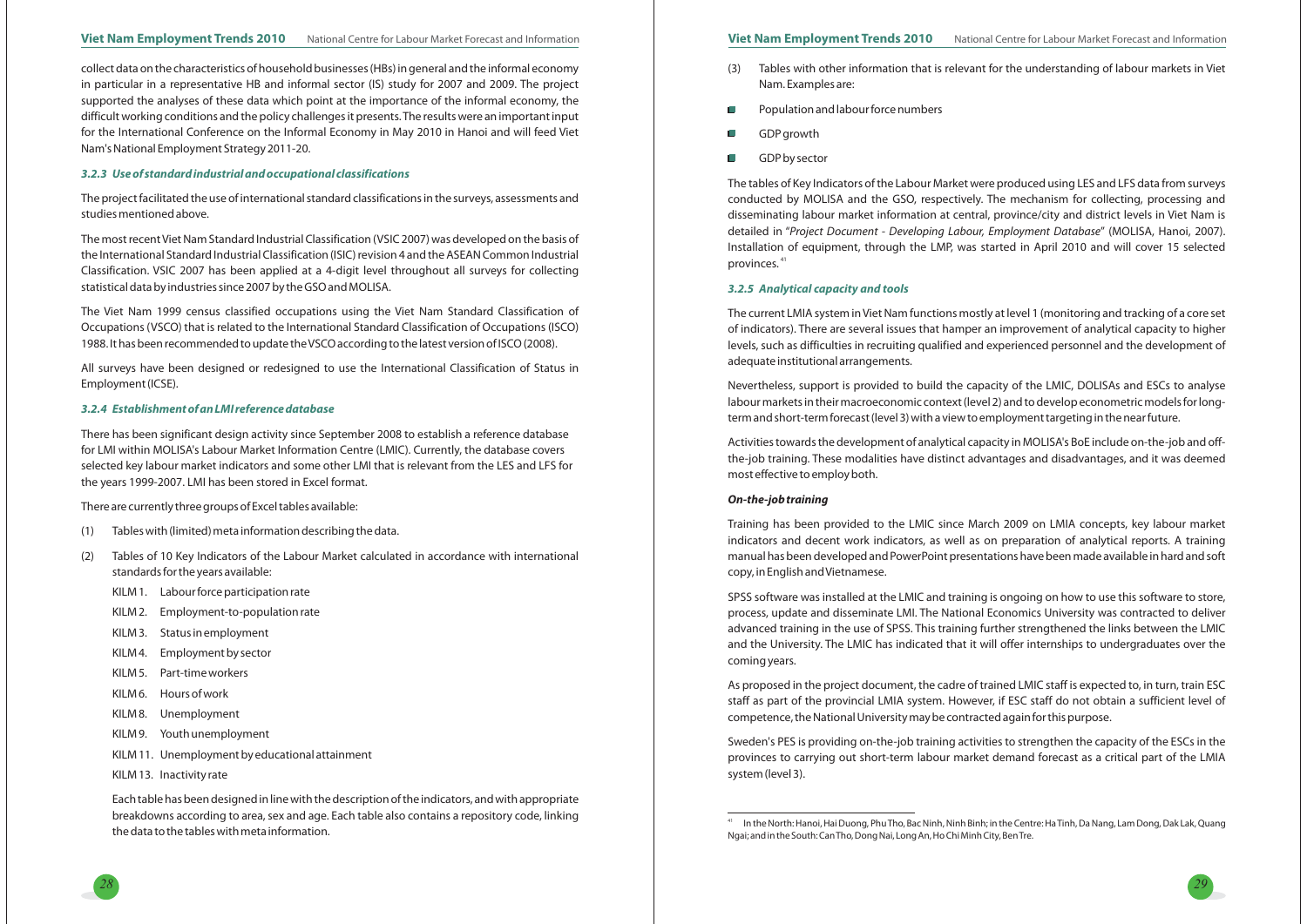

The University of Maryland provided software and training to the LMIC in December 2009, April 2010 and July 2010 to carry out macro-level labour market forecasting. As mentioned above, this is <sup>a</sup> complex activity in an LMIA system, which is usually undertaken once more basic activities (levels <sup>1</sup> and 2) have become routine. An assessment will be made of the extent to which the LMIC benefited from this training.

LMP has supported training of staff on the MOLISA e-gate system, an essential facility to transfer information in MOLISA and elsewhere.

A study visit to Italy, Germany and Sweden for ESC Directors and key BoE staff was undertaken from 27 July to 10 August 2008. The total party consisted of 23 persons including interpreters and an international expert. The study tour resulted in the agreement to pilot the Swedish short-term demand estimating model based on visits by ESCs to key employers in each province.

As mentioned above, <sup>a</sup> joint study tour of GSO and MOLISA staff to Thailand was organized in March 2010 with the main objective of helping Vietnamese producers (GSO) and users (MOLISA) of LMI to learn about quarterly labour force sample surveys in order to produce better quality and higher frequency LMI with the help of modern technologies.

Finally, <sup>a</sup> study tour to Canada was also organized in June 2010 to examine unemployment insurance processes, including the collection of administrative data and monitoring of support employment services.

As part of the EC/ILO LMP, <sup>a</sup> steering committee has been established to represent the key data providers and users of LMIA inViet Nam.

An international technical support group for LMIA operates with regular members, including ILO/LMP, UNDP, IRD-DIAL,World Bank, ADB and GTZ.

In June 2010, <sup>a</sup> study tour to Australia was focused on policy-making processes, including active labour market programmes and the links with LMIA. A further study tour to China was conducted in September 2010, concentrating on linking HRD and economic growth, labour migration and promoting employment and employment policies. These activities support the policy training envisaged in Result 1.4 of the LMP document ( *Capacity for analysing and using information for labour* ). *policies improved*

As part of the improvement of the LMIA system in Viet Nam <sup>a</sup> start was made with the development of <sup>a</sup> comprehensive, econometric employment projection model. As mentioned above, such models have the distinct advantage of producing consistent projections, which are an important tool for policy-makers and planners. Occupational projections, in particular, are used as <sup>a</sup> guide for investments in education and training, as well as an important public information resource for students and counsellors. At the same time, econometric models are demanding in terms of data, analytical capacity and institutional arrangements of LMIA systems.

1. Developing projections of exogenous variables such as population, labour force, productivity growth by industry, and growth of exports by industry. The GDP deflator is also exogenous, and is based on the projection from the Economist Intelligence Unit's *Viewswire Outlook* (July 2010).

Although the LMIA system inViet Nam falls short of an ideal basis in this regard, it was decided to make <sup>a</sup> start anyway, in part because the process of producing <sup>a</sup> set of projections allowed for <sup>a</sup> discussion of many issues relating to economic and labour market data and analysis. In other words, model

## Viet Nam Employment Trends 2010 National Centre for Labour Market Forecast and Information Viet Nam Employment Trends 2010 National Centre for Labour Market Forecast and Information

## *Off-the-job training*

#### *3.2.6 Institutional arrangements*

#### *3.3.1 Introduction*

#### **3.3 Employment projections**

development contributes to the recognition of the need for better and more complete economic data forViet Nam. In many countries, the improvement of data has gone hand in hand with increased needs for quantitative economic analysis. Economic models such as the one developed for Viet Nam are convenient platforms for the study and analysis of economic data, and help to focus attention on the need for consistency across sectors of the economy and over time. Learning how to use the model for forecasting and scenario analysis is <sup>a</sup> good training tool for economists, statisticians and policymakers, and such training can provide <sup>a</sup> forum for the discussion of data and policy needs.

This section summarizes the basic functioning of the projections model as well as the main results. Thereafter, the labour market component is briefly reviewed and some extensions of the basic model are considered that allow for <sup>a</sup> deeper understanding of the labour market.

As with the typical Inforum models built for the United States and many European and Asian countries, the model for Viet Nam, called *Lotus*, is an inter-industry macro model which builds up macroeconomic totals from industry detail, and uses the input-output solution at its core. The interindustry (input-output) structure is used to translate the expenditures of final consumption, investment and international trade flows to the demand for domestic production by each industry. Domestic production is used, in turn, to calculate employment demands. Employment for each industry is then multiplied by an occupational shares matrix to calculate employment in each occupational category in each industry. Given this structure, the use of the model is not limited to the labour market in <sup>a</sup> narrow sense, but can be used to analyse <sup>a</sup> broad array of policy questions stemming from economic, demographic or government tax and fiscal issues.

The set of final macroeconomic and labour market projections produced with *Lotus* extend to 2020, which is also the horizon of focus for the next ten-year plan. The databases used for the projection are listed in the final report produced by Inforum. The development of the projections for the *Lotus* model involved the following steps: $^{44}$ 

The labour market projections are embodied in an inter-industry macroeconomic model developed by the Inforum group at the University of Maryland, <sup>a</sup> team specializing in the development of models that highlight industry interactions and the importance of industrial structure to the composition of employment, investment and trade. The models are constructed using <sup>a</sup> common software framework called InterDyme. 43

2. Developing growth rate assumptions for aggregate components of GDP such as final

3. Allowing the model to solve for the other main variables, gross fixed capital formation, imports, output and employment. Unemployment and the unemployment rate are derived from total

- 
- consumption of households and the Government.
- employment by industry and the labour force.
- neighbourhood as theViewswire forecast forViet Nam.

4. Adjusting the forecast to try to obtain GDP growth rates and unemployment rates in the same

<sup>44</sup> See, D.S. Meade: Final Macroeconomic and Labour Market Projections using Lotus (University of Maryland, August 2010).

## *3.3.2 Model and results<sup>42</sup>*

<sup>42</sup>43Section 3.3.2 and the first part of section 3.3.3 are based on the final report produced by Inforum; see, Meade D.S.: *Final*  $M$ acroeconomic and Labour Market Projections using Lotus (University of Maryland, August, 2010). For more information, see: <u>http://www.inforum.umd.edu/</u>.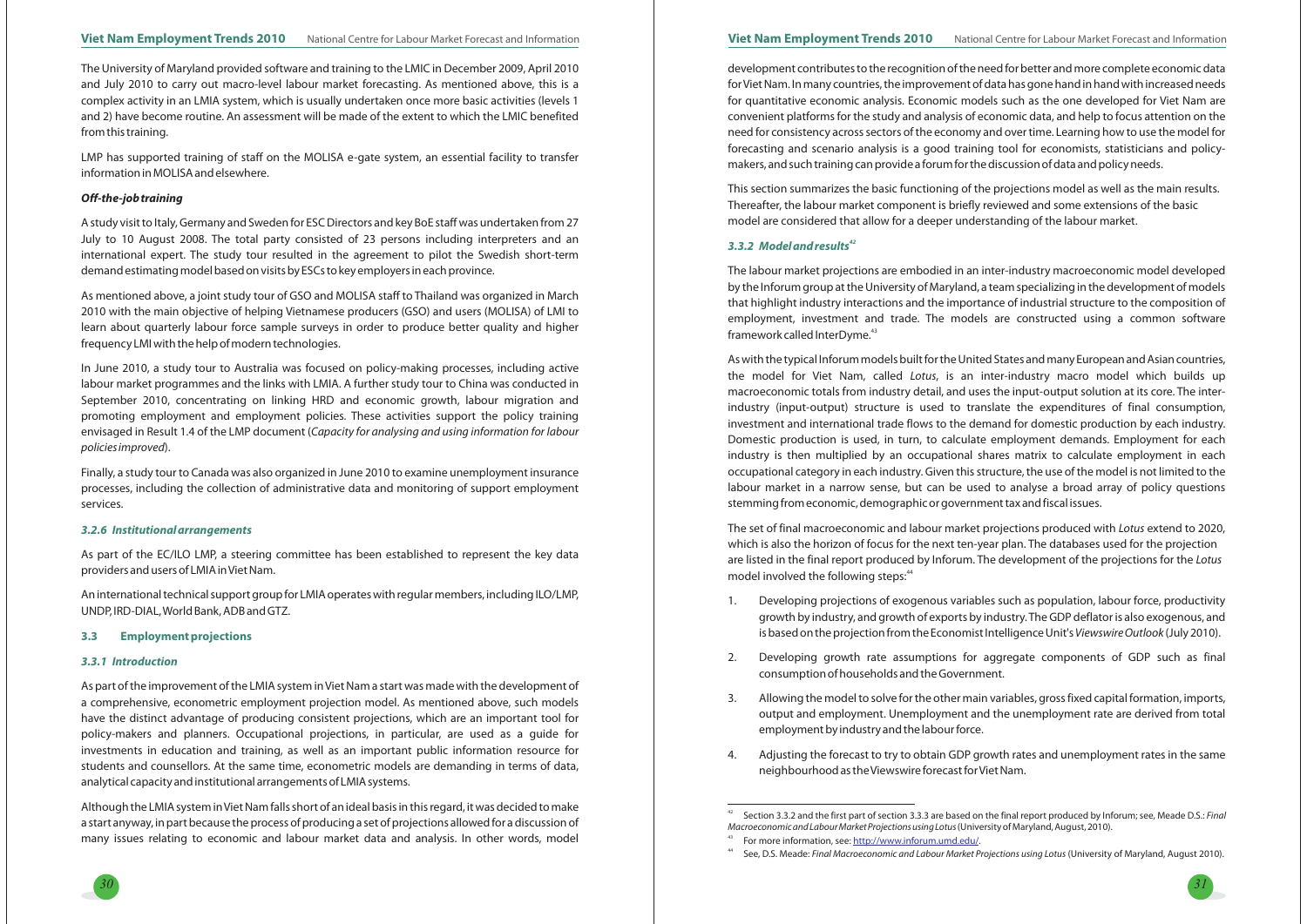#### Viet Nam Employment Trends 2010 National Centre for Labour Market Forecast and Information Viet Nam Employment Trends 2010 National Centre for Labour Market Forecast and Information

It should be emphasized that the resulting projections are not <sup>a</sup> statement of what will happen, but rather show <sup>a</sup> consistent development of the Viet Nam economy, based on currently available historical data and various assumptions about the course of some future economic and demographic variables external to the model.

Tables 9 and 10 summarize the main macroeconomic indicators, including the labour force, employment and unemployment. There was <sup>a</sup> slowdown in growth in real GDP in 2009 to 5.1 per cent, caused by <sup>a</sup> slowdown in world GDP and continued disarray in financial markets (the growth rate for real GDP in 2008 was 7.0 per cent). The unemployment rate is projected to rise to 2.7 per cent in 2009 and 2.9 per cent in 2010, and remain between 2.5 per cent and 2.8 per cent thereafter. The base forecast calls for real GDP growth to improve in the 2011-15 period, with real GDP growing at an average of 7.1 per cent. Growth rates for the rest of the forecast to 2020 average 7.6 per cent. Aggregate productivity growth is fairly strong, at 5.0 per cent from 2011 to 2015, and at 6.0 per cent from 2015 to 2020.The labour force is projected to grow within <sup>a</sup> range of 1.7 per cent to 2.4 per cent in the longer term forecast. Inflation is exogenous and taken from the Economist Intelligence Unit (EIU) until 2014. GDP inflation for 2008 was extremely high, at 22.1 per cent. Inflation is expected to cool down to <sup>a</sup> rate of 6.1 per cent in 2009, rise to 9.9 per cent in 2010 and remain in the 5-7 per cent range from 2010 to 2020.

#### *3.3.3 Labour markets*

#### *Employment by industry and occupation*

Tables <sup>11</sup> and 12 show employment by industry. Employment growth is determined by the growth rate of industry output and industry labour productivity. Industry output growth rates differ because each industry sells its output to <sup>a</sup> different mix of intermediate and final demands. In this set of final projections, the productivity of each industry is specified exogenously, to grow at rates close to historical averages of the last ten years, based on the employment and real output data in the model.

The largest sector of employment is currently agriculture, forestry and fisheries, with employment of nearly 23 million in 2008. For most of the projection period, employment in this industry is declining, reaching <sup>a</sup> level of 21.1 million by 2020. As <sup>a</sup> share of total employment, it is declining even faster, as shown in figure 7.

#### **Table 9.** Summary main macroeconomic indicators (level values)

|                                                 | 2008   | 2009                                    | 2010   | 2011   | 2015                                                        | 2020   |
|-------------------------------------------------|--------|-----------------------------------------|--------|--------|-------------------------------------------------------------|--------|
| Real GDP (billion 2005 VND)                     |        | 1,129,085 1,188,409 1,267,042 1,355,291 |        |        | 1,801,425 2,638,806                                         |        |
| Nominal GDP (billion VND)                       |        |                                         |        |        | 1,538,144 1,720,792 2,025,577 2,337,743 3,899,105 7,333,813 |        |
| GDP Deflator (2005=100)                         | 136    | 145                                     | 160    | 172    | 216                                                         | 278    |
|                                                 |        |                                         |        |        |                                                             |        |
| Exchange Rate (VND per USD)                     | 16,440 | 17,800                                  | 19,044 | 19,443 | 20,785                                                      | 21,500 |
|                                                 |        |                                         |        |        |                                                             |        |
| Population (000's)                              | 86,135 | 87,116                                  | 88,097 | 89,011 | 92,668                                                      | 96,984 |
| Labour force (000's)                            | 46,010 | 47,105                                  | 48,202 | 49,274 | 53,655                                                      | 58,418 |
| Total employment (000's)                        | 44,916 | 45,834                                  | 46,805 | 47,894 | 52,314                                                      | 56,958 |
| Aggregate productivity (billion VND per worker) | 24.0   | 24.8                                    | 25.9   | 27.1   | 33.1                                                        | 44.7   |
| Unemployment (000's)                            | 1,095  | 1,272                                   | 1,398  | 1,380  | 1,341                                                       | 1,460  |
| Unemployment rate (%)                           | 2.4    | 2.7                                     | 2.9    | 2.8    | 2.5                                                         | 2.5    |

Source: Lotus Macroeconomic and Labour Market Projections, August 2010.

Note: Total employment in Table 9 and 10 has been adjusted for **multiple job holders**, and is therefore different from the totals in subsequent tables.

#### **Table 10.** Summary of main macroeconomic indicators (growth rates)

| 08-09 | $09-10$ | $10 - 11$ | $11 - 15$ | $15 - 20$ |
|-------|---------|-----------|-----------|-----------|
| 5.1   | 6.4     | 6.7       | 7.1       | 7.6       |
| 11.2  | 16.3    | 14.3      | 12.8      | 12.6      |
| 6.1   | 9.9     | 7.6       | 5.7       | 5.0       |
| 7.9   | 6.8     | 2.1       | 1.7       | 0.7       |
| 1.1   | 1.1     | 1.0       | 1.0       | 0.9       |
| 2.4   | 2.3     | 2.2       | 2.1       | 1.7       |
| 2.0   | 2.1     | 2.3       | 2.2       | 1.7       |
| 3.2   | 4.4     | 4.5       | 5.0       | 6.0       |
| 15.0  | 9.4     | $-1.3$    | $-0.7$    | 1.7       |
|       |         |           |           |           |

Source: Lotus Macroeconomic and Labour Market Projections, August 2010.

#### **Table 11.** Projected employment by 1-digit economic sector (000's)

|              |                                                                                  | 2008     | 2009              | 2010     | 2011                                | 2015     | 2020     |
|--------------|----------------------------------------------------------------------------------|----------|-------------------|----------|-------------------------------------|----------|----------|
|              | 1 Agriculture, forestry and fishing                                              | 22,957.1 | 23,082.8          | 23,137.5 | 23,050.8                            | 22,579.1 | 21,121.7 |
|              | 2 Mining and quarrying                                                           | 326.0    | 318.0             | 361.8    | 402.1                               | 591.1    | 667.6    |
|              | 3 Manufacturing                                                                  | 6,599.1  | 6,910.2           | 7,006.6  | 7,187.5                             | 7,544.3  | 8,471.4  |
|              | 4 Electricity, gas, steam, hot-water and air<br>conditioning                     | 150.4    | 162.4             | 172.2    | 185.4                               | 245.7    | 283.0    |
|              | 5 Sewage and refuse, water supply                                                | 129.8    | 140.1             | 148.6    | 159.9                               | 212.0    | 244.1    |
|              | 6 Construction                                                                   | 2,649.5  | 2,862.2           | 3,014.2  | 3,199.1                             | 3,939.5  | 4,701.6  |
|              | 7 Wholesales and retail trade, repair of motor<br>vehicles                       | 5,616.8  | 5,869.8           | 6,069.8  | 6,341.6                             | 7,636.0  | 9,472.6  |
|              | 8 Transport, storage                                                             | 1,409.5  | 1,400.6           | 1,404.5  | 1,418.3                             | 1,466.1  | 1,514.6  |
|              | 9 Hotels and restaurants                                                         | 1,780.5  | 1,810.1           | 1,922.0  | 2,031.5                             | 2,480.6  | 3,077.8  |
|              | 10 Communications                                                                | 243.6    | 240.9             | 245.8    | 250.9                               | 268.1    | 282.2    |
|              | 11 Financial intermediation, banking and<br>insurances                           | 213.5    | 214.0             | 228.4    | 246.3                               | 337.3    | 390.9    |
|              | 12 Real estate activities                                                        | 68.1     | 68.3              | 72.9     | 78.6                                | 107.6    | 124.7    |
|              | 13 Scientific activities and technology                                          | 167.3    | 167.7             | 178.9    | 193.0                               | 264.2    | 306.3    |
|              | 14 Administrative activity and supporting<br>services                            | 169.5    | 168.6             | 178.9    | 192.4                               | 264.6    | 311.6    |
|              | 15 Communist party and political organizations, 1,216.4<br>public administration |          | 1,212.1           | 1,281.7  | 1,375.4                             | 1,898.6  | 2,267.3  |
|              | 16 Education and training                                                        | 1,641.6  | 1,623.9           | 1,703.7  | 1,792.5                             | 2,159.1  | 2,641.4  |
|              | 17 Health and social work                                                        | 417.8    | 421.7             | 451.5    | 485.0                               | 637.2    | 865.4    |
|              | 18 Recreation, culture and sport                                                 | 251.8    | 247.8             | 251.2    | 255.7                               | 271.8    | 286.2    |
|              | 19 Other services                                                                | 846.5    | 852.0             | 904.7    | 965.8                               | 1,258.5  | 1,725.7  |
|              | 20 Private households with employed                                              | 157.6    | 157.1             | 166.1    | 178.2                               | 246.0    | 293.8    |
|              | 21 Extra-territorial organizations and bodies                                    | 5.3      | 5.3               | 5.6      | 6.0                                 | 8.3      | 9.9      |
| <b>Total</b> |                                                                                  |          | 47,017.9 47,935.5 |          | 48,906.6 49,995.9 54,415.7 59,059.8 |          |          |

Source: Lotus Macroeconomic and Labour Market Projections, August 2010.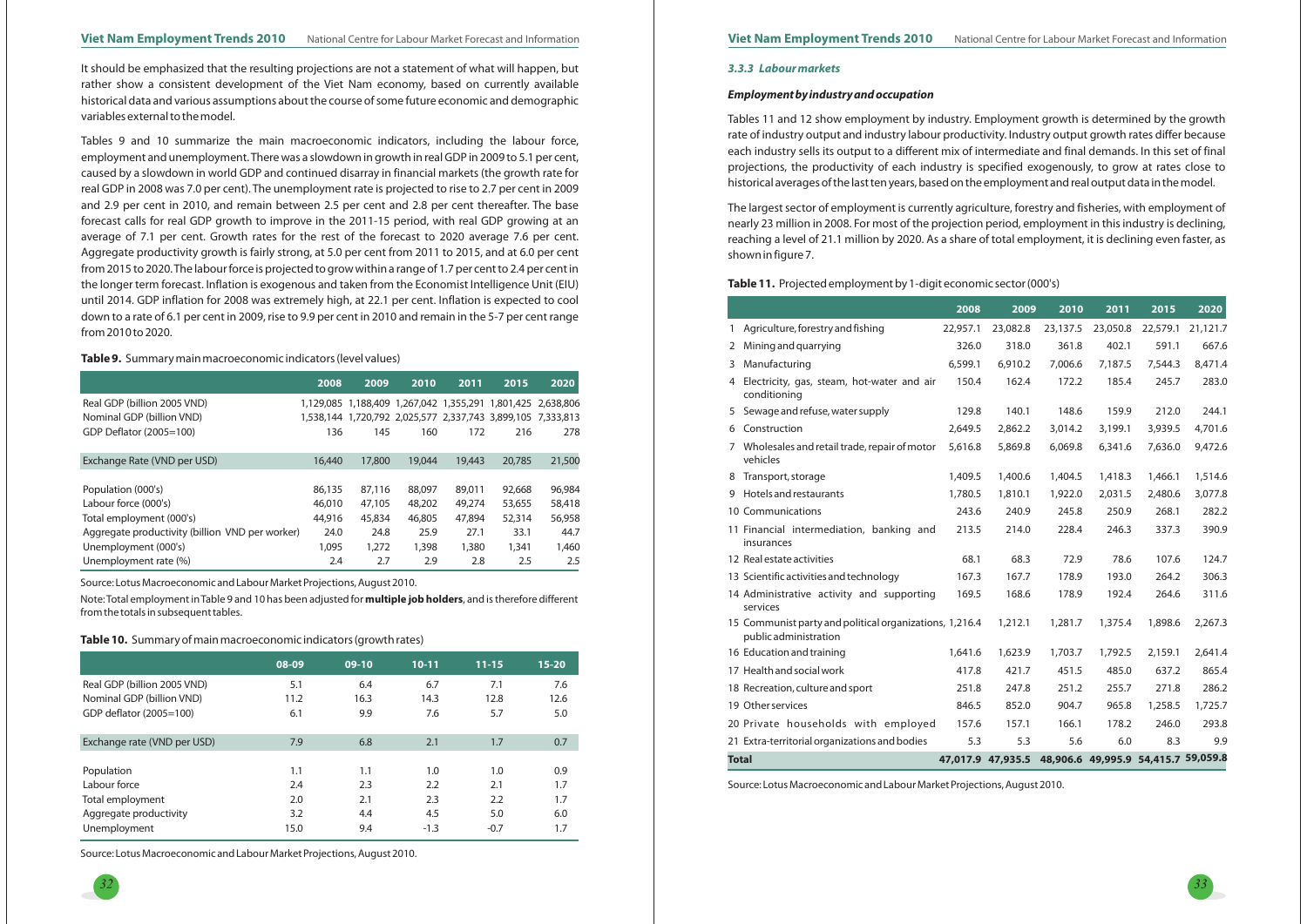#### **Figure 7.** Share of agriculture in total employment (%)



Source: Lotus Macroeconomic and Labour Market Projections, August 2010.

**Table 12.** Projected employment by 1-digit economic sector (growth rates)

exports.The projection is for both export and import growth to slow during the period 2000-07.This is due partly to <sup>a</sup> slowing in global trade due to the global economic crisis, but also to increases in import requirements. Increases in domestic investment stimulate <sup>a</sup> strong demand for imports, as does strong growth in household and government final consumption.The slower net export growth results in <sup>a</sup> slower projected growth in manufacturing output. This factor, along with fairly strong projected productivity growth, results in an anaemic employment forecast for manufacturing. The implication for the share of manufacturing of total employment is that the share remains about <sup>14</sup> per cent through the projection. However, it should be noted that this projection is extremely sensitive to the growth of net exports, particularly the exports component, during the period 2014-20. The projection for export growth is 8.8 per cent per year during the period 2015-20, with imports growing at 8.2 per cent per year.

The third largest sector of employment is wholesale and retail trade, and repair, with employment of 5.6 million in 2008. Productivity increases in this sector have not been projected to be as rapid as in agriculture, and output in this industry is growing, as it is needed to facilitate consumption, international trade and investment. Employment is projected to rise from about 5.6 million in 2008 to 9.5 million in 2020.The share of this industry's employment in the total is projected to rise.

Tables 13 and <sup>14</sup> contain the occupational employment forecast. The projection shows total employment by occupation in each industry and summarizes the 53 occupational categories in *Lotus.* Total employment shown at the bottom of the table is the same total as in the employment by industry table (table 11). In addition, <sup>a</sup> table can be made of the full matrix of industry by occupation employment, at the level of 21 industries and 53 occupations.

|              |                                                                           | 2008-09 | 2009-10 | 2010-11 | 2011-15 | 2015-20 |
|--------------|---------------------------------------------------------------------------|---------|---------|---------|---------|---------|
| 1            | Agriculture, forestry and fishing                                         | 0.5     | 0.2     | $-0.4$  | $-0.5$  | $-1.3$  |
| 2            | Mining and quarrying                                                      | $-2.5$  | 12.9    | 10.6    | 9.6     | 2.4     |
| 3            | Manufacturing                                                             | 4.6     | 1.4     | 2.5     | 1.2     | 2.3     |
| 4            | Electricity, gas, steam, hot-water and air conditioning                   | 7.6     | 5.9     | 7.4     | 7.0     | 2.8     |
| 5            | Sewage and refuse, water supply                                           | 7.6     | 5.9     | 7.4     | 7.0     | 2.8     |
| 6            | Construction                                                              | 7.7     | 5.2     | 6.0     | 5.2     | 3.5     |
| 7            | Wholesales and retail trade, repair of motor vehicles                     | 4.4     | 3.4     | 4.4     | 4.6     | 4.3     |
| 8            | Transport, storage                                                        | $-0.6$  | 0.3     | 1.0     | 0.8     | 0.6     |
| 9            | Hotels and restaurants                                                    | 1.6     | 6.0     | 5.5     | 5.0     | 4.3     |
|              | 10 Communications                                                         | $-1.1$  | 2.0     | 2.0     | 1.7     | 1.0     |
|              | 11 Financial intermediation, banking and insurances                       | 0.2     | 6.5     | 7.6     | 7.9     | 3.0     |
|              | 12 Real estate activities                                                 | 0.2     | 6.5     | 7.6     | 7.9     | 3.0     |
|              | 13 Scientific activities and technology                                   | 0.2     | 6.5     | 7.6     | 7.9     | 3.0     |
|              | 14 Administrative activity and supporting services                        | $-0.6$  | 6.0     | 7.3     | 8.0     | 3.3     |
|              | 15 Communist party and political organizations, public<br>administration. | $-0.4$  | 5.6     | 7.1     | 8.1     | 3.5     |
|              | 16 Education and training                                                 | $-1.1$  | 4.8     | 5.1     | 4.7     | 4.0     |
|              | 17 Health and social work                                                 | 0.9     | 6.8     | 7.2     | 6.8     | 6.1     |
|              | 18 Recreation, culture and sport                                          | $-1.6$  | 1.4     | 1.7     | 1.5     | 1.0     |
|              | 19 Other services                                                         | 0.6     | 6.0     | 6.5     | 6.6     | 6.3     |
|              | 20 Private households with employed persons                               | $-0.4$  | 5.6     | 7:1     | 8:1     | 3.5     |
|              | 21 Extra-territorial organizations and bodies                             | $-0.4$  | 5.6     |         |         | 3.5     |
| <b>Total</b> |                                                                           | 1.9     | 2.0     | 2.2     | 2.1     | 1.6     |

Source: Lotus Macroeconomic and Labour Market Projections, August 2010.

This continues <sup>a</sup> sectoral decline that has been ongoing since employment statistics in Viet Nam were first collected. Although agricultural output is still rising in the projection, we have assumed an increase in labour productivity growth, which may be achieved by increasing use of mechanized farm equipment, consolidation of smaller farms, adoption of more efficient farming methods, etc. The decline in agricultural employment can be seen as an enabler for the growth of other industries, such as manufacturing, trade, transportation and services sectors.

Manufacturing, which is the second largest sector in terms of employment (6.6 million in 2008) is not projected to grow as fast as in the recent past. This sector is very much influenced by the growth of net

#### **Table 13.** Projected employment by occupation (000's)

|               |                                                               | 2008     | 2009                                                  | 2010     | 2011     | 2015     | 2020     |
|---------------|---------------------------------------------------------------|----------|-------------------------------------------------------|----------|----------|----------|----------|
|               | Leaders                                                       | 458.3    | 463.2                                                 | 484.9    | 512.7    | 649.1    | 769.2    |
| $\mathcal{P}$ | Professionals                                                 | 2,159.4  | 2,175.0                                               | 2,278.1  | 2,403.0  | 2,967.8  | 3,561.2  |
| 3             | Technicians and associate professionals                       | 1,766.9  | 1,788.3                                               | 1,871.9  | 1,974.1  | 2,433.0  | 2,941.7  |
| 4             | Clerical support workers                                      | 778.1    | 789.2                                                 | 822.1    | 865.7    | 1.076.3  | 1,261.8  |
| 5             | Personal care workers, protective<br>workers, skilled sellers | 7,222.7  | 7,453.9                                               | 7,771.7  | 8,155.9  | 9,912.2  | 12,302.1 |
| 6             | Skilled agricultural, forestry and fishery<br>workers         | 7,128.7  | 7.169.1                                               | 7.187.8  | 7.163.5  | 7.027.8  | 6,589.3  |
|               | Skilled handicraft and related trades<br>workers              | 5,633.0  | 5,933.0                                               | 6,108.4  | 6,353.0  | 7,179.4  | 8,356.1  |
| 8             | Plant and machine operators, and<br>assemblers                | 3,093.0  | 3,173.9                                               | 3,230.8  | 3,317.7  | 3,592.6  | 3,959.6  |
| 9             | Elementary occupations                                        | 18.777.8 | 18,989.9                                              | 19,150.8 | 19,250.3 | 19,577.6 | 19,318.9 |
|               | <b>Total</b>                                                  |          | 47,017.9 47,935.5 48,906.6 49,995.9 54,415.7 59,059.8 |          |          |          |          |

Source: Lotus Macroeconomic and Labour Market Projections, August 2010.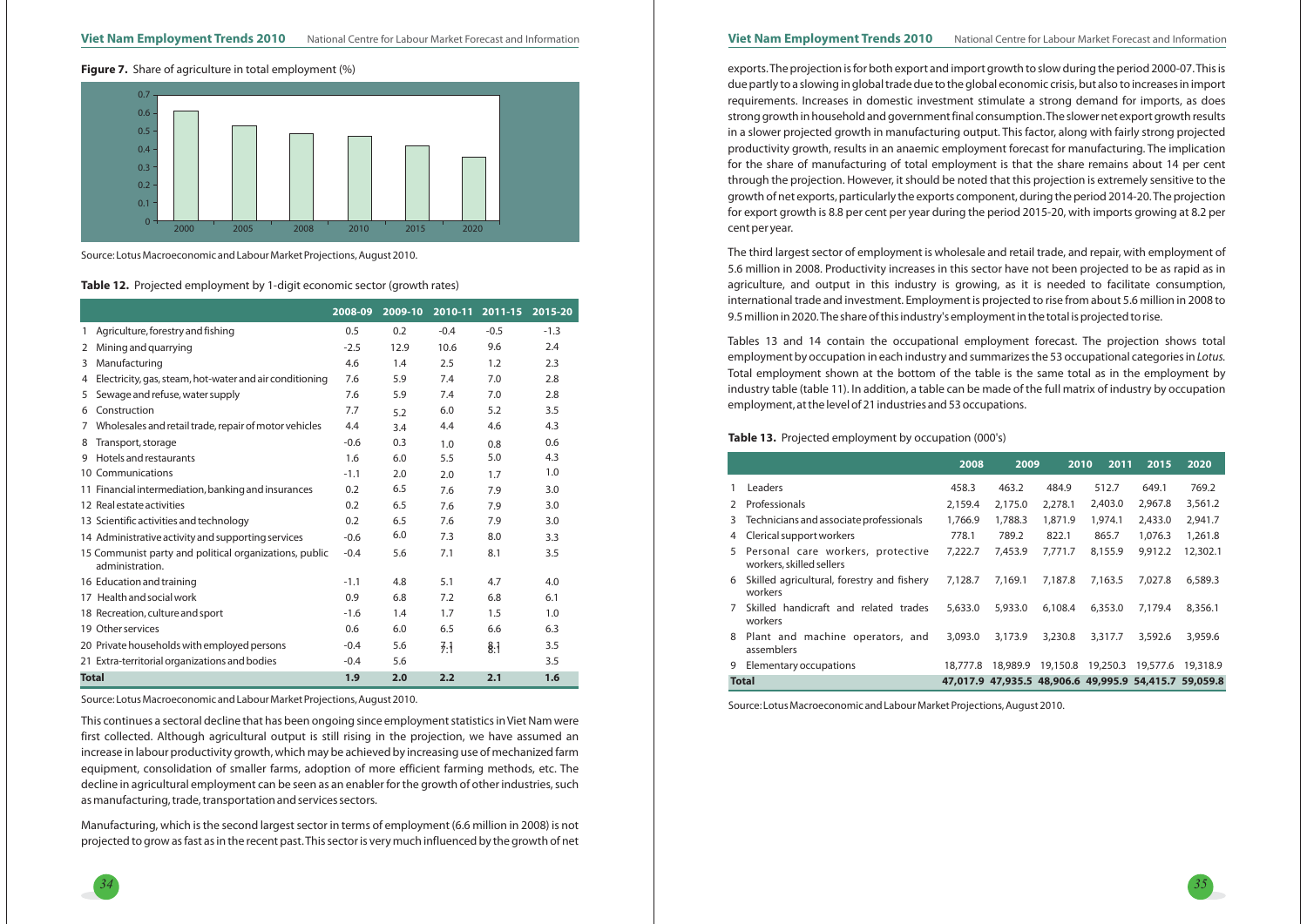

#### *Model extensions: Projecting the achievement of decent work*

*Lotus* allows for <sup>a</sup> consistent projection of the volume of employment and unemployment, which is In combination with historical information on other indicators, the *Lotus* model can also be extended important to assess to which extent decent work objectives are being achieved now and in the future. to provide additional insights in the achievement of decent work objectives. For example, based on historical earnings by occupation, the occupational projection can be used to analyse the incidence of low pay rates. Similarly, if other characteristics of jobs can be related to industry or occupation, such information can be used to inform the projected achievement of decent work.

A disadvantage of the current set of occupational projections is that they are based on one historical occupation by industry matrix, and the occupational projection therefore only reflects changes in the distribution of occupational employment due to the changes in employment by industry. In other words, changes in distribution of occupational employment due to, for example, changes in technology within industries, are not captured. At the same time, such changes are likely to occur in, for example, agriculture, in which productivity changes that drive the projections are likely to be accompanied by changes in employment by occupation towards higher-skilled occupations, independent from the size of the agricultural sector.

The *Lotus* model can also be extended to project vulnerable employment as defined in terms of the classification by status in employment. One way to do this consistently with the current set of projections is to produce <sup>a</sup> cross-tabulation matrix of occupation and status in employment (i.e. the relative shares of status in employment categories for each occupation or group of occupations), and to multiply this matrix with the occupational projection. This method would result in <sup>a</sup> time path of vulnerable employment which is consistent with the current projection, including the breakdown by industry. It would, however, suffer from the same shortcoming as the occupational projection, that is, the shifts within industries towards non-vulnerable employment are not adequately captured.

vulnerable employment and GDP per capita. The latter variable is readily available in the *Lotus* model, An alternative method to project vulnerable employment is based on the relationship between and this relationship is generally strong. As illustrated in table 15 (Specification (1)), if <sup>a</sup> simple regression of vulnerable employment on per capita GDP in Viet Nam is used to project vulnerable employment, the share of vulnerable employment in total employment is projected to decrease from 79 per cent in 2000 to 63 per cent in 2020. The table also shows the results of an alternative specification (Specification (2)), using <sup>a</sup> group of countries in South-East Asia and the Pacific, and

Regression with country fixed effects on GDP per capita (PI Nam, Cambodia, Indonesia, the Philippines andThailand

The development of *Lotus* was initiated in part to serve as a platform for capacity building in economic and labour market analysis. Some of the characteristics of the *Lotus* model make it an appropriate tool for this purpose:

including country fixed effects. This specification would raise the explanatory power of the historical regression (due to more observations), but results in <sup>a</sup> fairly similar projected time path of vulnerable employment. A drawback of both specifications in table 15 is that the relationship between vulnerable employment and employment by industry is ignored, and it is not possible to produce <sup>a</sup> projected breakdown of vulnerable employment by industry. This could be resolved by regressing vulnerable employment in each sector or group of sectors (e.g. agriculture, industry and services).

Because of these characteristics, the *Lotus* model is a useful extension of the LMIA system which informs the achievement of decent work objectives in Viet Nam. The model facilitates the analysis of historical data, and can be used to analyse the projected achievement of decent work objectives in the future. Such projections would gain from further improvements of the LMIA system in Viet Nam, particularly in terms of data availability and quality as well as in terms of improved analytical capacity.

**Table 14.** Projected employment by occupation (growth rates)

Source: Lotus Macroeconomic and Labour Market Projections, August 2010.

|   |                                                               | 08-09 | $09-10$ | $10 - 11$ | $11 - 15$ | $15 - 20$ |
|---|---------------------------------------------------------------|-------|---------|-----------|-----------|-----------|
|   | <b>Leaders</b>                                                | 1.1   | 4.6     | 5.6       | 5.9       | 3.4       |
|   | Professionals                                                 | 0.7   | 4.6     | 5.3       | 5.3       | 3.6       |
| 3 | Technicians and associate professionals                       | 1.2   | 4.6     | 5.3       | 5.2       | 3.8       |
| 4 | Clerical support workers                                      | 1.4   | 4.1     | 5.2       | 5.4       | 3.2       |
| 5 | Personal care workers, protective workers, skilled<br>sellers | 3.2   | 4.2     | 4.8       | 4.9       | 4.3       |
| 6 | Skilled agricultural, forestry and fishery workers            | 0.6   | 0.3     | $-0.3$    | $-0.5$    | $-1.3$    |
|   | Skilled handicraft and related trades workers                 | 5.2   | 2.9     | 3.9       | 3.1       | 3.0       |
| 8 | Plant and machine operators, and assemblers                   | 2.6   | 1.8     | 2.7       | 2.0       | 1.9       |
| 9 | Elementary occupations                                        | 1.1   | 0.8     | 0.5       | 0.4       | $-0.3$    |
|   | <b>Total</b>                                                  | 1.9   | 2.0     | 2.2       | 2.1       | 1.6       |

**Table 15.** Vulnerable employment shares, historical and projected (%)

Specification (1):

Country-specific regression on GDP per capita (PPP)

Specification (2):

|             | 2000 | 2010 | 2015 | 2020 |
|-------------|------|------|------|------|
|             | 78.6 | 70.7 | 66.0 | 62.9 |
| PP) in Viet | 78.6 | 69.3 | 63.8 | 60.1 |

Note: Both models use historical data on GDP per capita and vulnerable employment to project the vulnerable employment rate based on the Lotus GDP per capita projection; the R-squared for the historical data is 0.81 for Specification (1) and 0.98 for Specification (2).

# **3.4 Concluding remarks on the LMIA system in Viet Nam**

Labour market stakeholders, including jobseekers, workers, employers and employment policymakers benefit from LMIA systems. This chapter detailed the main components of LMIA systems and reviewed the progress with developing the LMIA system in Viet Nam. It was shown that considerable progress was made in terms of compilation of data and information, the use of standard classifications, establishment of databases, and development of analytical capacity and tools. Nevertheless, the system mostly functions at level <sup>1</sup> (monitoring and tracking of <sup>a</sup> core set of indicators) and progress is hampered by availability of adequately trained staff.

The results are created in <sup>a</sup> consistent framework between the national accounts aggregates and the input-output tables. The projection of GDP and its aggregate components can be formed from the "bottom up", by adding up the detailed industry results.

labour productivity growth. The unemployment rate is the result of the labour force projection,

- 1. Employment by industry is directly related to output by industry and the projected rate of and the total of employment by industry.
- at the evolution of the employment matrix over time.

2. Employment by occupation is linked to employment by industry through the occupational employment matrix. The time path employment by occupation can be understood by looking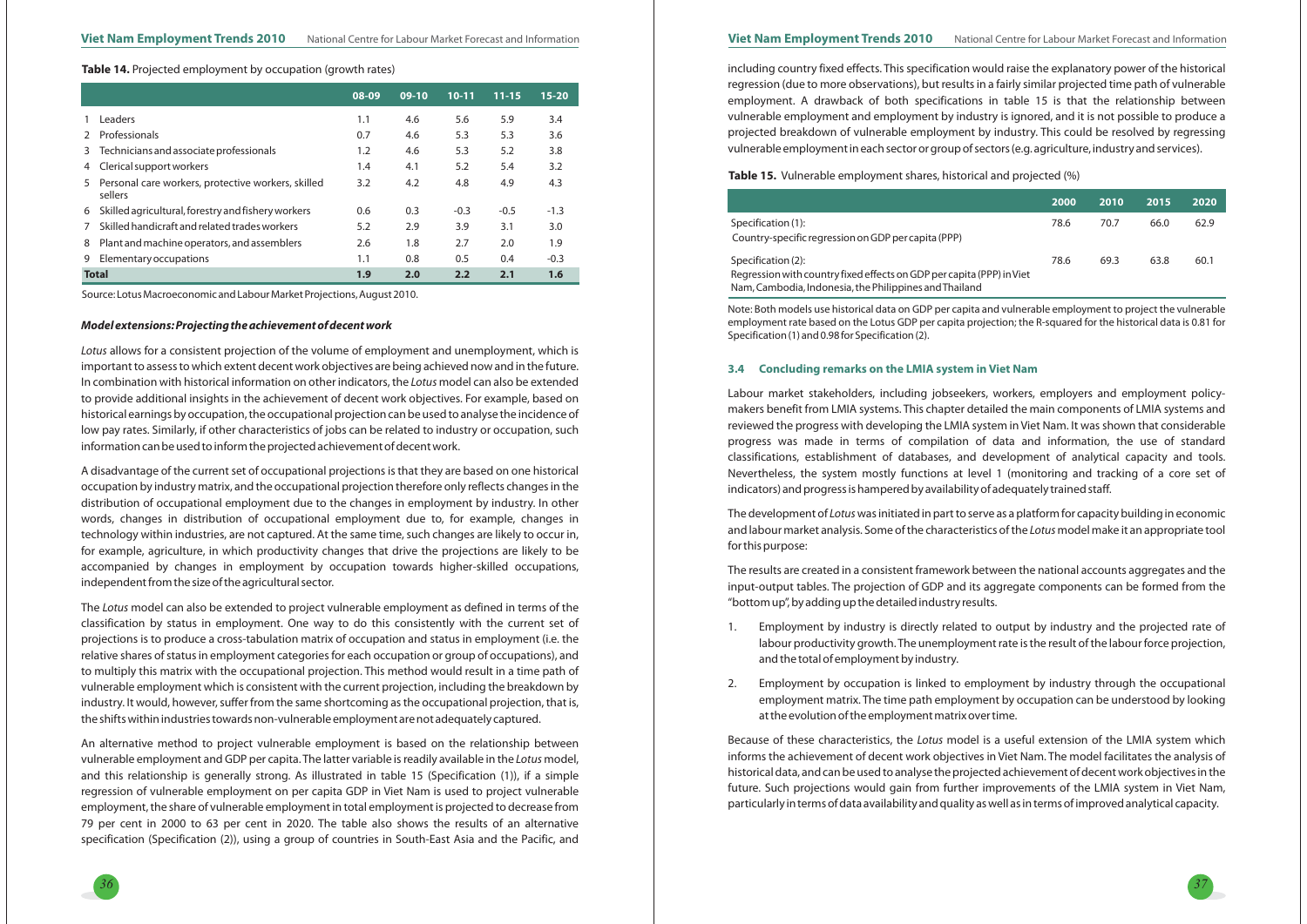

There is no doubt that more investment is needed to attain <sup>a</sup> robust and comprehensive labour market information and analysis system for Viet Nam. Such <sup>a</sup> system can guide the policy processes needed to help achieve full and productive employment and decent work for all. Thus, it is critical to stabilize and sustain economic growth in the country.

Generally, decent work can be promoted using <sup>a</sup> range of policies, programmes and activities. Examples are public works programmes, legislation and regulations concerning labour utilization and working conditions, education policies and skills development programmes, social security legislation and support for social dialogue between workers, employers and the Government. Furthermore, macroeconomic policies including fiscal, monetary and trade policies have important effects on labour markets and can be made instrumental in achieving decent work objectives.

The LMIA in this report underpins the various challengesViet Nam faces in creating full and productive employment and decent work. Thus, this second issue of the Viet Nam Employment Trends report identifies several issues that cannot be ignored by policy-makers and politicians:

inViet Nam.YoungVietnamese men and women comprise nearly 56 per cent of all unemployed, with an unemployment rate of 6.2 per cent and underemployment rate of 6.8 per cent in 2009, and therefore have much greater difficulties in the labour market than adults do. In order to capitalize on the demographic dividend, appropriate cross-cutting policies should be developed that support youth, for example, enhancing the role of employment services in job matching, education and training, as well as in business promotion and related services, as the

Nam is experiencing enormous decent work deficits. The large share of women who work in

- 1. The creation of sufficient decent work opportunities, especially for youth, is an important issue current labour market appears to fall short in creating non-vulnerable employment.
- 2. With six out of ten workers in non-wage and salaried jobs, there is compelling evidence thatViet vulnerable jobs (69.1 per cent in 2009) is especially worrying.
- 3. Since Viet Nam's informal economy continues to grow, public policies cannot ignore this Nam's informal economy.
- 4. While competitiveness is crucial for growth and development, especially in <sup>a</sup> globalizing world, employment for all inViet Nam.
- 5. The increase of unpaid family workers in household businesses of agricultural and services construction sectors and public investment in infrastructure development.
- 6. It cannot be denied that Viet Nam faces persistent gender disparities. The gender issue as <sup>a</sup>

widespread phenomenon that is likely to exclude workers in the informal economy from legal protection and preclude them from enjoying the same basic rights and benefits that are enjoyed in the formal economy. Furthermore, informal employment often implies working in hazardous conditions. Integrated policies have to address especially the heterogeneity of Viet

productivity improvements should not be pursued through low-cost labour. For <sup>a</sup> qualified and spirited labour force in the years to come, equal investment in education and technical vocational training for women and men is needed in order to achieve full and productive

sectors points at the need for relevant policies to create employment in industry and

cross-cutting policy theme needs to be strengthened in order to improve the situation for

# 4. Concluding observations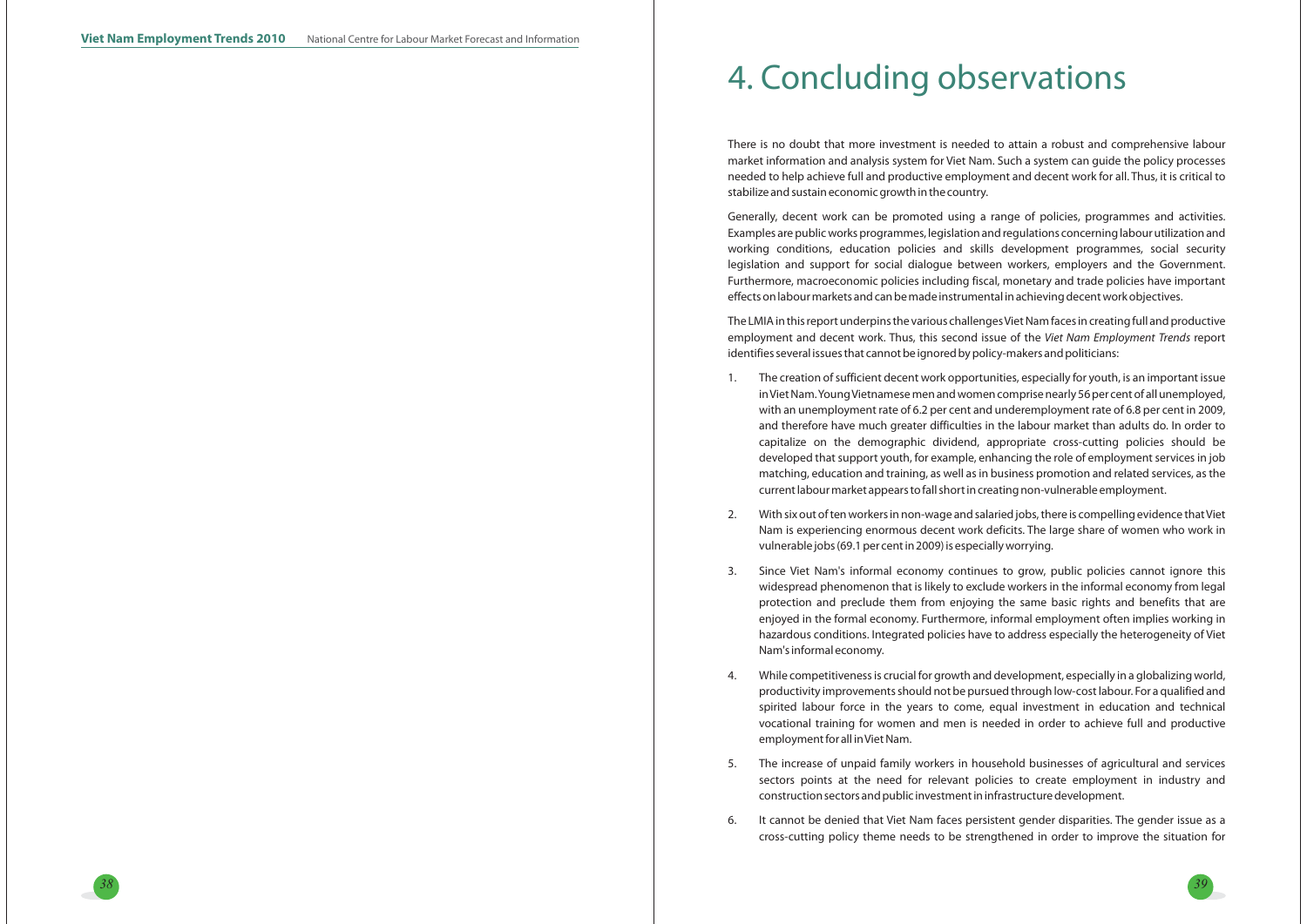General Statistics Office (GSO), Government of Viet Nam. 2010. *Result of the survey on household living standards* 2008, pp. 13-15 (Hanoi).

. 2009. The 2008 Population Change, Labour Force and Family Planning Survey: Major Findings (Hanoi, June).

General Statistics Office (GSO), Government ofViet Nam, and IRD. 2009a. *Who Wants to be a Millionaire?* , Policy Brief (Hanoi, April). *survey 2008* The Informal Sector in Ho Chi Minh City in 2008. Main findings of the Household Business & Informal Sector

. 2009b. Shedding light on a huge black hole: The informal sector in Hanoi. Main findings of the Household *Business* & *Informal Sector survey 2007*, Policy Brief (Hanoi, April).

. 2009c. The Informal Sector in Vietnam: A focus on Hanoi and Ho Chi Minh City (Hanoi, October).

Central Survey Steering Committee, ILO. 2005. *Report on Situation and Trends of Vietnam's Labour Force* (Hanoi). *in Period 1996-2004*

Dinh Thi Thu Phuong. 2009. Rapid assessment on the social impacts of economic crisis in Viet Nam. Case  $s$ tudies on day laborers in 'mobile labor markets' in Ha Noi, Oxfam (Hanoi).

Kabeer N.; Tran Thi Van Anh. 2006. "Globalization, Gender and Work in the Context of Economic Transition:The Case ofVietnam", UNDPVietnam Policy Dialogue Paper No. 2006/2 (Hanoi).

lnternational Labour Organization (ILO). 2010. *Global Employment Trends, 2010* (Geneva).

. 2010. *Recovery and growth with decent work*, Report of the Director-General (Geneva).

. 2010. (Hanoi). *Labour Force Survey 2009*

. 2010. (Hanoi). *Statistical Yearbook 2009*

. 2008. (Hanoi). *Labour Force Survey 2007*

. 2008. (Hanoi). *Statistical Yearbook 2007*

. 2009. Global Job Crisis Observatory: Analytical and statistical information on the impact and policy (Geneva). *responses to the jobs crisis*

General Statistics Office (GSO), Government of Viet Nam, and United Nations Population Fund (UNFPA). 2009. The 2009 Vietnam Population and Housing Census. Implementation and Preliminary (Hanoi, August). *Result*

Hussmanns R. 2004. Measuring the informal economy: From employment in the informal sector to *informal employment*, Working Paper No. 53 (ILO, Geneva).

. 2010. Trends Econometric Models: A Review of the Methodology (Geneva); see: . http://www.ilo.org/trends

women in the labour market with regard to labour market access and quality of jobs. In this regard, better labour market information and analysis, regarding skill demand, job opportunities and provision of training for jobs available in various sectors, is needed to accelerate labour productivity growth.

Over the longer term, it is important to develop comprehensive and integrated policies and institutional frameworks that will enable Viet Nam to better respond to future economic and labour market challenges. This involves the establishment of labour market institutions that can provide and disperse labour market information and analysis to the various target groups. These institutions should also provide the opportunity for various labour market stakeholders to influence the LMIA agenda under the umbrella of <sup>a</sup> LMIA system forViet Nam.

*40*



# References

Cling, J.-P.; Marouani, M.A.; Razafindrakoto, M.; Robilliard, A.-S.; Roubaud, F. 2009. "The Distributive lmpact of Viet Nam's Accession to the WTO", in *International Economics* , No. 118, pp. 45-73.

Cling, J.-P.; Razafindrakoto, M.; Roubaud, F. 2010. *The Informal Economy in Vietnam* (Hanoi).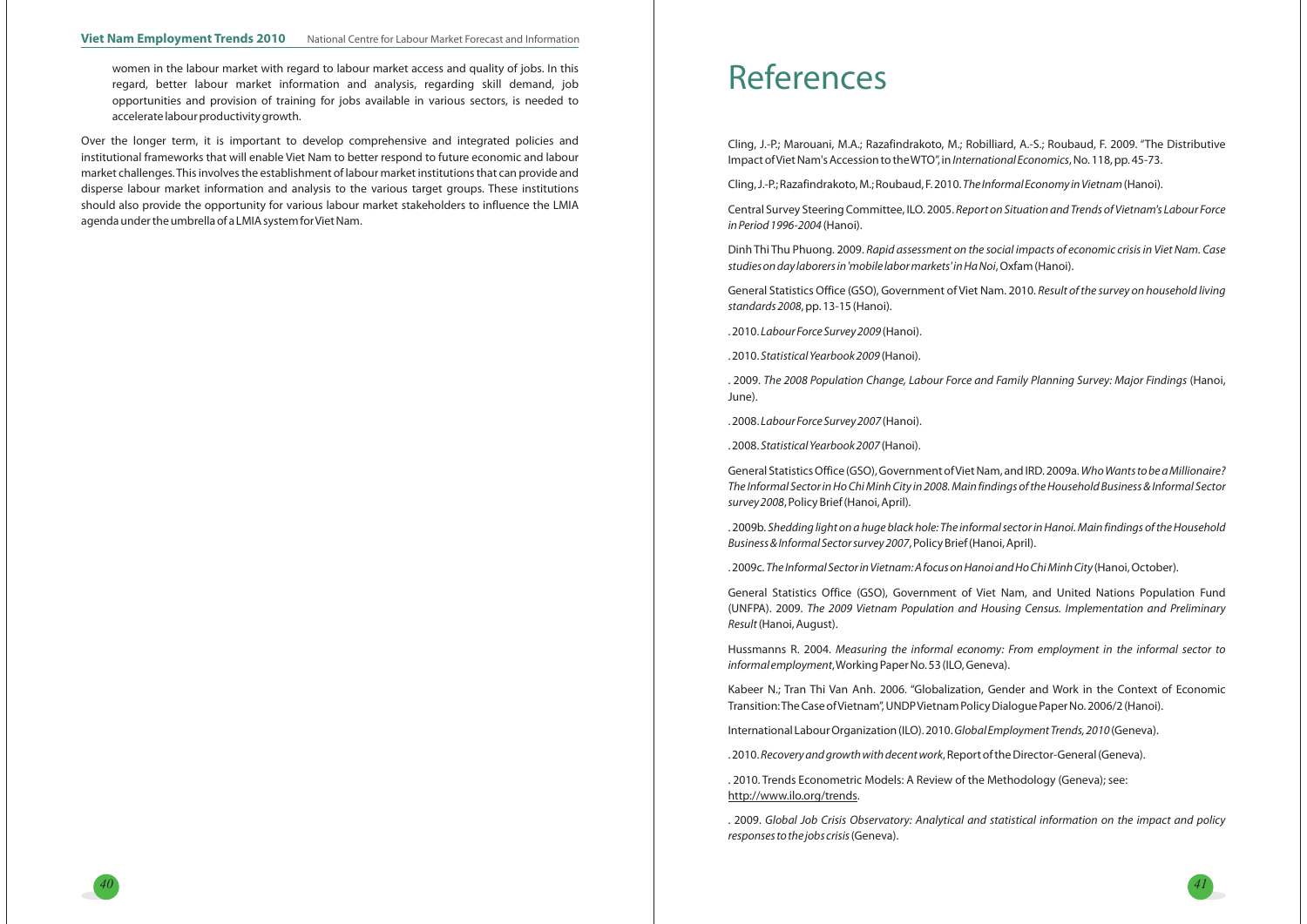

Sparreboom T.; Powell, M. 2009. , *Labour market information and analysis for skills development* EmploymentWorking Paper No. 27 (ILO, Geneva).

United Nations Population Fund (UNFPA). 2009. *Population and Development in Viet Nam: Towards <sup>a</sup>* (Hanoi). *new strategy, 2011-2020*

. 2009. Protecting people, promoting jobs: A survey of country employment and social protection policy  $r$ esponses to the global economic crisis, Report to the G20 Leaders' Summit, Pittsburgh, 24-25 September 2009 (Geneva).

> World Bank. 2009. (Hanoi, June). *Taking Stock: An Update on Vietnam's Recent Economic Developments* . 2007. (Hanoi, December). *Viet Nam Development Report 2008: Social Protection*

 $\,$  Meade D.S. 2010. *Final Macroeconomic and Labour Market Projections using Lotus (University of* Maryland, August).

Ministry of Labour, Invalids and Social Affairs (MOLISA), Government ofViet Nam, International Labour Organization and European Commission. 2009. Viet Nam Employment Trends (Hanoi, August).

Ngoc Q. Pham. 2009. Impact of the Global Financial and Economic Crisis on Viet Nam, A rapid assessment, ILO Conference paper (Hanoi).

Institute of Policy and Strategy for Agriculture and Rural Development (IPSARD). 2009. *Impact of* economic slowdown on labourers, employment and life of rural people, Reference Report No.1 (Hanoi, May).

Le Dang Doanh. 2009. Analysis of the Impacts of the Global Financial Crisis on Social and Economic *Indicators in Vietnam,* Report for UNDP (Hanoi).

Riedel J. 2009. *The Global Economic Crisis and Its Long-run Implications for Vietnam,* UNDP (Hanoi, September).

Rizwana S. 2009. Human Capital vs. Physical Capital: A Cross-Country Analysis of Human Development S*trategies*, Pakistan Institute of Development Economics (Islamabad).

Ministry of Culture, Sport and Tourism, UNICEF and Viet Nam Institute of Sociology.

2009. Report on the Impact of the Economic Downturn on International Labour Migrants and Their (Hanoi, June). *Families. Key Findings of <sup>a</sup> Quick Assessment*

. 2009. (Geneva). *The financial and economic crisis: A Decent Work response*

. 2008. (Geneva). *Global Employment Trends for Women, 2008*

. 1990. *Surveys of economically active population, employment, unemployment and underemployment:* (Geneva). *An ILO manual on concepts and methods*

Nguyen Ngoc Anh. 2009. *Rapid assessment on the social impacts of economic crisis in Viet Nam: Case* , Oxfam (Hanoi). *studies on formal sector: Enterprises and workers in industrial parks*

Razafindrakoto M.; Roubaud F.; Lê Van Duy. 2008."The Informal Sector in Viet Nam: what do we know and how to go further? A statistical and economic perspective", in Statistical Scientific Information, Special Issue, pp. 13-32.

Roubaud F.; Dang Kim Chung; Phan Ngoc Tram. 2008. *The Labour Force Surveys (LFS) in Viet Nam:* Assessment of the past experience and proposals for a new survey design, Report prepared for the UNDP-GSO project (Hanoi, December).

. 2009. (Geneva); see: *Key Indicators of the Labour Market, 6th edition* http://www.ilo.org/trends

Nguyen Viet Cuong; Pham Thái Hung; Phùng Duc Tùng. 2009. *Evaluating the Impacts of the Current* , UNDP (Hanoi). *Economic Slowdown on (Un)employment in Vietnam*

Razafindrakoto M.; Roubaud F. 2007."Towards <sup>a</sup> Better Monitoring of the Labor Market", inWorld Bank, (Hanoi). *Viet Nam Development Report 2008: Social Protection*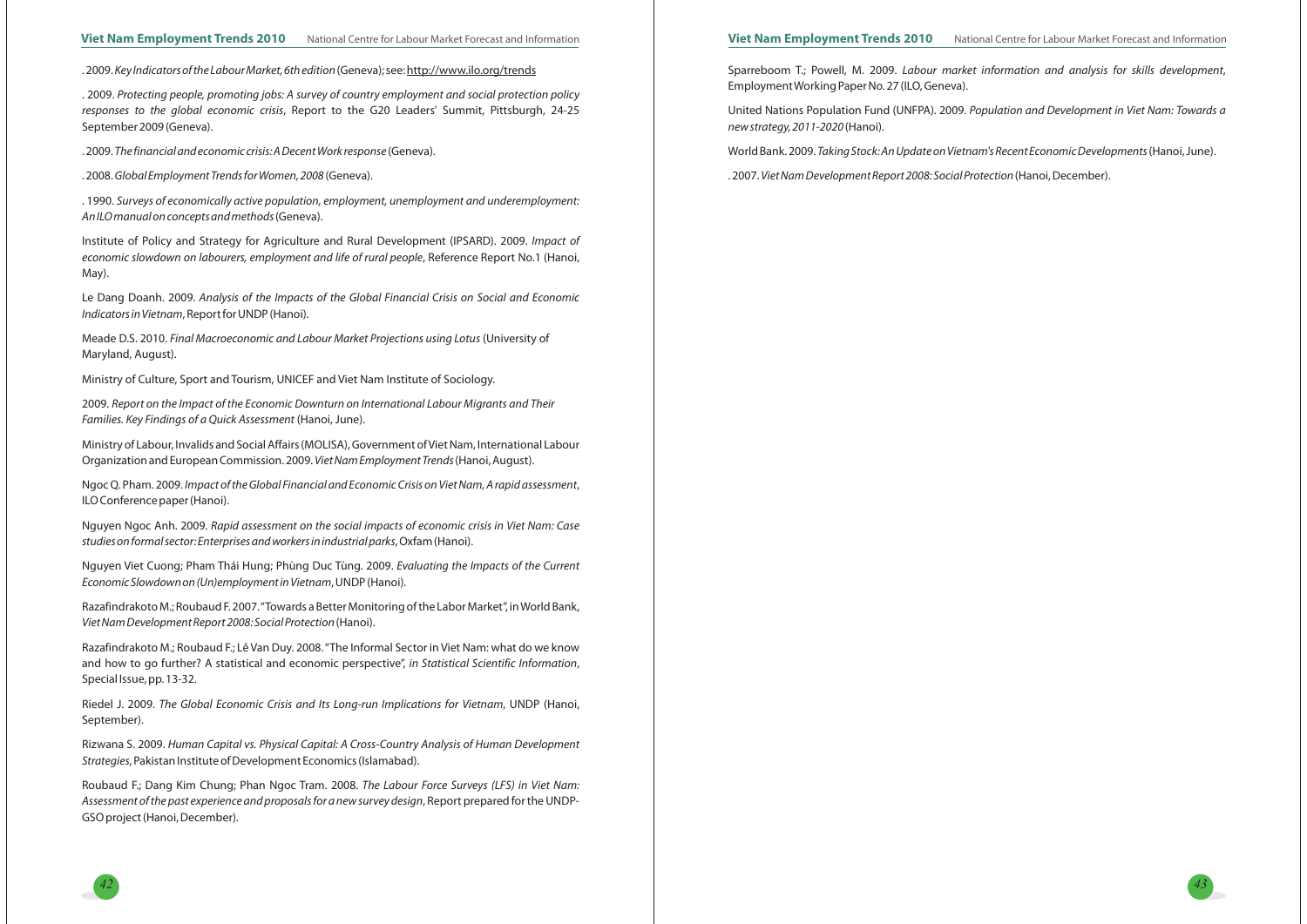

22In VET 2009, the rate of wage and salaried workers in 2007 was 22.6% due to different source of data used

# Annex I. Statistical tables

# **Annex table 1 Viet Nam's population, 2007 to 2009, in millions**

|                               | 2007 | 2009 |
|-------------------------------|------|------|
| <b>Population</b>             |      |      |
| <b>Both sexes</b>             | 84.2 | 86.2 |
| Male                          | 41.9 | 42.7 |
| Female                        | 42.3 | 43.5 |
| <b>Population (15+)</b>       |      |      |
| <b>Both sexes</b>             | 63.0 | 64.4 |
| Male                          | 30.1 | 31.3 |
| Female                        | 33.0 | 33.1 |
| <b>Urban population (15+)</b> |      |      |
| <b>Both sexes</b>             | 17.9 | 19.7 |
| Male                          | 8.4  | 9.4  |
| Female                        | 9.6  | 10.3 |
| <b>Rural population (15+)</b> |      |      |
| Both sexes                    | 45.1 | 44.7 |
| Male                          | 21.7 | 2.4  |
| Female                        | 23.4 | 2.3  |

Source: GSO Labour Force Surveys 2007 and 2009, author's calculations based on adjusted sample weights for 2007. Note: Numbers may not sum precisely to totals due to rounding.

## Annex table 2 Labour force participation rate by age groups and sex, 2007 and 2009 (%)

|           |      | 2007   |            |      | 2009   |            |
|-----------|------|--------|------------|------|--------|------------|
|           | Male | Female | Both sexes | Male | Female | Both sexes |
| $15 - 19$ | 38.0 | 36.2   | 37.1       | 43.9 | 43.6   | 43.8       |
| $20 - 24$ | 81.7 | 77.6   | 79.7       | 84.0 | 75.1   | 79.5       |
| $25 - 29$ | 96.2 | 88.8   | 92.5       | 96.3 | 86.9   | 91.6       |
| $30 - 34$ | 97.9 | 90.4   | 94.0       | 97.5 | 90.7   | 94.1       |
| 35-39     | 97.8 | 91.0   | 94.3       | 97.6 | 91.4   | 94.5       |
| 40-44     | 97.3 | 90.6   | 93.9       | 96.5 | 90.4   | 93.4       |
| 45-49     | 95.4 | 88.0   | 91.5       | 94.6 | 88.9   | 91.7       |
| 50-54     | 89.9 | 80.2   | 84.8       | 89.3 | 83.0   | 86.2       |
| 55-59     | 80.4 | 67.0   | 73.2       | 83.1 | 70.1   | 76.1       |
| 60-64     | 61.4 | 52.7   | 56.6       | 64.8 | 56.7   | 60.5       |
| $65+$     | 29.8 | 20.5   | 24.3       | 34.2 | 22.5   | 27.1       |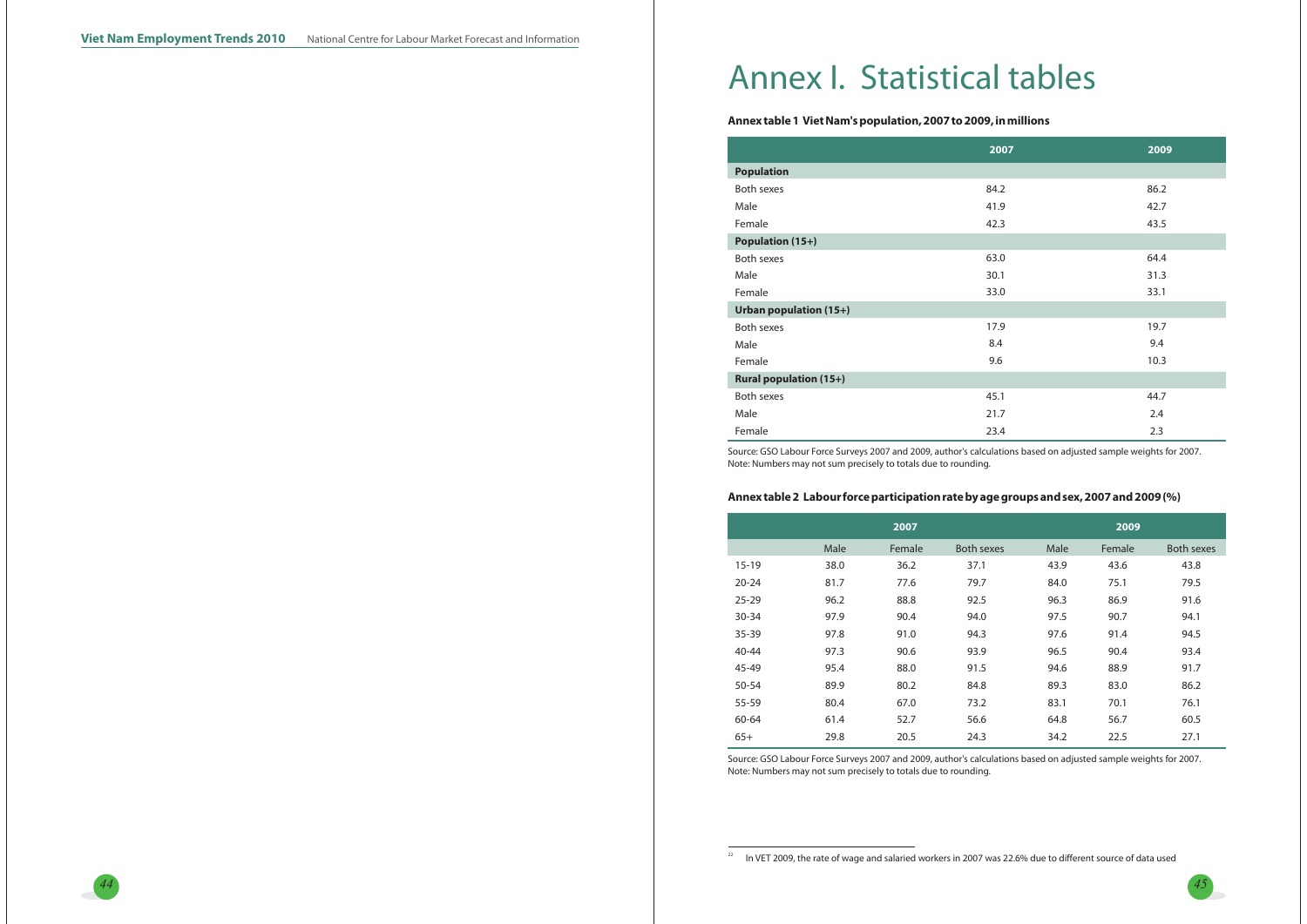

Annex table 3 Labour force status of the civilian population by sex and age group, 2007 and **2009**

|                                        | 2007    | 2009    | 2007      | 2009    |
|----------------------------------------|---------|---------|-----------|---------|
|                                        | (000's) | (000's) | (000's)   | (000's) |
| <b>Both sexes civilian population</b>  |         |         |           |         |
| Both sexes                             | 84,221  | 86,164  |           |         |
| Male                                   | 41,448  | 42,667  |           |         |
| Female                                 | 42,773  | 43,497  |           |         |
|                                        | $15+$   |         | $15 - 24$ |         |
|                                        | (000's) |         | (000's)   |         |
| <b>Working-age population</b>          |         |         |           |         |
| Both sexes                             | 63,123  | 64,421  | 15,247    | 15,181  |
| Male                                   | 30,385  | 31,278  | 7,806     | 7,680   |
| Female                                 | 32,738  | 33,143  | 7,441     | 7,501   |
| <b>Labour force</b>                    |         |         |           |         |
| <b>Both sexes</b>                      | 46,900  | 49,302  | 8,508     | 9,186   |
| Male                                   | 23,819  | 25,335  | 4,436     | 4,798   |
| Female                                 | 23,081  | 23,967  | 4,072     | 4,388   |
| <b>Employment</b>                      |         |         |           |         |
| Both sexes                             | 45,978  | 48,015  | 7,994     | 8,620   |
| Male                                   | 23,331  | 24,694  | 4,160     | 4,499   |
| Female                                 | 22,647  | 23,321  | 3,834     | 4,121   |
| <b>Unemployment</b>                    |         |         |           |         |
| <b>Both sexes</b>                      | 922     | 1,287   | 514       | 566     |
| Male                                   | 488     | 641     | 276       | 300     |
| Female                                 | 434     | 646     | 238       | 266     |
| <b>Inactive</b>                        |         |         |           |         |
| Both sexes                             | 16,223  | 15,119  | 6,739     | 5,995   |
| Male                                   | 6,566   | 5,943   | 3,370     | 2,881   |
| Female                                 | 9,657   | 9,176   | 3,369     | 3,114   |
|                                        | (%)     | (%)     | (%)       | (%)     |
| <b>Labour force participation rate</b> |         |         |           |         |
| <b>Both sexes</b>                      | 74.3    | 76.5    | 55.8      | 60.5    |
| Male                                   | 78.4    | 81.0    | 56.8      | 62.5    |
| Female                                 | 70.5    | 72.3    | 54.7      | 58.5    |
| <b>Employment-to-population ratio</b>  |         |         |           |         |
| Both sexes                             | 72.8    | 74.5    | 52.4      | 56.8    |
| Male                                   | 76.8    | 79.0    | 53.3      | 58.6    |
| Female                                 | 69.2    | 70.4    | 51.5      | 55.0    |
|                                        |         |         |           |         |
| Both sexes                             | 2.0     | 2.6     | 6.0       | 6.2     |
| Male                                   | 2.1     | 2.5     | 6.2       | 6.3     |
| Female                                 | 1.9     | 2.7     | 5.8       | 6.1     |

Source: GSO Labour Force Surveys 2007 and 2009, author's calculations based on adjusted sample weights for 2007. Note: Numbers may not sum precisely to totals due to rounding.

# Annex table 4 Labour force participation by sex and area, 2007 and 2009

|                      |         | 2007 |         | 2009 |
|----------------------|---------|------|---------|------|
|                      | (000's) | (%)  | (000's) | (%)  |
| National (15+)       |         |      |         |      |
| <b>Both sexes</b>    | 46,900  | 74.3 | 49,302  | 76.5 |
| Male                 | 23,819  | 78.4 | 25,335  | 81.0 |
| Female               | 23,081  | 70.5 | 23,967  | 72.3 |
| Urban $(15+)$        |         |      |         |      |
| Both sexes           | 12,321  | 66.2 | 13,712  | 69.5 |
| Male                 | 6,416   | 72.0 | 6,950   | 73.7 |
| Female               | 5,905   | 60.8 | 6,762   | 65.7 |
| <b>Rural (15+)</b>   |         |      |         |      |
| <b>Both sexes</b>    | 34,579  | 77.7 | 35,590  | 79.6 |
| Male                 | 17,403  | 81.1 | 18,385  | 77.5 |
| Female               | 17,176  | 74.6 | 17,205  | 75.3 |
| National (15-24)     |         |      |         |      |
| <b>Both sexes</b>    | 8,508   | 55.8 | 9,186   | 60.5 |
| Male                 | 4,436   | 56.8 | 4,798   | 62.5 |
| Female               | 4,072   | 54.7 | 4,388   | 58.5 |
| <b>Urban (15-24)</b> |         |      |         |      |
| <b>Both sexes</b>    | 6,822   | 42.7 | 2,092   | 47.4 |
| Male                 | 3,569   | 43.5 | 1,047   | 48.9 |
| Female               | 3,253   | 41.8 | 1,045   | 46.0 |
| <b>Rural (15-24)</b> |         |      |         |      |
| <b>Both sexes</b>    | 6,822   | 59.9 | 7,094   | 65.9 |
| Male                 | 3,569   | 61.4 | 3,751   | 67.7 |
| Female               | 3,253   | 58.2 | 3,343   | 64.0 |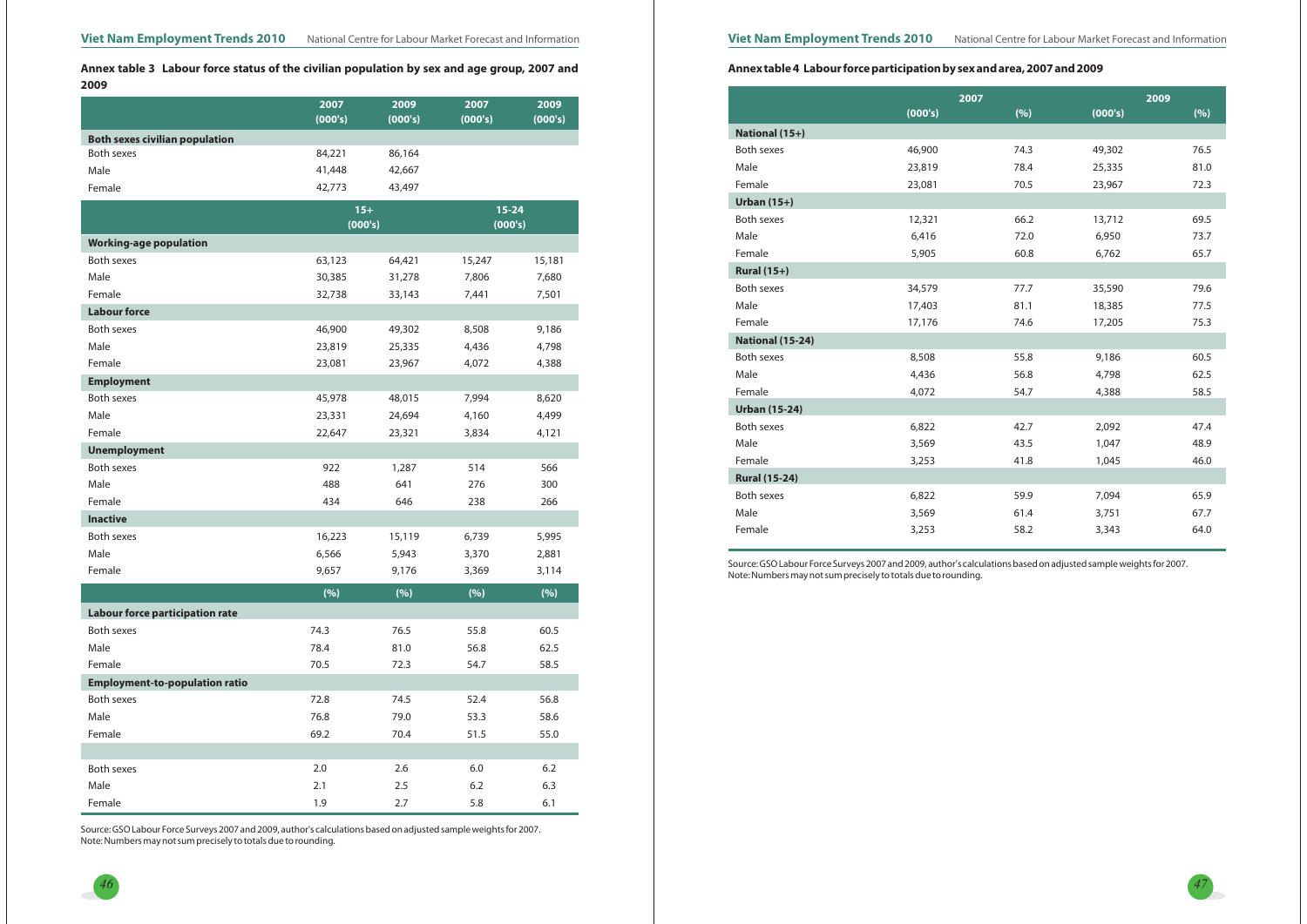

Annex table 5 Share of vulnerable employment in total employment by aggregated sector and **sex, 2007 and 2009 (%)**

# Annex table 6 Distribution of employed persons by 1-digit sector of employment in 2007 and **2009 (000's)**

| Viet Nam (15+)          | 2007 | 2009    | <b>Changes between</b><br>2007 and 2009 |
|-------------------------|------|---------|-----------------------------------------|
| <b>All sectors</b>      |      |         |                                         |
| Both sexes              | 65.8 | 61.5    | $-4.3$                                  |
| Males                   | 59.9 | 54.4    | $-5.5$                                  |
| Females                 | 72.0 | 69.1    | $-2.9$                                  |
| <b>Agriculture</b>      |      |         |                                         |
| <b>Both Sexes</b>       | 45.4 | 41.8    | $-3.6$                                  |
| Male                    | 42.3 | 38.4    | $-3.9$                                  |
| Female                  | 48.5 | 45.4    | $-3.1$                                  |
| <b>Industry</b>         |      |         |                                         |
| <b>Both Sexes</b>       | 5.7  | 4.5     | $-1.2$                                  |
| Male                    | 5.8  | 4.3     | $-1.5$                                  |
| Female                  | 5.6  | 4.8     | $-0.8$                                  |
| <b>Services</b>         |      |         |                                         |
| <b>Both Sexes</b>       | 14.8 | 15.2    | $+0.4$                                  |
| Male                    | 11.8 | 11.7    | $-0.1$                                  |
| Female                  | 17.9 | 18.8    | $+0.9$                                  |
|                         |      |         |                                         |
| <b>Viet Nam (15-24)</b> | 2007 | 2009    | <b>Changes between</b><br>2007 and 2009 |
| <b>All sectors</b>      |      |         |                                         |
| <b>Both Sexes</b>       | 58.6 | 58.3    | $-0.3$                                  |
| Male                    | 56.6 | 50.9    | $-5.7$                                  |
| Female                  | 60.8 | 56.9    | $-3.9$                                  |
| <b>Agriculture</b>      |      |         |                                         |
| <b>Both Sexes</b>       | 45.0 | 41.0    | $-4.0$                                  |
| Male                    | 44.9 | 39.9    | $-5.0$                                  |
| Female                  | 45.2 | 42.2    | $-3.0$                                  |
| <b>Industry</b>         |      |         |                                         |
| <b>Both Sexes</b>       | 5.1  | 3.7     | $-1.4$                                  |
| Male                    | 4.8  | 3.3     | $-1.5$                                  |
| Female                  | 5.5  | 4.1     | $-1.4$                                  |
| <b>Services</b>         |      |         |                                         |
| <b>Both Sexes</b>       | 8.4  | 9.1     | $+0.7$                                  |
| Male                    | 6.9  | $7.8\,$ | $+0.9$                                  |

| Viet Nam $(15+)$                                        | 2007         |                |               |              | 2009           |               |
|---------------------------------------------------------|--------------|----------------|---------------|--------------|----------------|---------------|
|                                                         | <b>Total</b> | <b>Male</b>    | <b>Female</b> | <b>Total</b> | <b>Male</b>    | <b>Female</b> |
| <b>Total</b>                                            |              | 45,966 23,326  | 22,641        |              | 48,007 24,686  | 23,321        |
| 1. Agriculture, hunting, forestry and fishing           | 22,664       | 10,999         | 11,665        | 22,850       | 11,201         | 11,649        |
| 2. Mining and quarrying                                 | 300          | 208            | 92            | 227          | 177            | 50            |
| 3. Manufacturing                                        | 6,324        | 3,062          | 3,262         | 6,950        | 3,431          | 3,519         |
| 4. Electricity, gas                                     | 134          | 111            | 23            | 162          | 133            | 28            |
| 5. Water supply                                         | 115          | 70             | 45            | 112          | 81             | 31            |
| 6. Construction                                         | 2,495        | 2,274          | 221           | 3,038        | 2,703          | 335           |
| 7. Wholesale and retail trade, repair of motor vehicles | 5,566        | 2,152          | 3,414         | 5,708        | 2,342          | 3,366         |
| 8. Transportation and storage                           | 1,421        | 1,305          | 117           | 1,466        | 1,330          | 136           |
| 9. Accommodation and food service activities            | 1,767        | 504            | 1,263         | 1,979        | 628            | 1,351         |
| 10. Information and communication                       | 251          | 162            | 89            | 255          | 153            | 101           |
| 11. Financial, banking and insurance activities         | 209          | 99             | 110           | 229          | 115            | 114           |
| 12. Real estate, renting and business activities        | 65           | 35             | 30            | 101          | 53             | 48            |
| 13. Professional, scientific and technical activities   | 172          | 114            | 58            | 238          | 166            | 72            |
| 14. Administrative and support service activities       | 161          | 95             | 65            | 186          | 110            | 76            |
| 15. Communist party, socio-political organization       | 1,112        | 834            | 278           | 1,135        | 803            | 332           |
| 16. Education                                           | 1,604        | 494            | 1,111         | 1,663        | 519            | 1,144         |
| 17. Human health and social work activities             | 409          | 164            | 244           | 435          | 184            | 252           |
| 18. Arts, entertainment and recreation                  | 262          | 135            | 127           | 290          | 139            | 152           |
| 19. Other services                                      | 785          | 472            | 313           | 737          | 386            | 350           |
| 20. Active households                                   | 145          | 34             | 111           | 242          | 29             | 213           |
| 21. Extraterritorial                                    | 5            | $\overline{2}$ | 3             | 5            | $\overline{4}$ | 1             |

Source: GSO Labour Force Surveys 2007 and 2009, author's calculations based on adjusted sample weights for 2007. Note: Numbers may not sum precisely to totals due to rounding.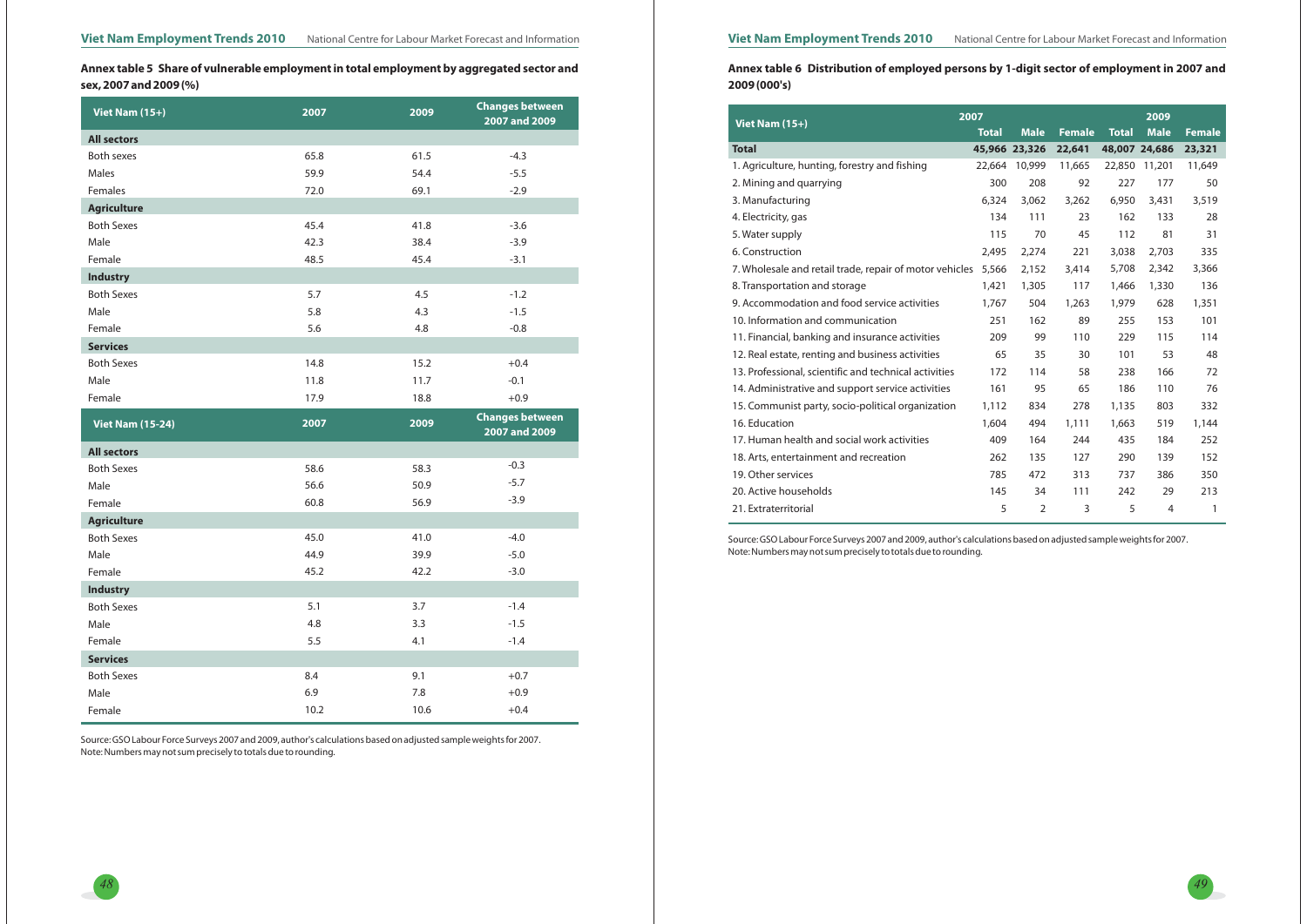

Annex table 7 Percentage distribution of employed persons by 1-digit sector of employment in **2007 and 2009 (%)**

# Annex table 8 Percentage distribution of employed (15+) by hours of work\* and sex, 2007 and **2009 (%)**

| <b>Viet Nam (15+)</b>                                      | 2007         |      | 2009               |              | <b>Changes between</b><br>2007 and 2009 |                               |        |        |        |
|------------------------------------------------------------|--------------|------|--------------------|--------------|-----------------------------------------|-------------------------------|--------|--------|--------|
|                                                            | <b>Total</b> |      | <b>Male Female</b> | <b>Total</b> |                                         | Male Female Total Male Female |        |        |        |
| <b>Total</b>                                               | 100          | 100  | 100                | 100          | 100                                     | 100                           | 100    | 100    | 100    |
| 1. Agriculture, hunting, forestry and<br>fishing           | 49.3         | 47.1 | 51.5               | 47.6         | 45.4                                    | 50.0                          | $-1.7$ | $-1.8$ | $-1.6$ |
| 2. Mining and quarrying                                    | 0.7          | 0.9  | 0.4                | 0.5          | 0.7                                     | 0.2                           | $-0.2$ | $-0.2$ | $-0.2$ |
| 3. Manufacturing                                           | 13.8         | 13.1 | 14.4               | 14.5         | 13.9                                    | 15.1                          | 0.7    | 0.8    | 0.7    |
| 4. Electricity, gas                                        | 0.3          | 0.5  | 0.1                | 0.3          | 0.5                                     | 0.1                           | 0.0    | 0.1    | 0.0    |
| 5. Water supply                                            | 0.3          | 0.3  | 0.2                | 0.2          | 0.3                                     | 0.1                           | 0.0    | 0.0    | $-0.1$ |
| 6. Construction                                            | 5.4          | 9.7  | 1.0                | 6.3          | 10.9                                    | 1.4                           | 0.9    | 1.2    | 0.5    |
| 7. Wholesale and retail trade, repair<br>of motor vehicles | 12.1         | 9.2  | 15.1               | 11.9         | 9.5                                     | 14.4                          | $-0.2$ | 0.3    | $-0.6$ |
| 8. Transportation and storage                              | 3.1          | 5.6  | 0.5                | 3.1          | 5.4                                     | 0.6                           | 0.0    | $-0.2$ | 0.1    |
| 9. Accommodation and food service<br>activities            | 3.8          | 2.2  | 5.6                | 4.1          | 2.5                                     | 5.8                           | 0.3    | 0.4    | 0.2    |
| 10. Information and<br>communication                       | 0.5          | 0.7  | 0.4                | 0.5          | 0.6                                     | 0.4                           | 0.0    | $-0.1$ | 0.0    |
| 11. Financial, banking and insurance<br>activities         | 0.5          | 0.4  | 0.5                | 0.5          | 0.5                                     | 0.5                           | 0.0    | 0.0    | 0.0    |
| 12. Real estate, renting and business<br>activities        | 0.1          | 0.1  | 0.1                | 0.2          | 0.2                                     | 0.2                           | 0.1    | 0.1    | 0.1    |
| 13. Professional, scientific and<br>technical activities   | 0.4          | 0.5  | 0.3                | 0.5          | 0.7                                     | 0.3                           | 0.1    | 0.2    | 0.1    |
| 14. Administrative and support<br>service activities       | 0.3          | 0.4  | 0.3                | 0.4          | 0.4                                     | 0.3                           | 0.0    | 0.0    | 0.0    |
| 15. Communist party, socio-political<br>organization       | 2.4          | 3.6  | 1.2                | 2.4          | 3.3                                     | 1.4                           | $-0.1$ | $-0.3$ | 0.2    |
| 16. Education                                              | 3.5          | 2.1  | 4.9                | 3.5          | 2.1                                     | 4.9                           | 0.0    | 0.0    | 0.0    |
| 17. Human health and social work<br>activities             | 0.9          | 0.7  | 1.1                | 0.9          | 0.7                                     | 1.1                           | 0.0    | 0.0    | 0.0    |
| 18. Arts, entertainment and<br>recreation                  | 0.6          | 0.6  | 0.6                | 0.6          | 0.6                                     | 0.6                           | 0.0    | 0.0    | 0.1    |
| 19. Other services                                         | 1.7          | 2.0  | 1.4                | 1.5          | 1.6                                     | 1.5                           | $-0.2$ | $-0.5$ | 0.1    |
| 20. Active households                                      | 0.3          | 0.1  | 0.5                | 0.5          | 0.1                                     | 0.9                           | 0.2    | 0.0    | 0.4    |
| 21. Extraterritorial                                       | 0.0          | 0.0  | 0.0                | 0.0          | 0.0                                     | 0.0                           | 0.0    | 0.0    | 0.0    |

Source: GSO Labour Force Surveys 2007 and 2009, author's calculations based on adjusted sample weights for 2007. Note: Numbers may not sum precisely to totals due to rounding. \*Hours of work refers to the hours worked in the primary job.

| Employed (15+)      | 2007  | 2009  | <b>Change between</b><br>2007 and 2009 |
|---------------------|-------|-------|----------------------------------------|
| Fewer than 20 hours |       |       |                                        |
| Both sexes          | 2.7   | 6.9   | $+4.1$                                 |
| Males               | 2.4   | 6.2   | $+3.8$                                 |
| Females             | 3.1   | 7.6   | $+4.5$                                 |
| 20-29 hours         |       |       |                                        |
| Both sexes          | 7.0   | 13.1  | $+6.0$                                 |
| Males               | 6.0   | 11.6  | $+5.5$                                 |
| Females             | 8.1   | 14.6  | $+6.6$                                 |
| 30-34 hours         |       |       |                                        |
| <b>Both sexes</b>   | 3.2   | 6.4   | $+3.2$                                 |
| Males               | 3.1   | 6.0   | $+3.0$                                 |
| Females             | 3.4   | 6.9   | $+3.5$                                 |
| 35-39 hours         |       |       |                                        |
| Both sexes          | 14.7  | 8.1   | $-6.6$                                 |
| Males               | 12.7  | 7.6   | $-5.1$                                 |
| Females             | 16.7  | 8.6   | $-8.2$                                 |
| 40-44 hours         |       |       |                                        |
| <b>Both sexes</b>   | 25.7  | 17.8  | $-7.9$                                 |
| Males               | 25.3  | 17.4  | $-7.8$                                 |
| Females             | 26.2  | 18.2  | $-8.0$                                 |
| 45-49 hours         |       |       |                                        |
| Both sexes          | 17.3  | 15.4  | $-1.9$                                 |
| Males               | 18.5  | 16.4  | $-2.1$                                 |
| Females             | 16.0  | 14.4  | $-1.6$                                 |
| 50-59 hours         |       |       |                                        |
| Both sexes          | 21.0  | 18.6  | $-2.4$                                 |
| Males               | 23.4  | 20.5  | $-2.9$                                 |
| Females             | 18.4  | 16.5  | $-1.9$                                 |
| Greater than 59     |       |       |                                        |
| Both sexes          | 8.3   | 12.7  | $+4.4$                                 |
| Males               | 8.6   | 13.3  | $+4.8$                                 |
| Females             | 8.0   | 12.1  | $+4.1$                                 |
| All hours           |       |       |                                        |
| <b>Both sexes</b>   | 100.0 | 100.0 |                                        |
| Males               | 100.0 | 100.0 |                                        |
| Females             | 100.0 | 100.0 |                                        |
|                     |       |       |                                        |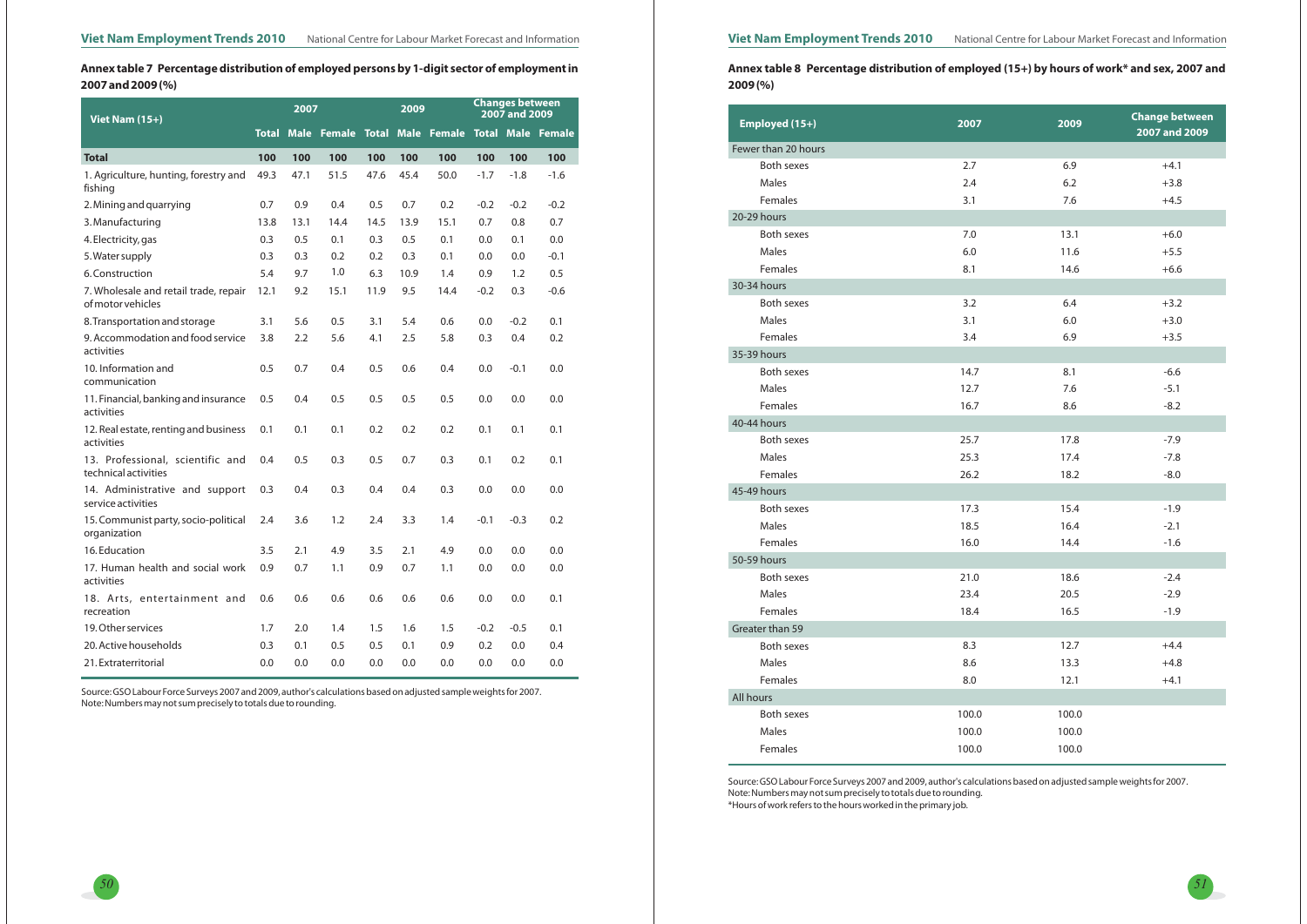## Annex table 9 Distribution of wage and salaried workers by mode of payment and sex (%)

*52*

# Annex table 10 Wage and salaried employment by type of contract, 2007 and 2009 (%)



| Wage and salaried workers (15+)                                                       | 2007 | 2009          | <b>Changes between</b><br>2007 and 2009 |
|---------------------------------------------------------------------------------------|------|---------------|-----------------------------------------|
| <b>Both sexes wage and salaried workers</b>                                           |      |               |                                         |
| Both sexes                                                                            | 30.5 | 33.4          | 2.9                                     |
| Male                                                                                  | 35.8 | 38.9          | 3.1                                     |
| Female                                                                                | 25.0 | 27.5          | 2.5                                     |
| Regular paid employees (ratio over the total number<br>of wage and salaried workers)  |      |               |                                         |
| <b>Both sexes</b>                                                                     | 51.2 | 53.5          | 2.4                                     |
| Male                                                                                  | 47.5 | 48.9          | 1.5                                     |
| Female                                                                                | 56.6 | 60.4          | 3.9                                     |
| Paid per day or hour (ratio over the total number of<br>wage and salaried workers)    |      |               |                                         |
| <b>Both sexes</b>                                                                     | 28.1 | 28.1          | 0.0                                     |
| Male                                                                                  | 35.2 | 34.7          | $-0.5$                                  |
| Female                                                                                | 19.2 | 18.2          | $-1.0$                                  |
| Paid workers by product (ratio over the total number<br>of wage and salaried workers) |      |               |                                         |
| <b>Both sexes</b>                                                                     | 17.4 | 17.4          | $-0.1$                                  |
| Male                                                                                  | 14.6 | 15.4          | 0.8                                     |
| Female                                                                                | 21.6 | 20.2          | $-1.4$                                  |
| Paid on commission (ratio over the total number of<br>wage and salaried workers)      |      |               |                                         |
| <b>Both sexes</b>                                                                     | 0.3  | $0.2^{\circ}$ | $-0.2$                                  |
| Male                                                                                  | 0.2  | 0.2           | $-0.1$                                  |
| Female                                                                                | 0.5  | 0.2           | $-0.3$                                  |
| Paid by interest (ratio over the total number of wage<br>and salaried workers)        |      |               |                                         |
| <b>Both sexes</b>                                                                     | 0.5  | 0.3           | $-0.2$                                  |
| Male                                                                                  | 0.6  | 0.4           | $-0.2$                                  |
| Female                                                                                | 0.5  | 0.2           | $-0.3$                                  |
| Paid in kind (ratio over the total number of wage and<br>salaried workers)            |      |               |                                         |
| Both sexes                                                                            | 1.0  | 0.2           | $-0.8$                                  |
| Male                                                                                  | 1.2  | 0.2           | $-1.0$                                  |
| Female                                                                                | 0.9  | 0.2           | $-0.7$                                  |
| Unpaid (ratio over the total number of wage and<br>salaried workers)                  |      |               |                                         |
| Both sexes                                                                            | 1.4  | 0.4           |                                         |
| Male                                                                                  | 0.8  | 0.2           |                                         |
| Female                                                                                | 0.8  | 0.6           |                                         |

| <b>Type of contract</b>    |                  | 2007                              |           | 2009                       |                  | <b>Change between</b><br>2007 and 2009 |  |
|----------------------------|------------------|-----------------------------------|-----------|----------------------------|------------------|----------------------------------------|--|
|                            | <b>Thousands</b> | <b>Percentage</b><br>distribution | Thousands | Percentage<br>distribution | <b>Thousands</b> | Percenta<br>distributi                 |  |
| <b>Total</b>               | 14,024           | 100                               | 16,025    | 100                        | 2,001            |                                        |  |
| Permanent labour contract  | 4,566            | 32.6                              | 4,705     | 29.4                       | 139              | $-3.2$                                 |  |
| Fixed-term labour contract | 3,460            | 24.7                              | 2,783     | 25.9                       | $-677$           | 1.2                                    |  |
| $(1-3 \text{ years})$      | 4,057            | 28.9                              | 5,401     | 33.7                       | 1,344            | 4.8                                    |  |
| Verbal agreement           | 1,875            | 13.4                              | 1,770     | 11                         | $-105$           | $-2.4$                                 |  |
| No contract                | 66               | 0.5                               | 10        | 0.1                        | -56              | $-0.4$                                 |  |
| <b>Others</b>              |                  |                                   |           |                            |                  |                                        |  |

Source: GSO Labour Force Surveys 2007 and 2009, author's calculations based on adjusted sample weights for 2007. Note: Numbers may not sum precisely to totals due to rounding.

Source: GSO Labour Force Surveys 2007 and 2009, author's calculations based on adjusted sample weights for 2007. Note: Numbers may not sum precisely to totals due to rounding.

#### **Thousands Percentage distribution Thousands Percentage distribution 16,025** 4,705 2,783 5,401 1,770 10 **100** 29.4 25.9 33.7 11 0.1 **2,001** 139 -677 1,344 -105 -56 -3.2 1.2 4.8 -2.4 -0.4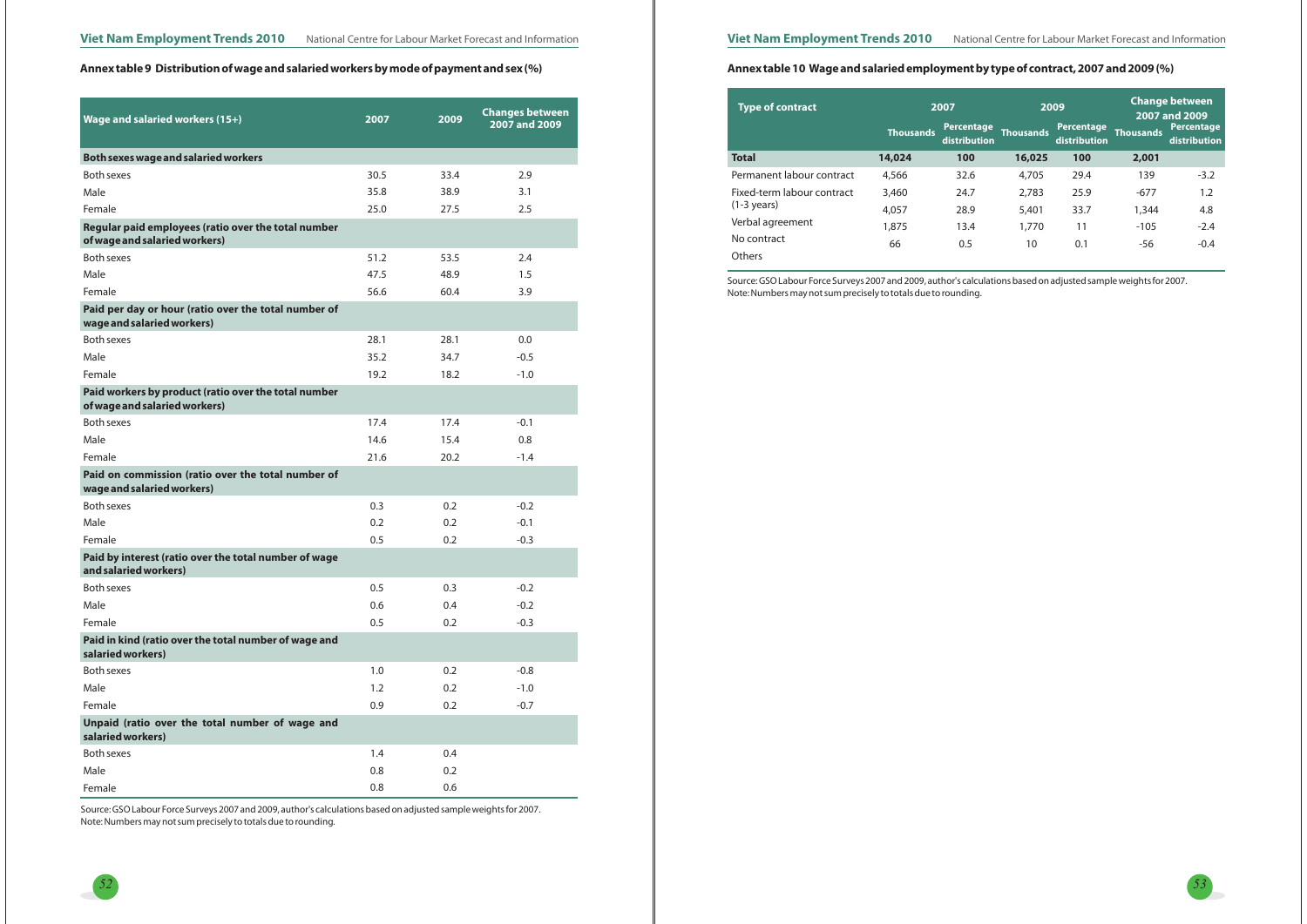

# Annex table 11 Unemployment rates by technical education levels, area and sex, 2007 and 2009 **(%)**

| Unemployment rate (15+)                      |              | 2007         |     |     | 2009                     |     |        | <b>Changes between</b><br>2007 and 2009 |        |
|----------------------------------------------|--------------|--------------|-----|-----|--------------------------|-----|--------|-----------------------------------------|--------|
|                                              | <b>Total</b> | <b>Urban</b> |     |     | <b>Rural Total Urban</b> |     |        | <b>Rural Total Urban Rural</b>          |        |
| <b>All technical levels</b>                  |              |              |     |     |                          |     |        |                                         |        |
| <b>Both sexes</b>                            | 2.0          | 3.5          | 1.4 | 2.6 | 4.4                      | 1.9 | 0.6    | 0.8                                     | 0.5    |
| Male                                         | 2.0          | 3.5          | 1.5 | 2.5 | 4.1                      | 1.9 | 0.5    | 0.6                                     | 0.4    |
| Female                                       | 1.9          | 3.5          | 1.3 | 2.7 | 4.6                      | 1.9 | 0.8    | 1.1                                     | 0.6    |
| <b>Unskilled worker</b>                      |              |              |     |     |                          |     | 0.0    | 0.0                                     | 0.0    |
| <b>Both sexes</b>                            | 1.7          | 4.1          | 1.2 | 2.4 | 4.6                      | 1.8 | 0.7    | 0.5                                     | 0.6    |
| Male                                         | 1.9          | 4.6          | 1.3 | 2.4 | 4.7                      | 1.8 | 0.5    | 0.1                                     | 0.5    |
| Female                                       | 1.6          | 3.7          | 1.1 | 2.5 | 4.6                      | 1.9 | 0.9    | 0.9                                     | 0.8    |
| Technical worker without<br>certification    |              |              |     |     |                          |     |        |                                         |        |
| <b>Both sexes</b>                            | 1.1          | 1.8          | 0.7 | 1.6 | 2.7                      | 1.0 | 0.4    | 1.0                                     | 0.2    |
| Male                                         | 0.9          | 1.6          | 0.6 | 1.1 | 1.5                      | 0.9 | 0.2    | $-0.1$                                  | 0.3    |
| Female                                       | 1.6          | 2.1          | 1.1 | 2.4 | 4.7                      | 1.1 | 0.8    | 2.6                                     | 0.0    |
| Having a short-term certification            |              |              |     |     |                          |     |        |                                         |        |
| <b>Both sexes</b>                            | 2.4          | 2.5          | 2.4 | 2.7 | 4.4                      | 1.6 | 0.3    | 1.9                                     | $-0.8$ |
| Male                                         | 2.5          | 2.4          | 2.5 | 3.1 | 4.6                      | 2.0 | 0.6    | 2.2                                     | $-0.5$ |
| Female                                       | 2.3          | 2.7          | 2.0 | 1.4 | 3.7                      |     |        | 1.0                                     | $-2.0$ |
| Having a long-term certification             |              |              |     |     |                          |     |        |                                         |        |
| <b>Both sexes</b>                            | 2.5          | 3.2          | 2.1 | 4.4 | 5.2                      | 2.8 | $-0.2$ | 2.0                                     | 1.8    |
| Male                                         | 3.6          | 3.9          | 3.4 | 4.0 | 4.9                      | 1.6 | 0.9    | 1.1                                     | 0.0    |
| Female                                       | 3.8          | 4.0          | 3.5 | 5.1 | 5.5                      | 3.5 | 0.1    | 1.5                                     | 1.1    |
| College and university graduate<br>and above |              |              |     |     |                          |     |        |                                         |        |
| <b>Both sexes</b>                            | 4.1          | 3.7          | 5.0 | 4.0 | 5.1                      | 4.0 | 1.4    | 1.4                                     | $-2.2$ |
| Male                                         | 2.8          | 2.3          | 4.1 | 3.7 | 5.6                      | 5.0 | 2.0    | 3.4                                     | $-2.5$ |
| Female                                       | 4.0          | 3.5          | 5.3 | 4.1 | 4.8                      | 2.6 | 1.0    | 1.3                                     | $-1.7$ |
| <b>Others</b>                                |              |              |     |     |                          |     |        |                                         |        |
| <b>Both sexes</b>                            | 2.1          | 11.3         | 0.0 | 3.6 | 3.4                      |     |        | $-7.9$                                  | 4.0    |
| Male                                         | 1.5          | 7.3          | 0.0 | 3.5 | 2.9                      |     |        | $-4.4$                                  | 5.0    |
| Female                                       | 2.7          | 15.9         | 0.0 | 3.6 | 4.0                      |     |        | $-11.9$                                 | 2.6    |

# assessment for the Annex II Summary progress assessment for the Annex II Summary progress LMIA system

| Annex table 12 Summary                    |                                                                            |                                                                                                                                                                                                        |
|-------------------------------------------|----------------------------------------------------------------------------|--------------------------------------------------------------------------------------------------------------------------------------------------------------------------------------------------------|
| Component of the<br><b>LMIA system</b>    | <b>Elements</b>                                                            | Progress                                                                                                                                                                                               |
|                                           | Sources of data:                                                           | MOLISA Labour and Employment Surveys reviewed and analysed.<br>Set of Key Indicators of the Labour Market identified and adopted.<br>1                                                                 |
|                                           | (S2) Establishment surveys<br>(S1) Household surveys                       | GSO labour force survey questionnaire revised to provide international standard<br>data.                                                                                                               |
|                                           | (S3) Administrative data                                                   | GSO 2007 and 2009 LFSs available for LMIA.<br>Labour needs assessment ongoing.<br>ı,                                                                                                                   |
|                                           |                                                                            | Administrative data from employment services reviewed and improved.                                                                                                                                    |
| and<br>(C1) Collection                    | Statistical methods and concepts (adherence to<br>international standards) | and<br>possible. Unemployment<br>employment are still defined nationally as spelled out in Viet Nam's Labour Code.<br>International standards are applied where<br>$\mathbf{I}$                        |
| data<br>compilation of<br>and information | Period of coverage (annual, monthly, weekly                                | Annual labour force surveys that will be conducted semi-annually in 2010 and<br>quarterly from 2011 onwards.                                                                                           |
|                                           | data)                                                                      | For the 2009 LFS, national data only but plans for provincial breakdowns exist.                                                                                                                        |
|                                           | Geographical coverage (national, provincial<br>data)                       | area. It also provides ESCs with profiles of all registered enterprises in a province including<br>LNA provides national and provincial LMI that allows for breakdowns by sex, age and<br>demand data. |
|                                           | occupation)<br>Classifications of data (industry,                          | The same national classification schemes are applied throughout the main LMI<br>sources. National classification schemes are based on international standard<br>classifications.                       |
|                                           | Timeliness and accuracy                                                    | LMP provided inputs to improve the accuracy and relevance of data.                                                                                                                                     |
|                                           | Establishment of LMI reference databases                                   | Initial database established (Excel format).                                                                                                                                                           |